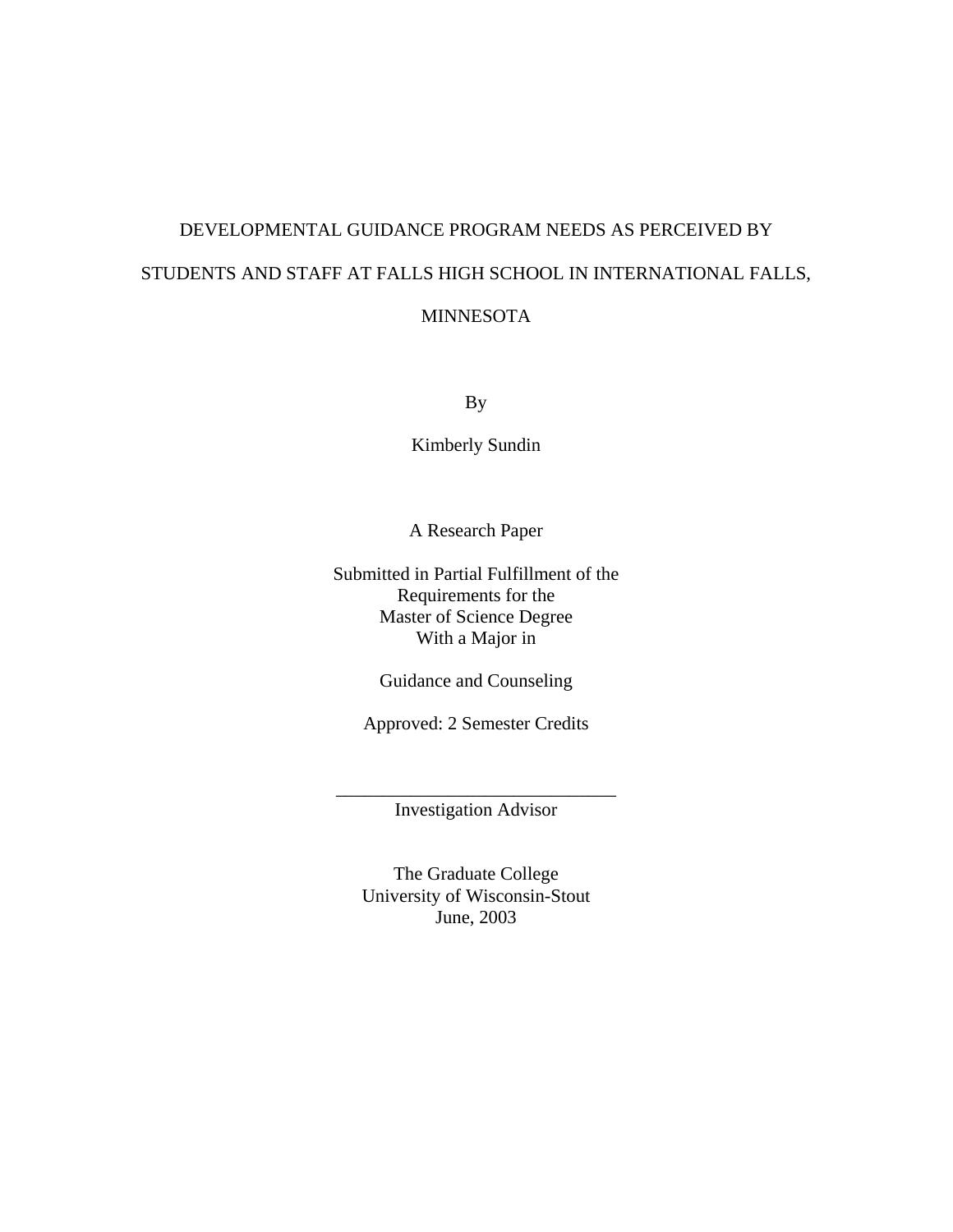The Graduate School University of Wisconsin-Stout Menomonie, WI 54751

### ABSTRACT

| Sundin | Kimberly | ΙVΙ       |  |
|--------|----------|-----------|--|
| Last)  | (First)  | (Initial) |  |

Perceived Needs of a Developmental Guidance Program by Students and Staff at Falls (Title)

| High School in International Falls, Minnesota |                    |              |                |
|-----------------------------------------------|--------------------|--------------|----------------|
|                                               |                    |              |                |
| Guidance and Counseling                       | Dr. Barbara Flom   | May, 2003    | 55             |
| (Major)                                       | (Research Advisor) | (Month/Year) | (No. of Pages) |
|                                               |                    |              |                |

 Publication Manual of the American Psychological Association (Fifth Edition) (Style Manual Used in this Study)

The purpose of this study was to examine the perceived needs of the guidance department at Falls High School and to determine how the guidance services at the school can be improved. A 16-item survey was given to staff members and  $11<sup>th</sup>$  and  $12<sup>th</sup>$  grade students at the school.

 The results of the study confirm that both students and staff believe that their guidance program should include post-secondary and career preparation, individual and group counseling on personal and academic issues, and assistance in scholarship searches, credit checks and class selection.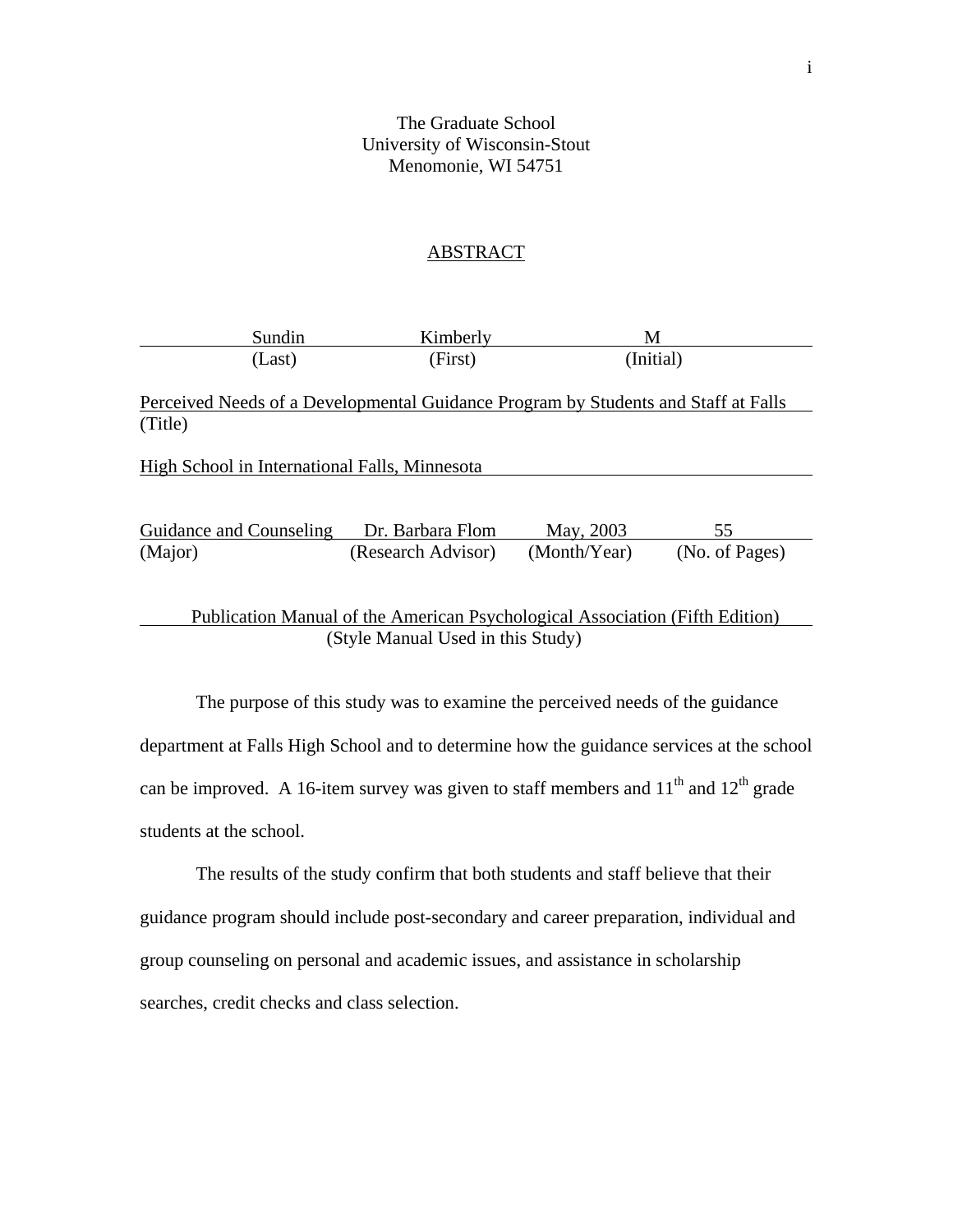### ACKNOWLEDGEMENT

I would first and foremost like to thank my parents for their love and support through not only graduate school, but throughout life. The journey that I have been on has been a long and winding road, but without my family, it would not have been the same.

 Thank you so much to my thesis advisor and professor, Barb Flom. I appreciate your flexibility and understanding throughout my time at Stout and I am so gracious for your expertise and enthusiasm with this writing experience.

 Gordy Dault (a.k.a. Heavy D) deserves the utmost gratitude for working with me to administer my study at Falls High School. I have always considered Heavy D a mentor to me, and I hope to some day do the same with my students. The staff and students at Falls High School are also appreciated in the time that they took to participate in the survey. I hope this study helps to bring some understanding to the guidance program of FHS.

 I would also like to thank friends. All of the support that I received from my friends at home was amazing, and the friendships that I have made over the past year and a half have been priceless. A special thanks to Chad for playing the ultimate supporting role through this entire journey – I couldn't have done it without you!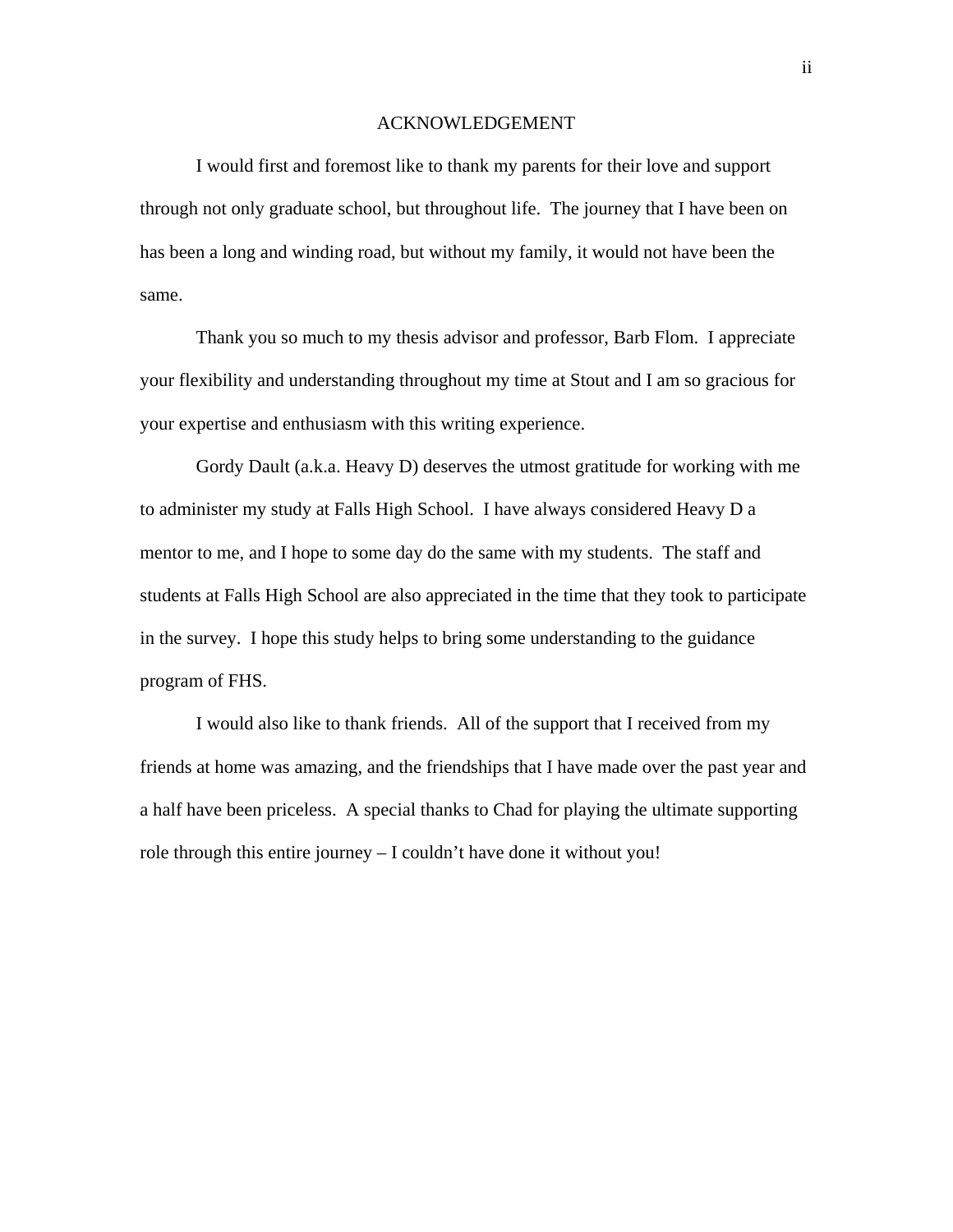# TABLE OF CONTENTS

| Page                     |
|--------------------------|
|                          |
|                          |
|                          |
|                          |
|                          |
|                          |
|                          |
|                          |
|                          |
|                          |
|                          |
|                          |
|                          |
|                          |
|                          |
|                          |
|                          |
| <b>Chapter 4 Results</b> |
|                          |
|                          |
|                          |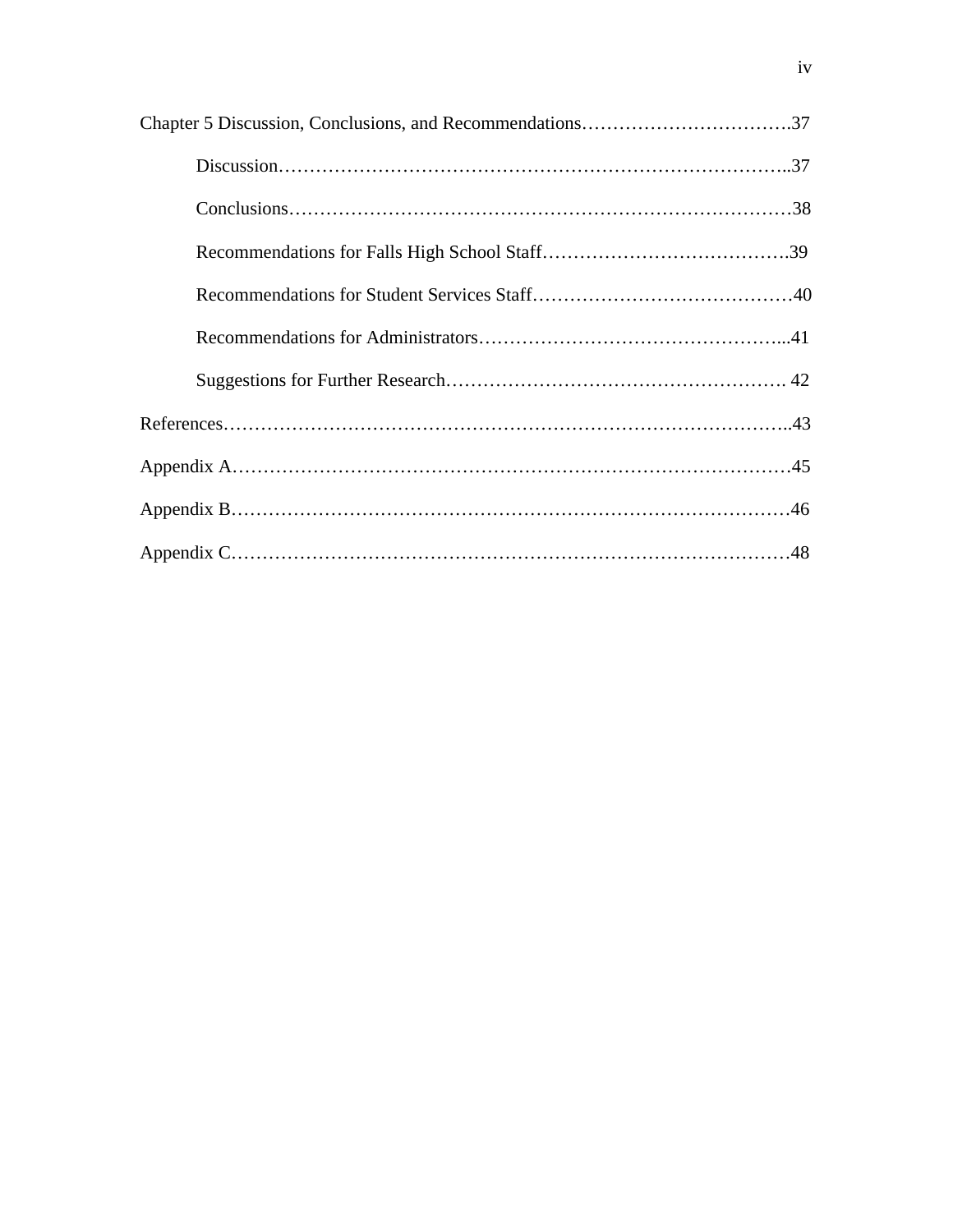# LIST OF TABLES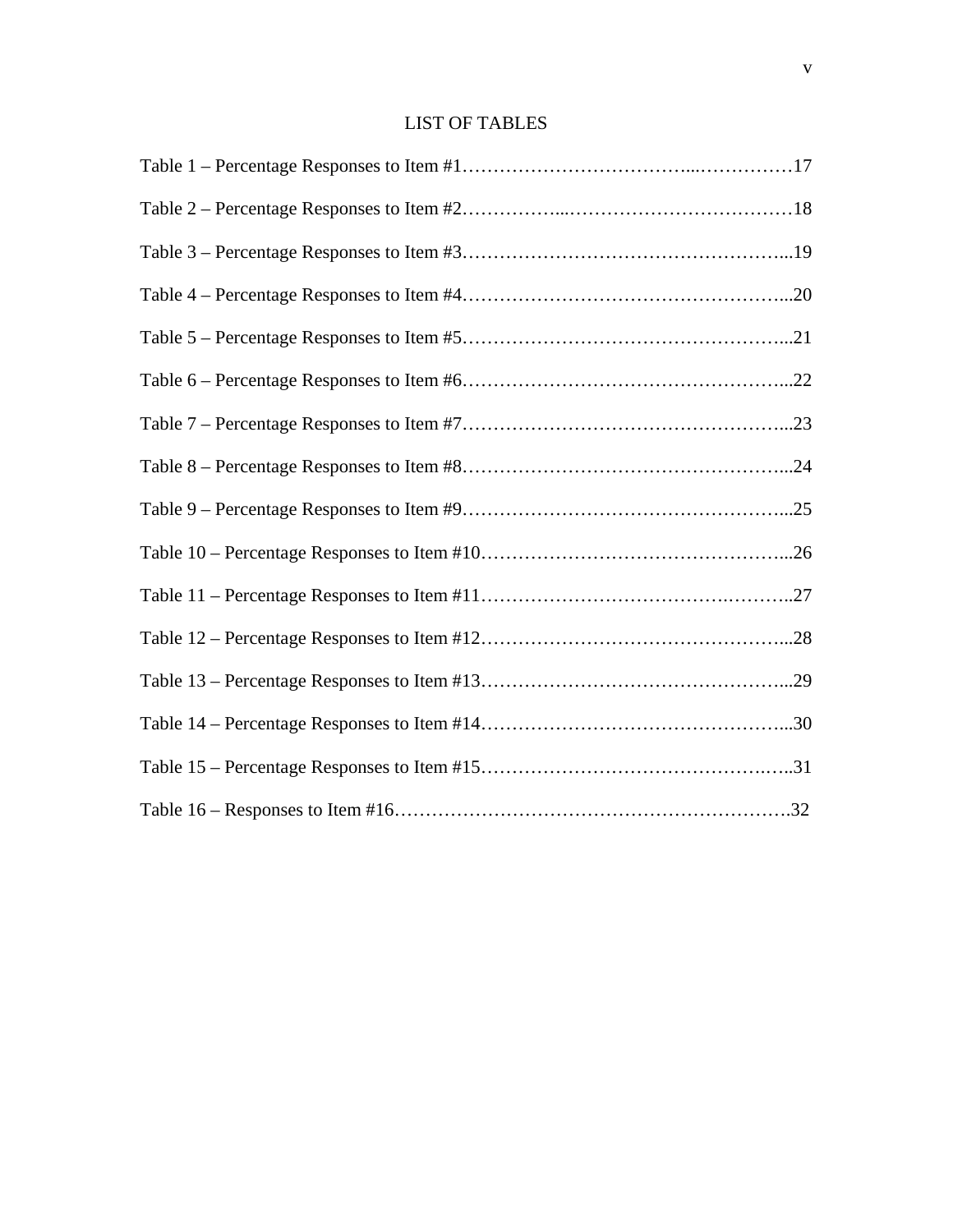### CHAPTER ONE

### INTRODUCTION

 A comprehensive school guidance program can be an immense asset to a school. A successful program can provide morale, confidence, and self-efficacy among students, faculty, and staff. It is important that guidance programs remain current and that the school community is being served in the most effective means possible. It is the school counselor's role to be proactive in the development of a program and to integrate all aspects of the learning environment. A counselor should recognize and implement guidance needs of students in their particular school environment in order to create a positive social and academic environment.

 The role of a guidance counselor has vastly changed over the past few decades. Guidance counselors have gone from being involved only in the career aspect of a student's development to playing an integral part in the formation of the whole being of the student. As the lives of students change over time, so must the role of the guidance counselor. Coy and Sears (1993) explained the ever-changing role of the guidance counselor because, "The possibility of contracting sexually transmitted diseases, the availability of alcohol and other drugs…make young people's adolescence years both confusing and challenging"(p. 52). These factors are among the many that school counselors must work with each and every day to help students through their adolescent years.

 Operating a guidance program can be a very detailed endeavor. Although the school counselor usually spearheads most activities taking place within the scope of the guidance program, there are other participants within the school who also carry part of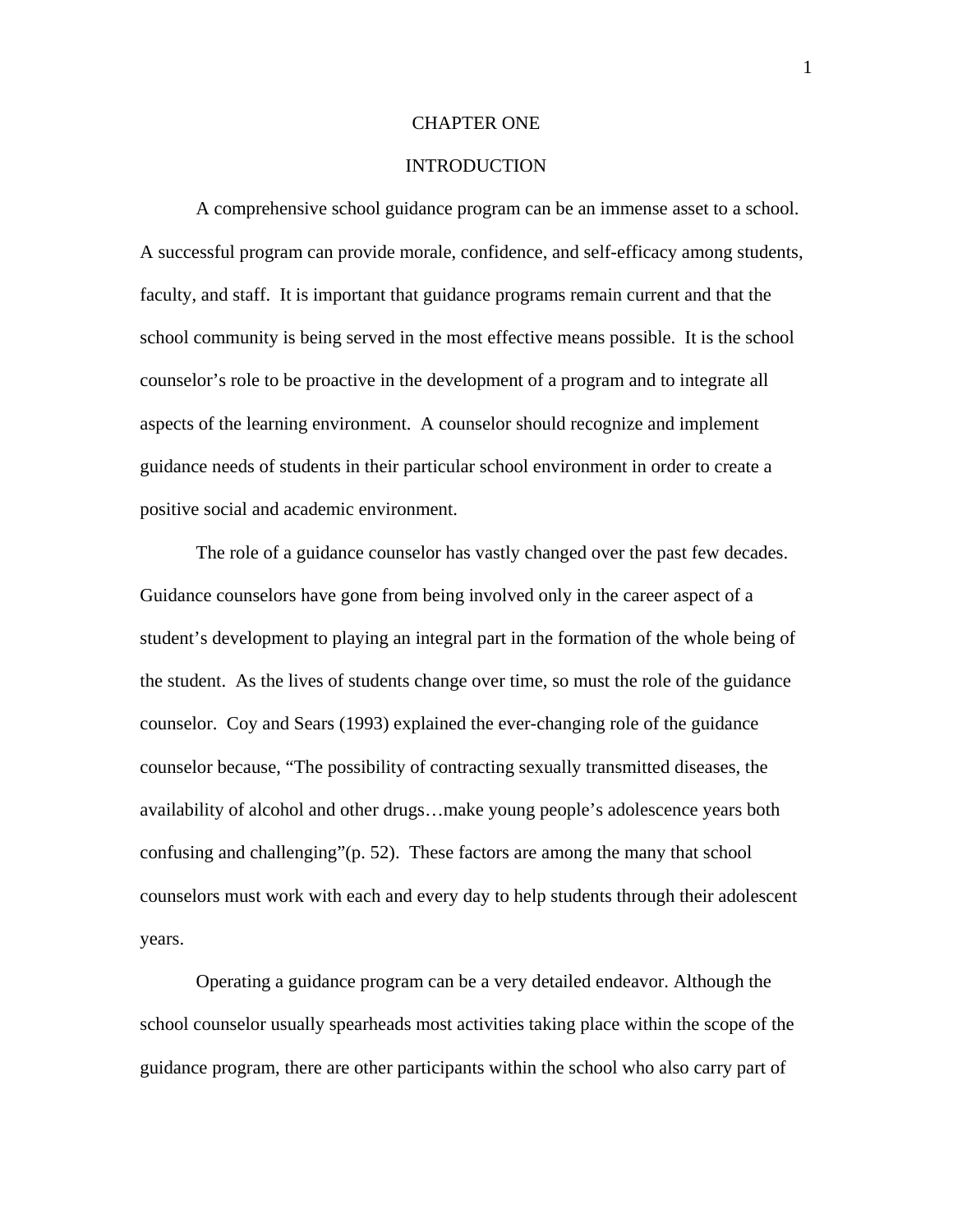this responsibility. Each educator and staff member within the school should have a hand in the development of students according to the goals set forth by the administration. This includes leading guidance lessons, setting a positive example, and participating in events related to the development of students. If the entire school community is participating in the guidance program, students will have a view of how to live their life successfully and in a healthy manner.

 Developing and maintaining a school counseling program takes time, motivation, and persistence. Deciding which programs to include and finding time to coordinate all involved can be exhaustive. The national model developed by the American School Counselor Association (2003) provides a framework for designing comprehensive school counseling programs. According to the executive summary, the ASCA model states that this framework fits in with many districts because it "supports the school's overall mission by promoting academic achievement, career planning, and personal/social development" (p. 2). Campbell and Dahir (1997) stated that a comprehensive school counseling program "is developmental and systematic in nature, sequential, clearly defined, and accountable" (p. 9). Counseling programs should include aspects related to students' self and wellbeing, their academic pursuit through school, and their future career focus. A comprehensive program would begin with students at the elementary level, then span through the middle and high school years.

With all guidance programs, evaluation is an important component of improvement. Gysbers and Hendrickson (1994) stated that the major intent of evaluation of a guidance program is to "improve the delivery to and impact of the program on the students it serves and to provide for communication among school counselors, guidance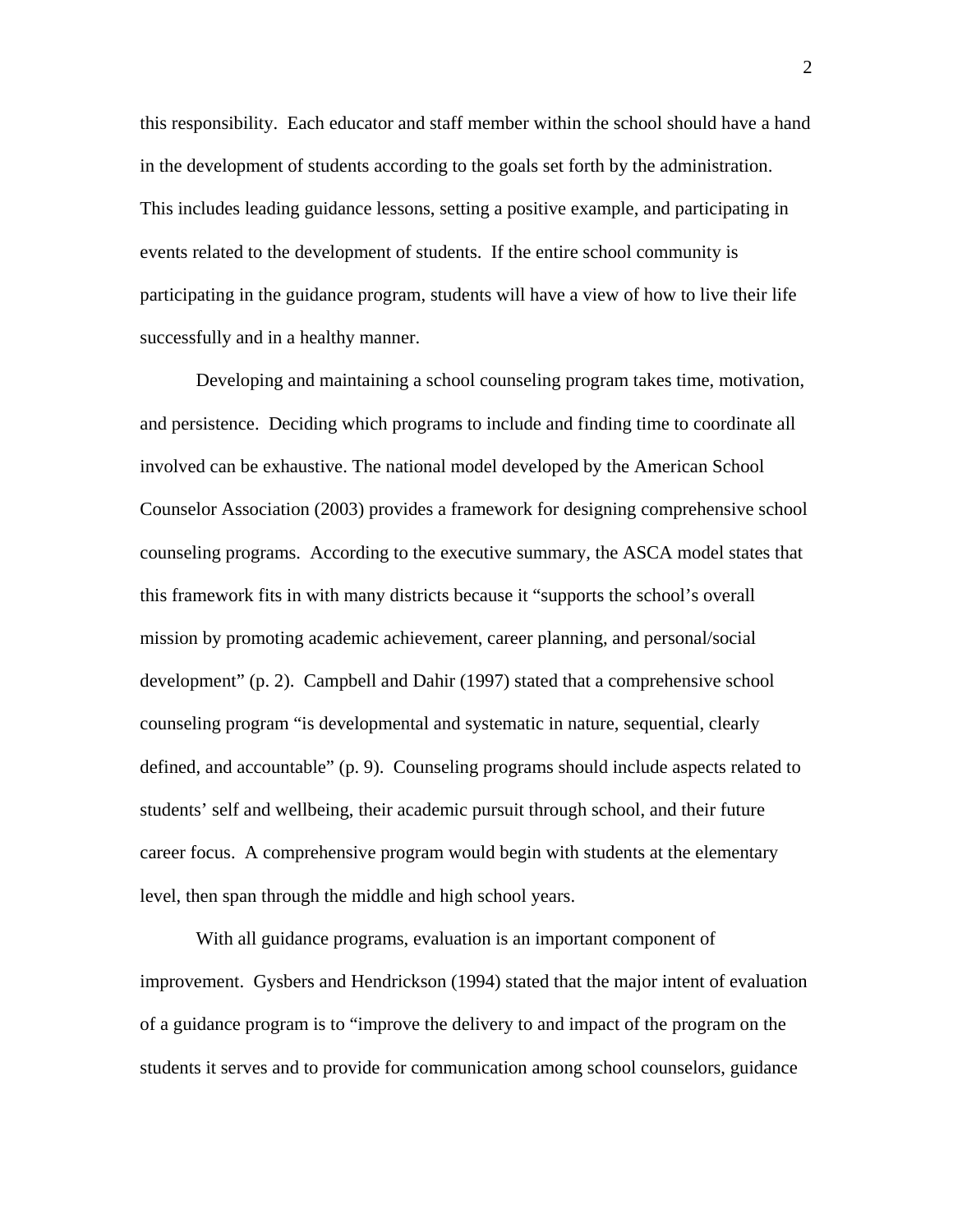program leaders, and school administrators." A national survey concluded that guidance and counseling services in many major schools had improper funding; needed more resources, services, and staff; required more training; and lacked communication within the school and community context (DeRoche, 1987). With this knowledge, it is time to assess school guidance programs often and to take these results seriously and as a means for change within each school.

Recent and chronic cuts to school budgets are a growing concern. Due to cutbacks and budget freezes, school districts across the country are struggling to stay out of debt. Programs are cut and staff is often eliminated in many schools. One of the first positions eliminated by many schools in Minnesota, for example, is that of the guidance counselor. This is true of the guidance position at Falls High School in International Falls, Minnesota. The final licensed school counselor retired at the end of December, 2002. This position was not filled, leaving the many duties up to other administrators and staff at the high school. An inventory of the perceptions of the needs of this current program will be essential in determining the level of satisfaction and understanding within the school community.

The changes that will occur within Falls High School will be felt throughout the community. Individual and group counseling will not be available on a daily basis by a licensed school counselor. Guidance lessons will cease, and duties such as college preparation, career goal setting, and case management will be shifted to others in the school. Teachers will have one less trained resource for consultation on managing behavior problems or working with difficult students. Students who are in need of standardized testing registration assistance and interpretation may be directed to those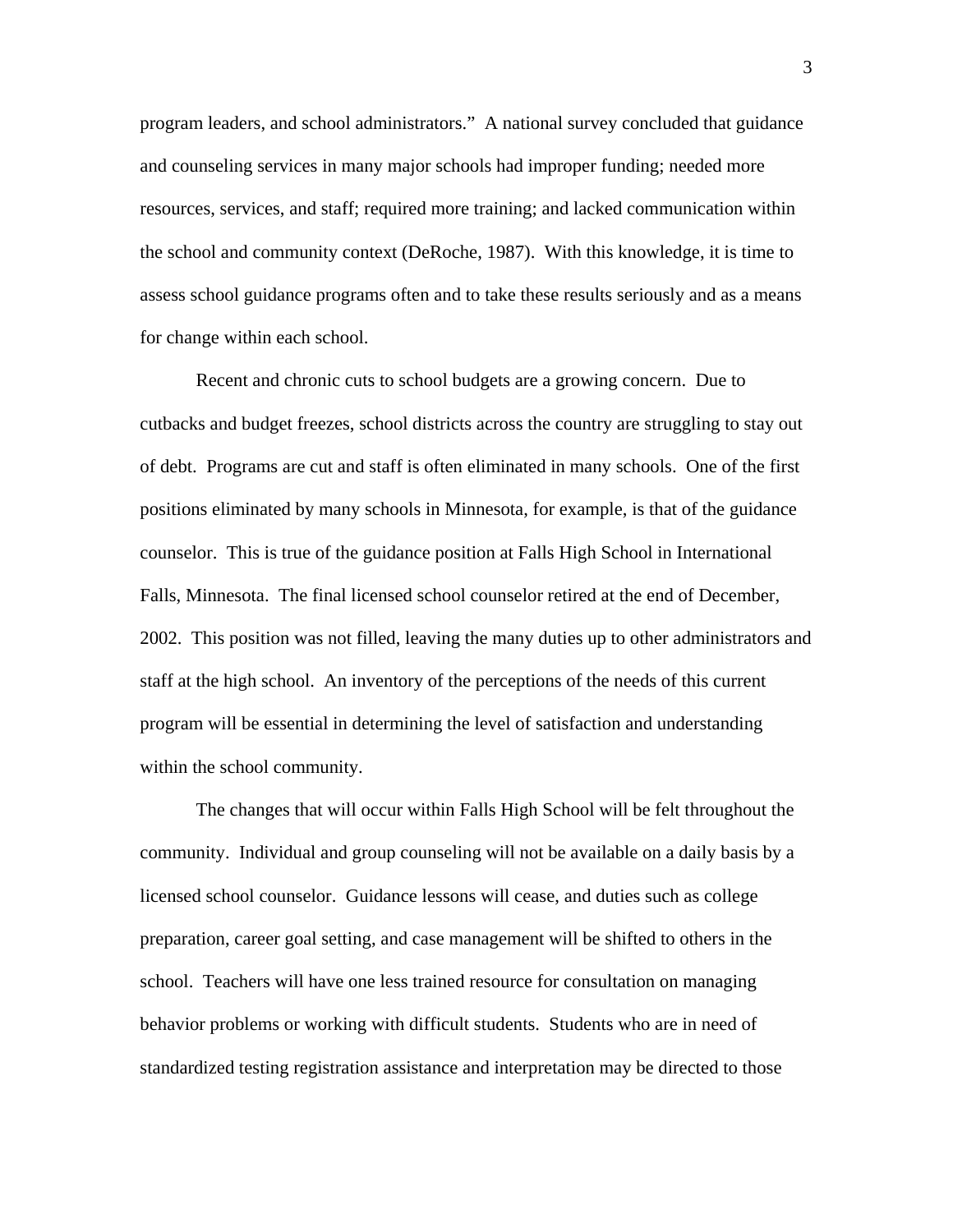who are not properly trained on the current trends. College and scholarship applications will now be directed to an administrative assistant who will assist students with sending them out.

### *Statement of the Problem*

Due to tight budget situations along with growing student needs and the emergence of the nationally accepted comprehensive guidance plan, new decisions may have to be made regarding the guidance program at Falls High School. The purpose of this study is to investigate the perceived needs for the guidance program at Falls High School in International Falls, Minnesota. The information collected from this study will be used to help improve Falls High School guidance services.

### *Research Questions*

This study is intended to answer three main questions:

1. What are the perceived needs of students regarding the Falls High School guidance program?

 2. What are the perceived needs of staff regarding the Falls High School guidance program?

3. How can the guidance program at Falls High School potentially be improved? *Definition of Terms* 

In order to better understand terms within this study, the following terms will be defined:

*Guidance Program***:** A comprehensive program including those duties within the school counselors' job description, the goals of student development throughout the school, and a holistic approach of support throughout the school environment. These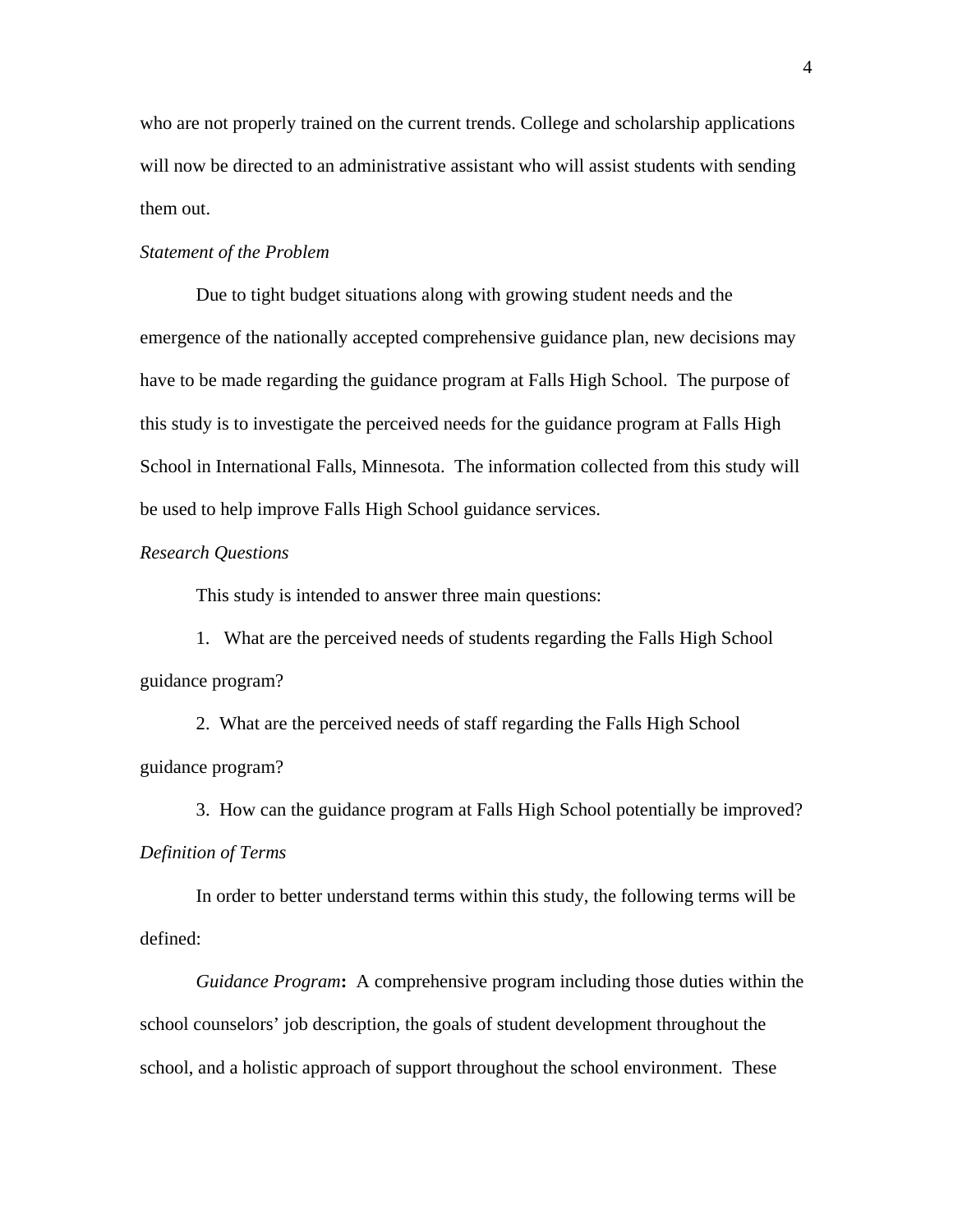include areas of personal counseling, career counseling, guidance curriculum, consultation, and other personal development issues of students. Domains of student development which are addressed by guidance programs include those of personal/social, academic, and career aspects.

*School Counselor:* Also stated as guidance counselor, a school counselor is a specifically trained and licensed professional in guidance and counseling. A school counselor works in schools to provide individual and group counseling along with other developmental guidance activities.

### *Assumptions and Limitations*

It is assumed that all students and staff partaking in the study will answer the survey questions to the best of their knowledge. It is also assumed that students and staff participating in the study will have some degree of previous experience with the guidance program.

Limitations may include students or staff not filling out the survey to the best of their knowledge. Also, some students or staff may not have had any contact with the guidance program at Falls High school, and therefore will have little knowledge as to the effectiveness of the program.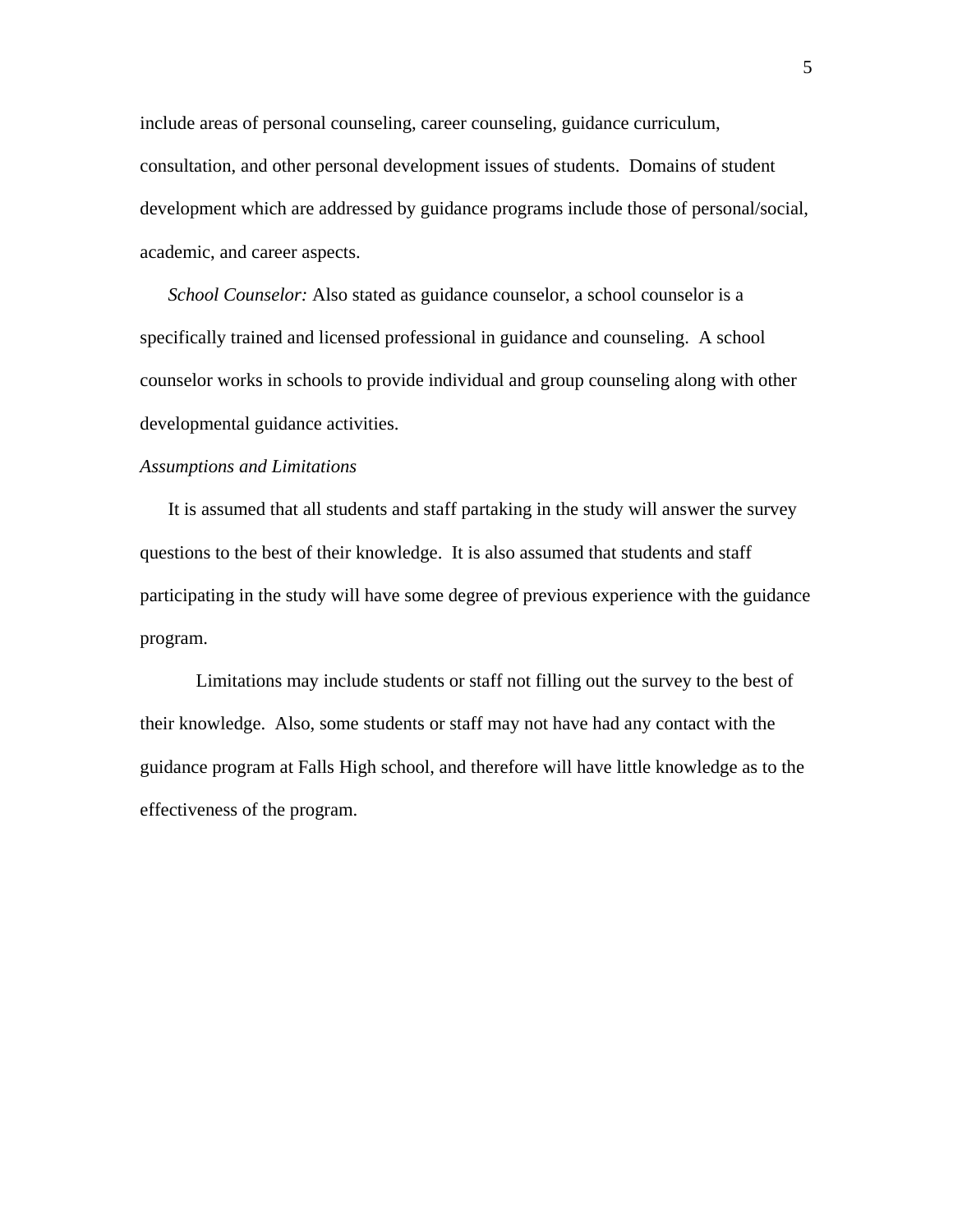### CHAPTER TWO

### LITERATURE REVIEW

Throughout this chapter there will be a discussion of the roles and responsibilities of a comprehensive developmental guidance program. The history of guidance in schools will be described, along with a detailed overview of components of recommended school guidance programs and a discussion of the importance of guidance counselors in schools.

#### *The History of Guidance Counseling in Schools*

 Over the past 100 years, the role of the guidance counselor has evolved from a few basic services to a comprehensive program. The actual conception of the school counselor is a topic that is under scrutiny. Although many people have referred to Frank Parsons as the founder of guidance, Wittmer (1993) stated that guidance counseling actually originated years before by Jesse Davis, a principal in Detroit. Davis included an aspect of career and moral development with the English classes in his school.

 In the early 1900's, the concept of guidance in schools became customary. According to Coy and Sears (1993), the term guidance then referred to helping students to make informed decisions. In these early times, guidance decisions mostly focused on vocational decisions for students. Adults, mostly teachers, were present in schools, helping students make choices as to what their future would entail.

 When Frank Parsons developed the Vocation Bureau in Boston in 1908, the idea of vocational guidance blossomed to all communities. Not only had Parsons created a model that is still used today, he had become the founder of guidance programs that would eventually exist in every school district across the country. As Hartung and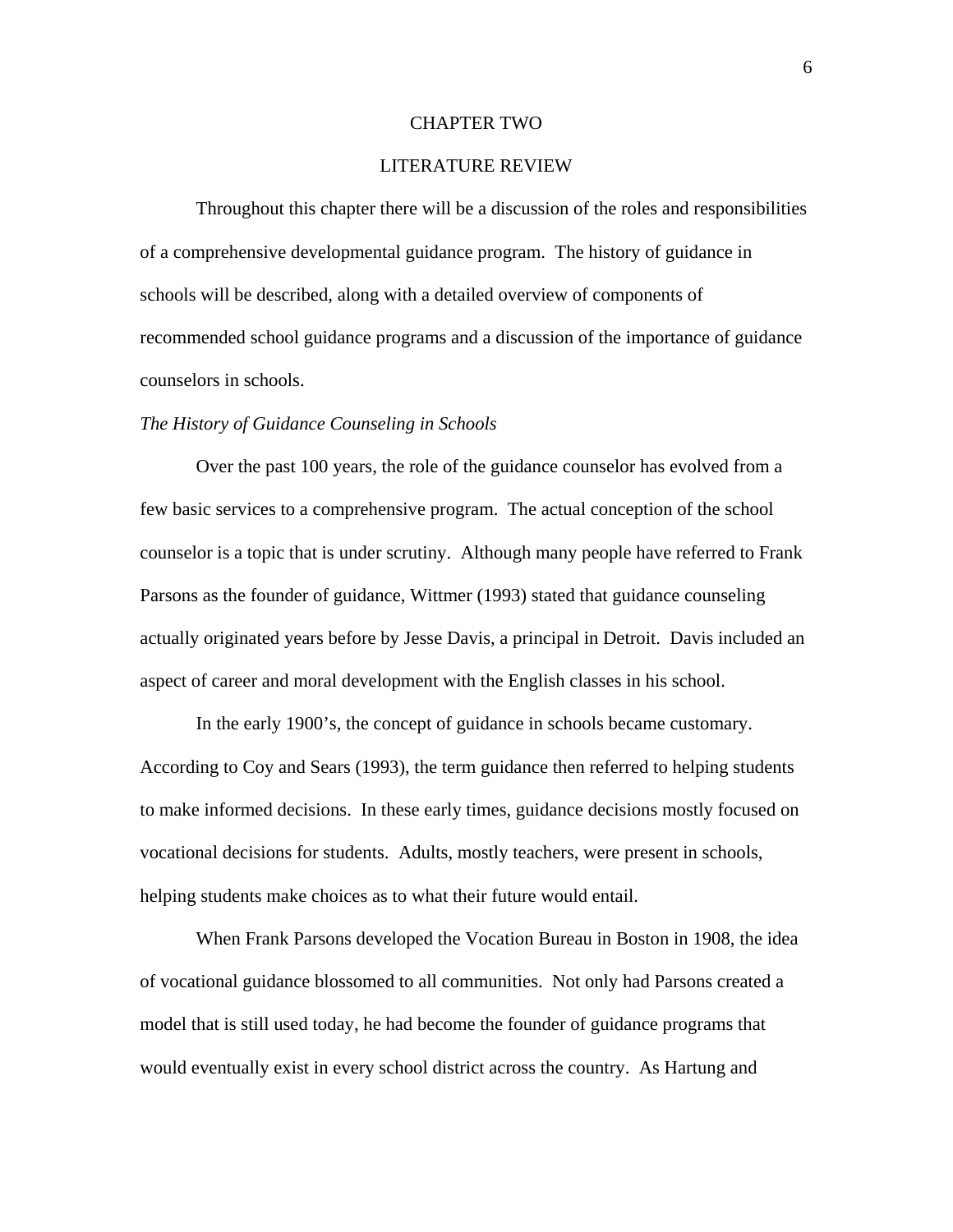Blustein (2002) stated, Parsons "planted the seeds for theory building, research, and practice aimed at understanding and assisting people to choose a vocation—a choice that he characterized as the 'greatest decision' of people's lives" (p. 42).

 The evolution to a counseling initiative began in the 1930's. The National Occupational Conference was founded in 1933. According to Gysbers and Henderson (1994), this conference developed a national committee on education, which established new guidelines for guidance services. Personal and educational guidance services were added to the expectations, along with vocational guidance. Great interest in psychotherapy developed shortly after this period of time into the 1950's which, with the combination of guidance and counseling in schools, coined the new term *counseling psychology*. The influence brought specialists into the field of counseling and began a convergence of guidance and counseling.

The shift to a joint guidance and counseling focus continued during the passage of the National Defense Education Act of 1956 (NDEA). According to Campbell and Dahir (1997), this movement was created to help the United States win the edge it needed in the space program. NDEA helped to launch statewide testing opportunities through grants, along with increasing the presence of guidance counselors in schools. These counselors were expected to have great knowledge in the field of college admissions, student support, and academic enhancement. Counselors were also trained to a much lesser degree in psychology, social work, and health related issues.

 Bourne (1988) stated that NDEA increased the popularity of the school counseling profession and increased the number of school counselors in training from less than 300 in 1957 to over 10,000 in 1967. During that time training also became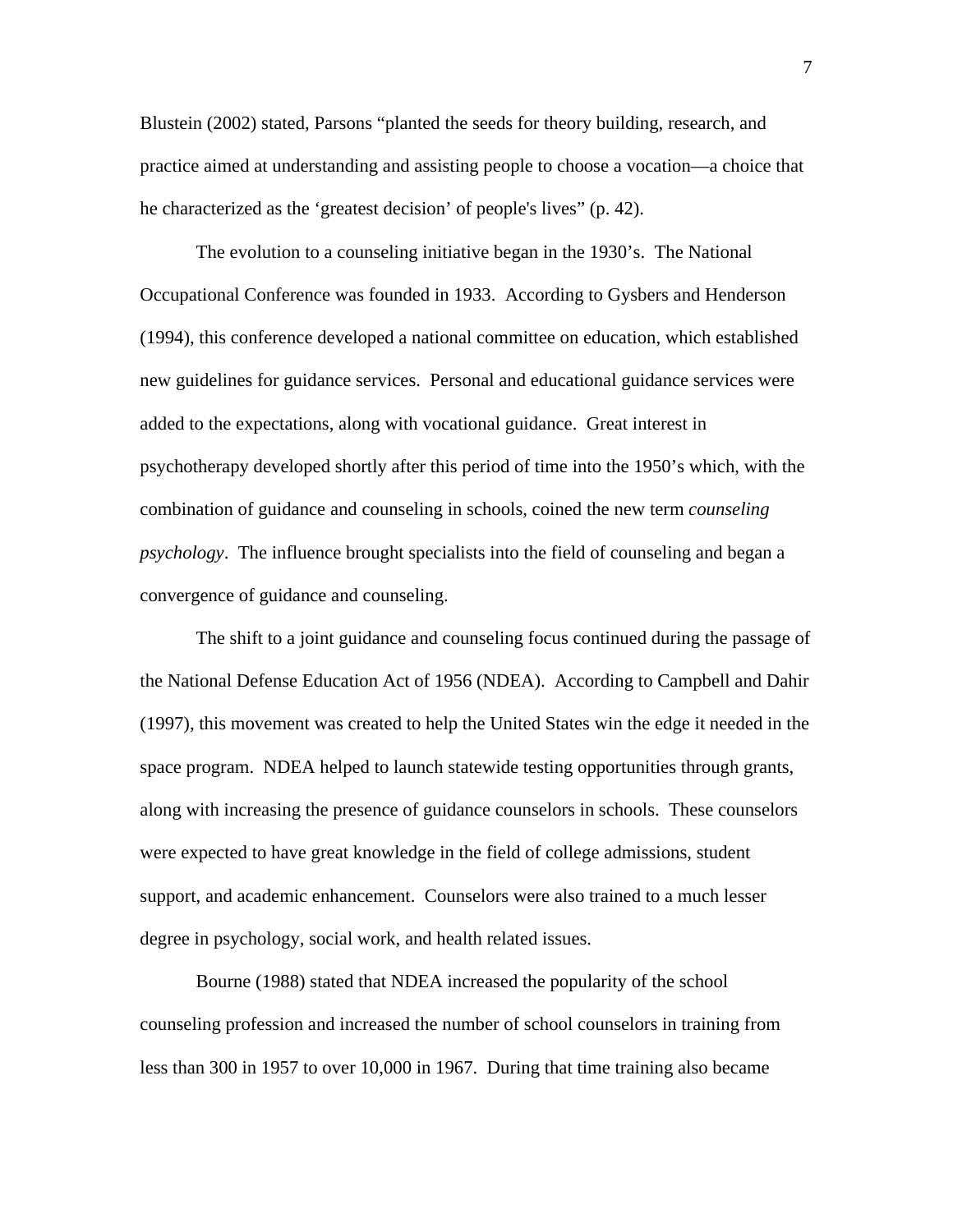more intense. Courses for counselors increased from a few summer classes to a full year of master's level training in all aspects of guidance. This change brought forth a booming interest in not only the vocational guidance of students, but also led to an interest in assisting in other areas of students' social, academic, and personal lives.

 The birth of the term *pupil personnel services* came soon after the NDEA movement. According to Gysbers (2001), pupil personnel services included a variety of services such as group and individual counseling, consultation, and evaluation, along with the traditional role of vocational assistance.

 Today, a school counselor's role is one of several grouped under the umbrella term of pupil personnel services. School counselors are licensed and specially trained to provide counseling and guidance services to students, faculty, and staff. In all states, school counselors must have graduate level training and must be licensed in the state in which they are practicing. School counselors undergo training in mental health counseling, special education, aspects of student development, and other education courses.

The role of the guidance counselor has continued to progress, however slowly, into what it is today. It has grown from a somewhat ancillary position held by former teachers in the 1950's, to an emerging credentialed profession in the 1970's and 1980's, to a full-fledged facilitator of comprehensive guidance programs into the  $21<sup>st</sup>$  century. One can only guess as to what the future has in store for the profession of guidance counseling. It will continue to grow to meet the needs of students throughout the years ahead.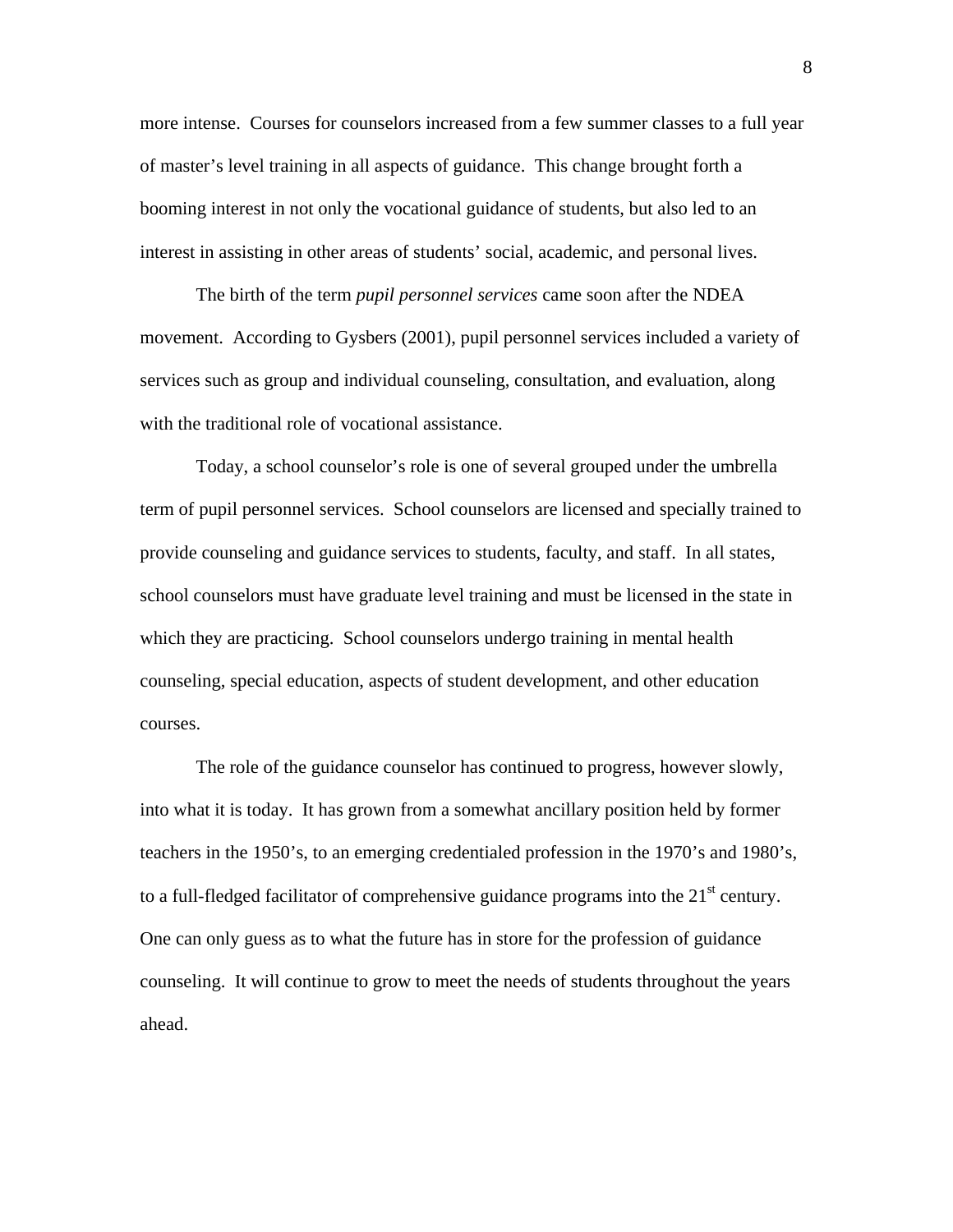### *Components of School Guidance Programs*

 As stated in the introduction, there are many different perceptions of a school guidance program. Campbell and Dahir (1997) defined a comprehensive school guidance program as "developmental and systematic in nature, sequential, clearly defined, and accountable. It is jointly founded upon developmental psychology, educational philosophy, and counseling methodology" (p. 9). Although school counseling programs vary somewhat according to the particular school and its administration, most programs have a certain body of common attributes.

The American School Counselor Association (ASCA, 2003) has recently released its version of model comprehensive guidance programs. The ASCA framework for school counseling programs is designed to bring together the vital aspects of a school counseling program into one comprehensive model. Campbell and Dahir (1997) outlined the components of a comprehensive school counseling program. These include individual and group counseling, consultation with parents and teachers, coordination of programs, monitoring of individual cases, a developed guidance curriculum, evaluation of needs and services, and the balanced delivery of guidance services including working directly with students 70%-80% of the counselor's time.

Individual counseling and group counseling are staples of a guidance counselor's role (Campbell & Dahir, 1997). This type of counseling includes meeting with students on an individual or group basis to overcome challenges or offer support that is needed in their lives. Individual counseling can be beneficial to students coming to counselors for issues including personal, family, academic, or friendship problems. Group counseling can also be used for the same topics as individual counseling, only in a small group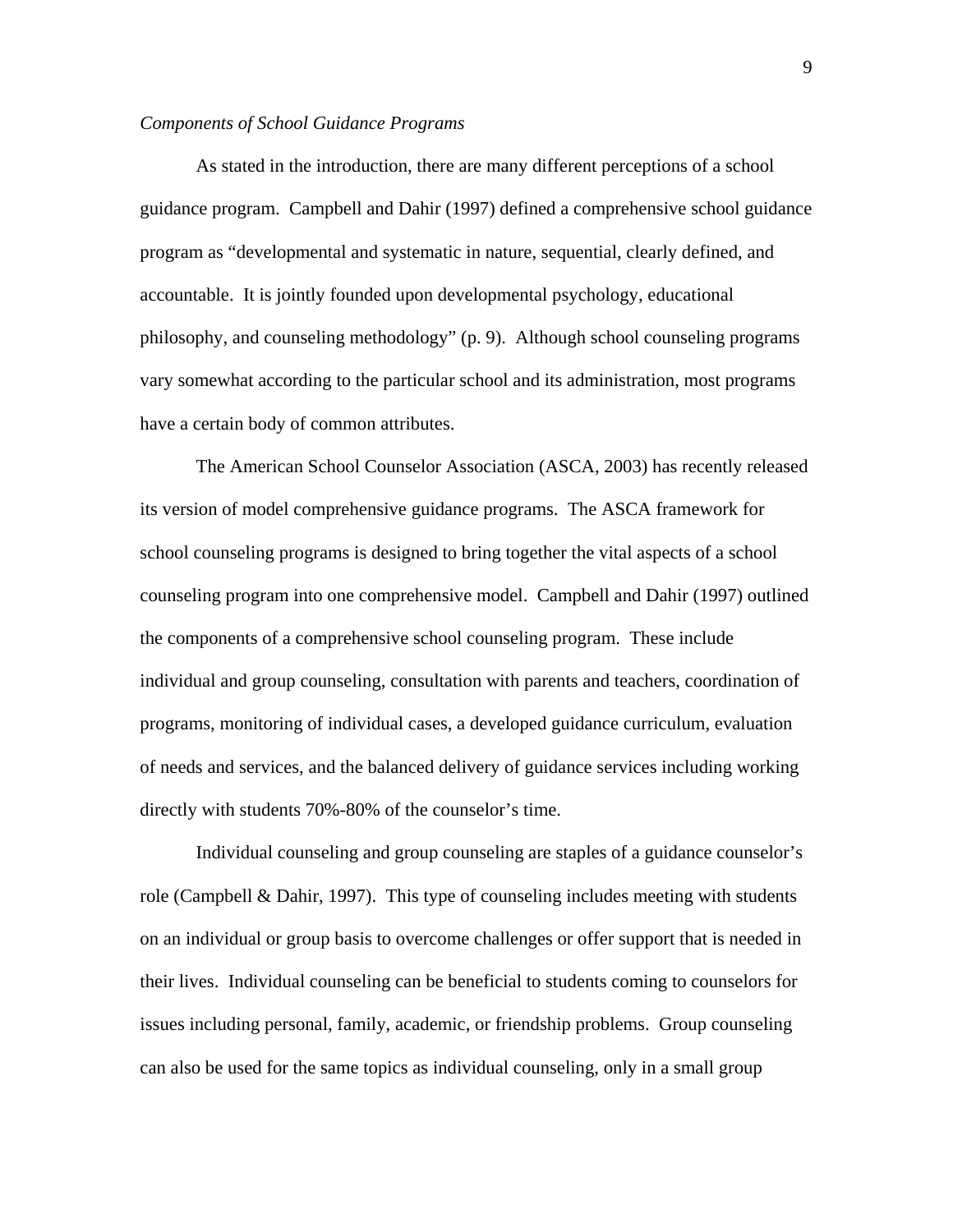setting. Groups can be helpful to students by providing a support basis of students and adults to help them cope and manage certain concerns.

Consultation is another important duty of the guidance counselor (Campbell & Dahir, 1997). Counselors meet with parents, faculty, and staff regarding help needed to better work with the needs of the students. Working with teachers is the most widely used type of consultation. While it may be done on a formal basis with forms, followups, and appointments, consultation with teachers is usually done informally by chatting with teachers during their prep time or talking through a situation as it arises.

Coordination of programs is another aspect of a comprehensive school counseling program (Campbell & Dahir, 1997). Coordination includes working together with the school community to incorporate a successful guidance program. School counselors should be constantly driving to provide the best means of services for students throughout their time at school.

 Case management is an essential aspect to a school counselor's duties, although it may be overlooked at times (Campbell & Dahir, 1997). A school counselor should be constantly following up and monitoring the development of students throughout school in all areas of their lives. Keeping track of students can be a tedious effort, but it is an important component of a comprehensive guidance program.

Guidance curriculum is the next element in the guidance program. Guidance curriculum is important at all levels of school, but is mostly used during elementary school and middle school. This type of delivery is normally done with large groups such as homeroom or other classroom settings. Guidance lessons should be done on a variety of topics ranging from personal/social aspects to academic to career topics. According to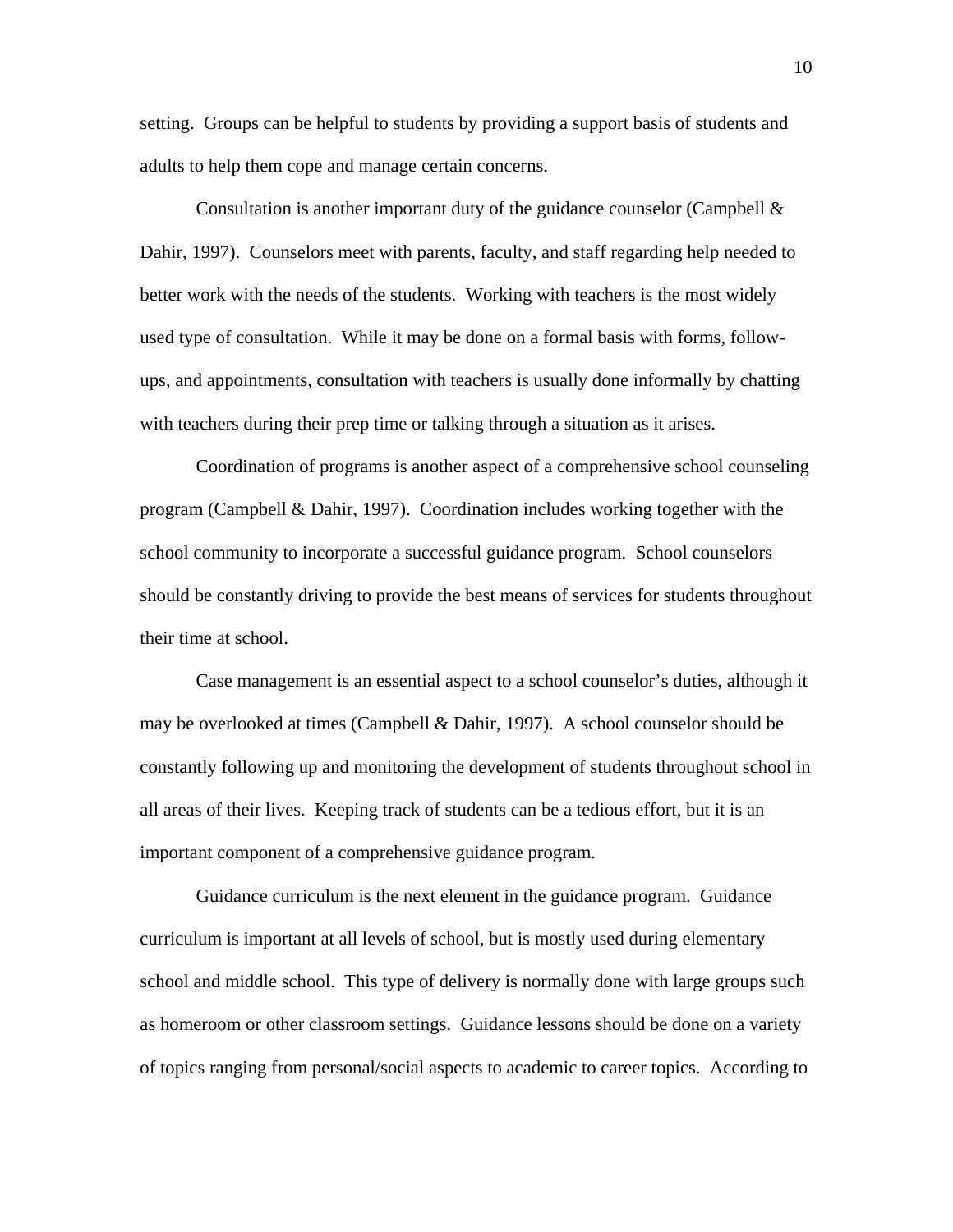Campbell and Dahir (1997), the delivery of this method can be used with teachers and counselors individually or cooperatively and can be in classroom or advisory group settings.

Program evaluation is the final component to the ASCA model (Campbell & Dahir, 1997). A counselor should be constantly assessing the needs and evaluating programs to fit the school population. Evaluation should be done by the counselor, the counselors' supervisor, and any other stakeholders that exist within the school community. Finally, program delivery includes the balance among all of the components to create a program that benefits the school in the best method possible.

 Along with ASCA's components of school counseling programs, the other important aspect of the American School Counselor Association's model is indeed the National Standards for School Counseling Programs. Campbell and Dahir (1997) explained that the National Standards are designed "to provide a model or guide to assist states, districts, and individual schools in planning, developing, implementing, and evaluating a school counseling program" (p. 4). The National Standards for School Counseling Programs incorporate aspects of student academic, career, and personal/social development into a comprehensive guidance program. Campbell and Dahir (1997) list these three broad areas along with three student standards in each area, for a total of nine student standards. These standards provide the framework for K-12 guidance programs in schools. The complete standards are included in Appendix A.

According to Mariani (1998), the national standards will help counselors to be more involved with students on a daily basis by incorporating different activities and strategies related to the future of the students. ASCA is involved with outside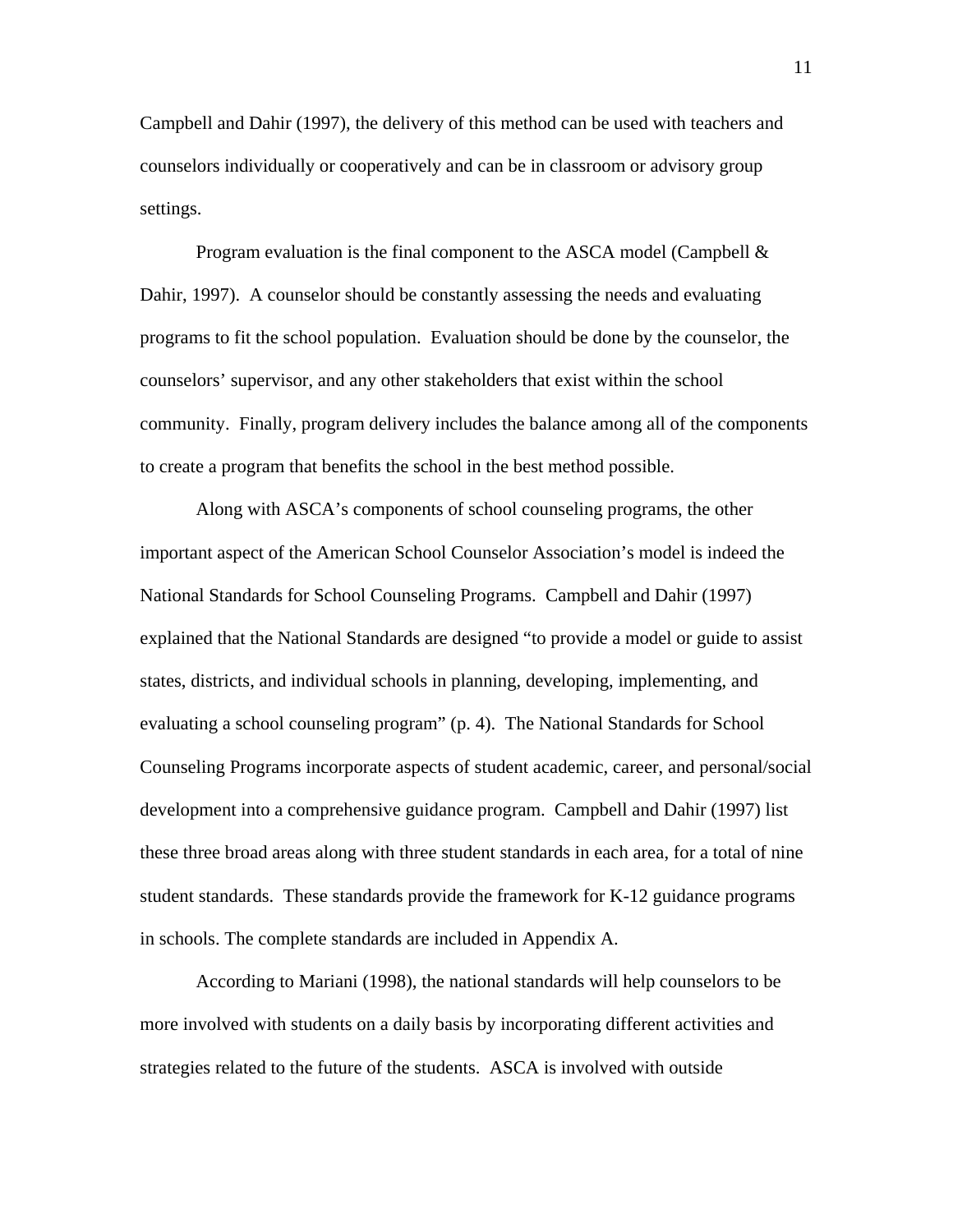organizations, as well as school counselors in the field, to provide assistance to those incorporating the national standards into their guidance curriculum. This type of cooperative effort will help all students to benefit from the services that a guidance counselor can offer in all aspects of life.

 ASCA's National Standards for School Counseling Programs (Campbell & Dahir, 1997) will help schools throughout the nation bind together to create a more prepared future for students. These students should graduate from high school with the knowledge of their personal well-being along with aspects of how to develop and follow their career goals and how to succeed academically in wherever their future may lead.

### *The Importance of School Counselors*

 School counselors are most often the hub of the student services department in a school. They provide knowledge and insight on many issues and they are also qualified to be licensed in their field.

 There are many reasons why it is important to have a school counselor on staff in a school. Beside the basic ASCA student standards that can be provided, a counselor acts as a student liaison. Counselors help staff to relate to students and students to relate to staff. Having the background and training needed in consultation, counseling theory, and other aspects of basic guidance counseling helps the school counselor to remain competent in many diverse situations.

 As Coy and Sears (1993) state, "helping adolescents deal with personal and social challenges, as well as helping them make effective educational and career decisions, have long been the stated goals of secondary school counselors" (p. 52). School counselors are the neutral staff at a school available not only to help make decisions, but also to be a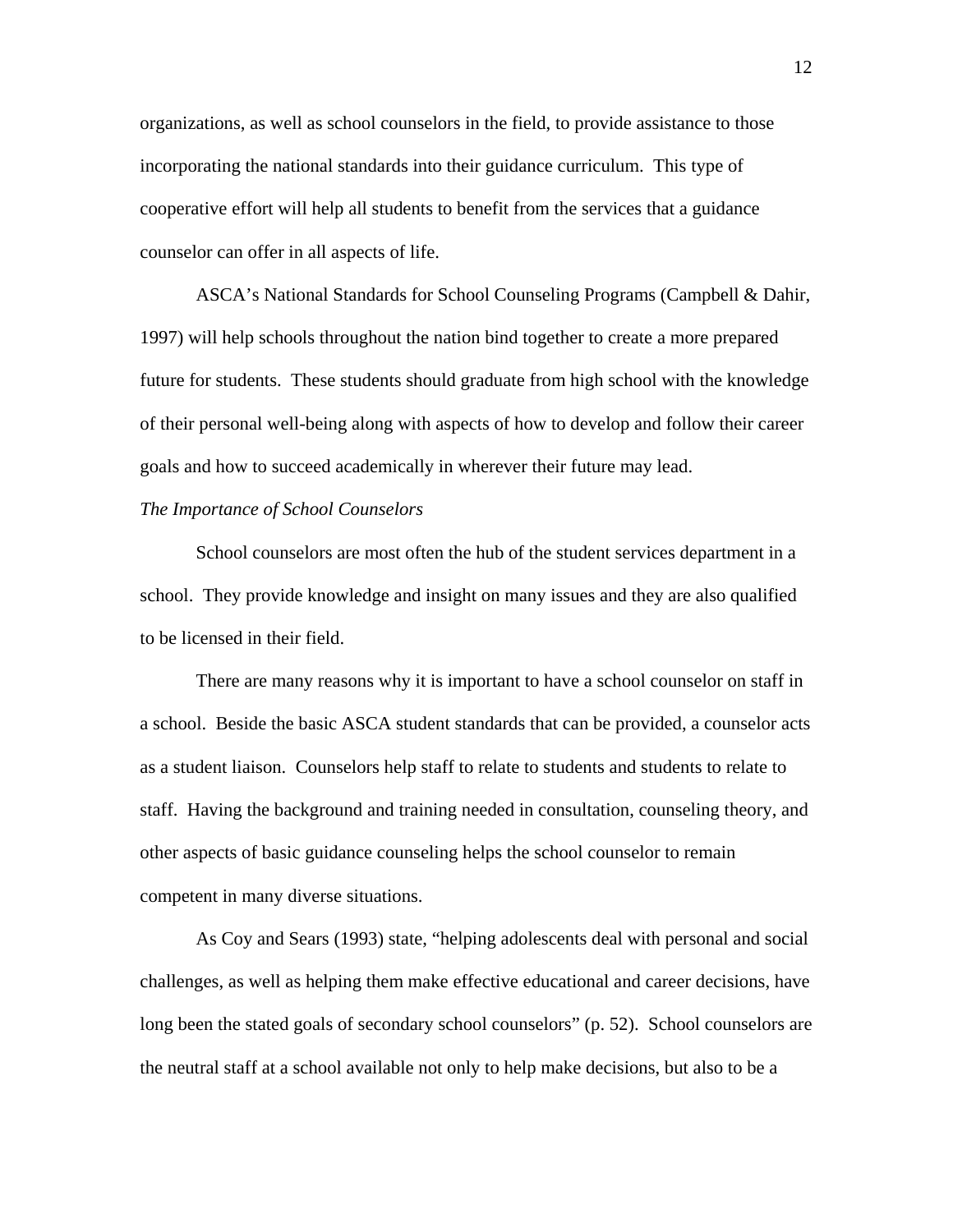safe haven from the rigors of daily school life. School counselors are not disciplinarians; instead they work with those students who have a difficult time in school. Coy and Sears (1993) also remark that as counselors chart new territory, they create new developmental programs which are determined by the needs of students and show student results for which the school counselor is accountable.

 The American School Counselor Association (Campbell & Dahir, 1997) has also outlined benefits of school counseling programs. The authors state that there are benefits for all aspects of the school community including students, parents, teachers, administration, school counselors, postsecondary institutions, and the school district as a whole. Counselor roles that benefit students include preparing students for the future in all aspects of life, helping to expand knowledge of career opportunities, acting as a student advocate, and helping students to know themselves and others. For parents, a school counselor can increase the frequency of parent and school interaction; help parents to access community and school opportunities, and help to develop a plan for the students' future. Among school and staff, Campbell and Dahir (1997) note that counselors can provide consultation to teachers, work with the mission of the school to help administrators, and help to "provide rationale for implementing a comprehensive developmental counseling program in the school system" (p. 15).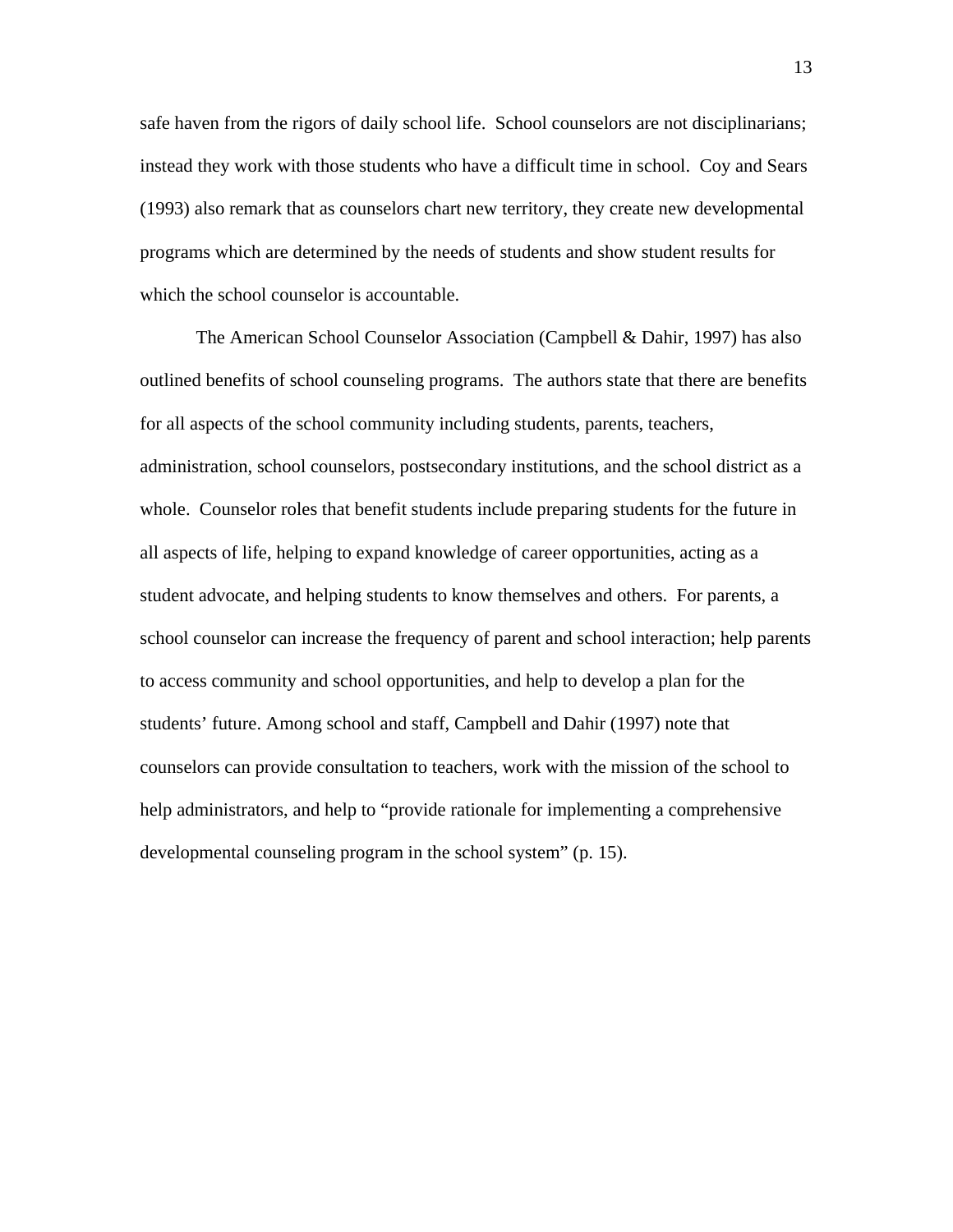### CHAPTER THREE

### **METHODOLOGY**

 Throughout this chapter, a discussion will occur regarding the sample selection, a complete description of this sample, and the instrumentation. Data collection procedures will also be discussed along with the procedure used for data analysis. Finally, a description of the methodological limitations will conclude the chapter.

### *Subject Selection and Description*

The principal, guidance department, and student registrar at Falls High School were contacted and approved the study before the project took place. Each  $11<sup>th</sup>$  and  $12<sup>th</sup>$ grade social studies class in Falls High School was approached to complete this study. These students were chosen to participate because of their level of exposure to the guidance services at the school. Most students had attended Falls High School since the seventh grade; therefore have had 5-6 years of contact, either directly or indirectly, with the guidance department. A copy of the parental notice and permission form is located in Appendix B. All students were asked to participate in the study. The gender ratio is approximately 1:1, and the cultural background is primarily European American. Presently, there are 239 students enrolled in grades 11 and 12 at Falls High School.

 In addition to the students, the staff at Falls High School was asked to participate in the same survey. Staff members including teachers, secretaries, administrators, and aides were asked to take part in the study. Falls High School has a staff of approximate equal numbers of men and women, and the cultural background of the staff is mostly European-American.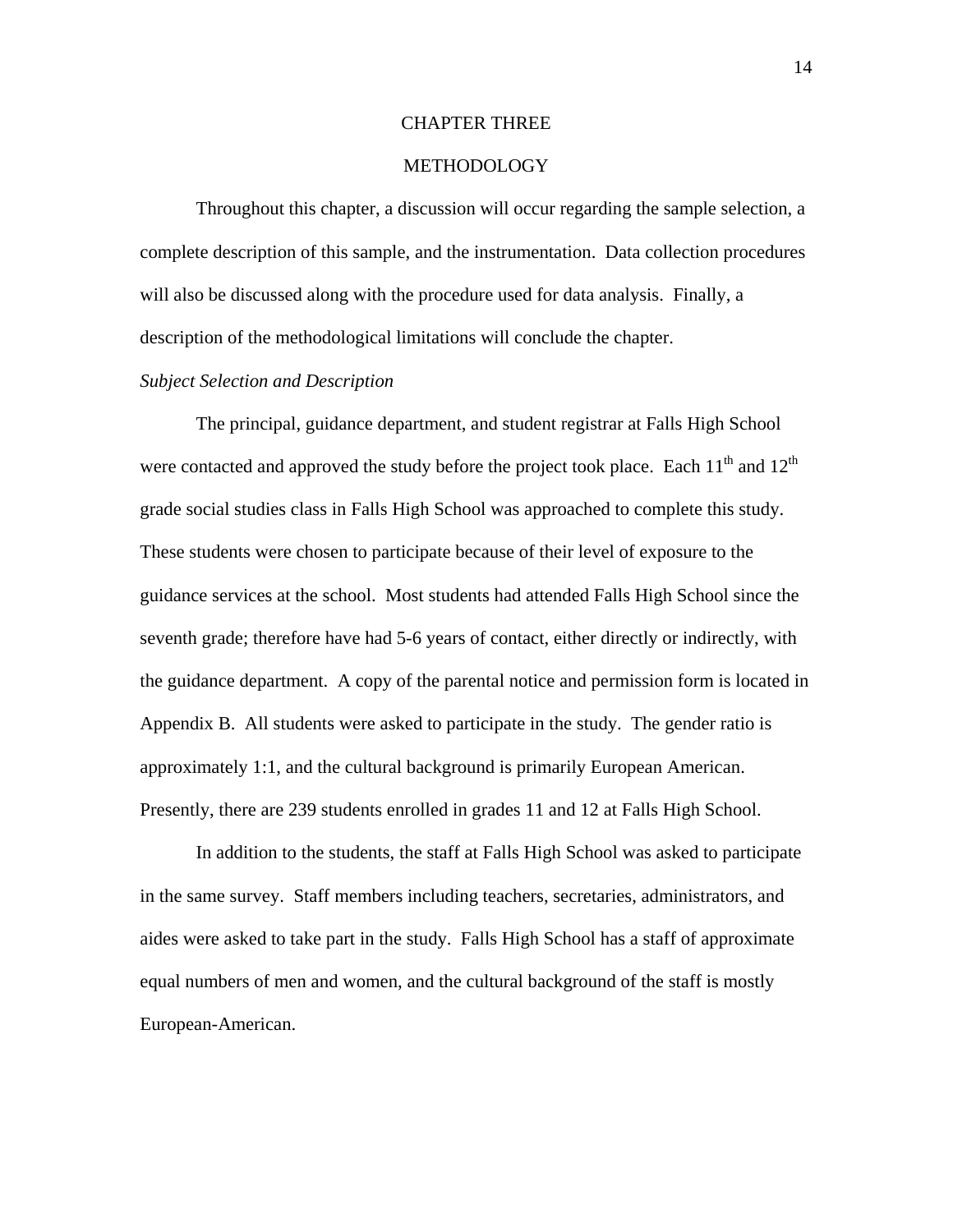### *Instrumentation*

 The survey contained 15 Likert scale items and also included a section available for comments. Common items related to ASCA's National Standards were addressed. A comparable number of items regarding personal/social, career, and academic development were included. There were no measures of validity or reliability, since the instrument was developed specifically for this study. The finalized survey is found in Appendix C.

### *Data Collection*

Upon the granted permission of the principal, guidance department, and registrar of the school, the study took place. Parental notices and consent forms were handed out to juniors and seniors and they were asked to return them the following day. The survey was administered in April of 2003. Data were then compiled and analyzed.

### *Data Analysis*

 The data were analyzed by using percentages in the first fifteen items. Comparison of student vs. staff group needs was conducted by using a *t*-test for significant differences between groups. For the sixteenth item, the written questions are recorded. A breakdown of student, staff, and total compilation of responses are given. All relevant descriptive statistics were utilized. The data were ordinal.

### *Limitations*

Since the sample only includes current staff and  $11<sup>th</sup>$ - $12<sup>th</sup>$  grade students at Falls High School, the results should not be generalized to include the entire student and alumni population. Also, there were be no validity or reliability measures, leading to generalized results.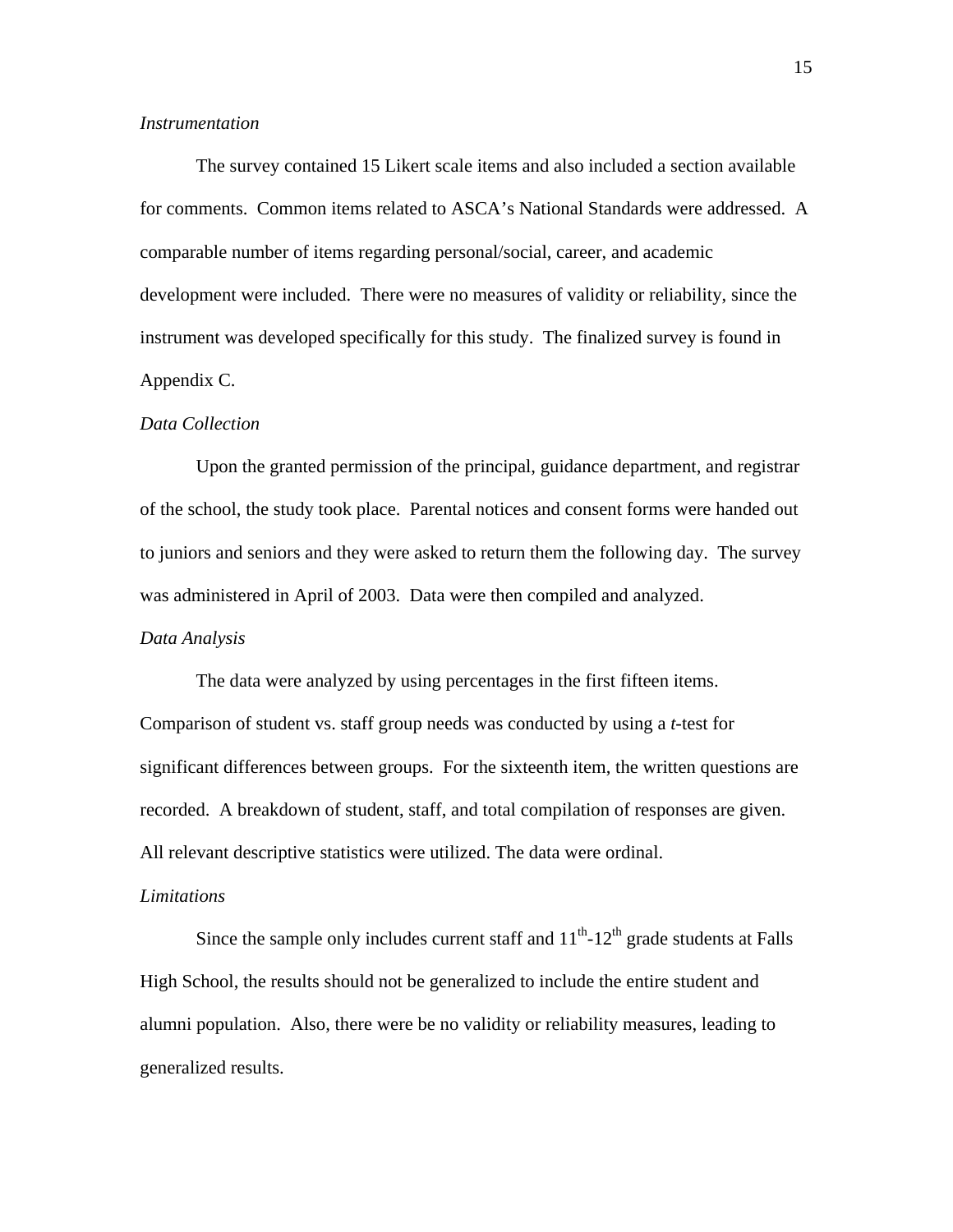### CHAPTER FOUR

### RESULTS

Results of the study conducted in International Falls will be discussed within this section. Demographic sample information will be shown along with an item analysis of each individual question asked. This will be followed by a discussion of the research questions posed previously.

### *Demographic Information*

There were 255 surveys given out to students and staff at Falls High School on April  $3<sup>rd</sup>$  and  $4<sup>th</sup>$  of 2003. There were 157 surveys returned, which were all complete and usable. This constitutes a 62% return rate.

 Of the 157 participants in the study, 119 of them were students and 38 were staff and faculty members. There was no differentiation asked on the surveys regarding the classification of staff, however, teachers, secretaries, aides, and administrators all participated.

Of the 119 students who participated in the study, 76 were in the  $12<sup>th</sup>$  grade, and 43 were in the  $11<sup>th</sup>$  grade. All were students in a social studies class.

### *Item Analysis*

An itemized statement for the study follows. Percentages will be used to show the results of each of the answered items for each group. When *t*-testing indicated a significant difference between student and staff responses, this result will be reported. The number of participants for each item will also be shown. The heading of the survey stated "Our Guidance and Counseling program should…" By indicating a number one on the Likert scale, participants acknowledged that they strongly agreed with the statement.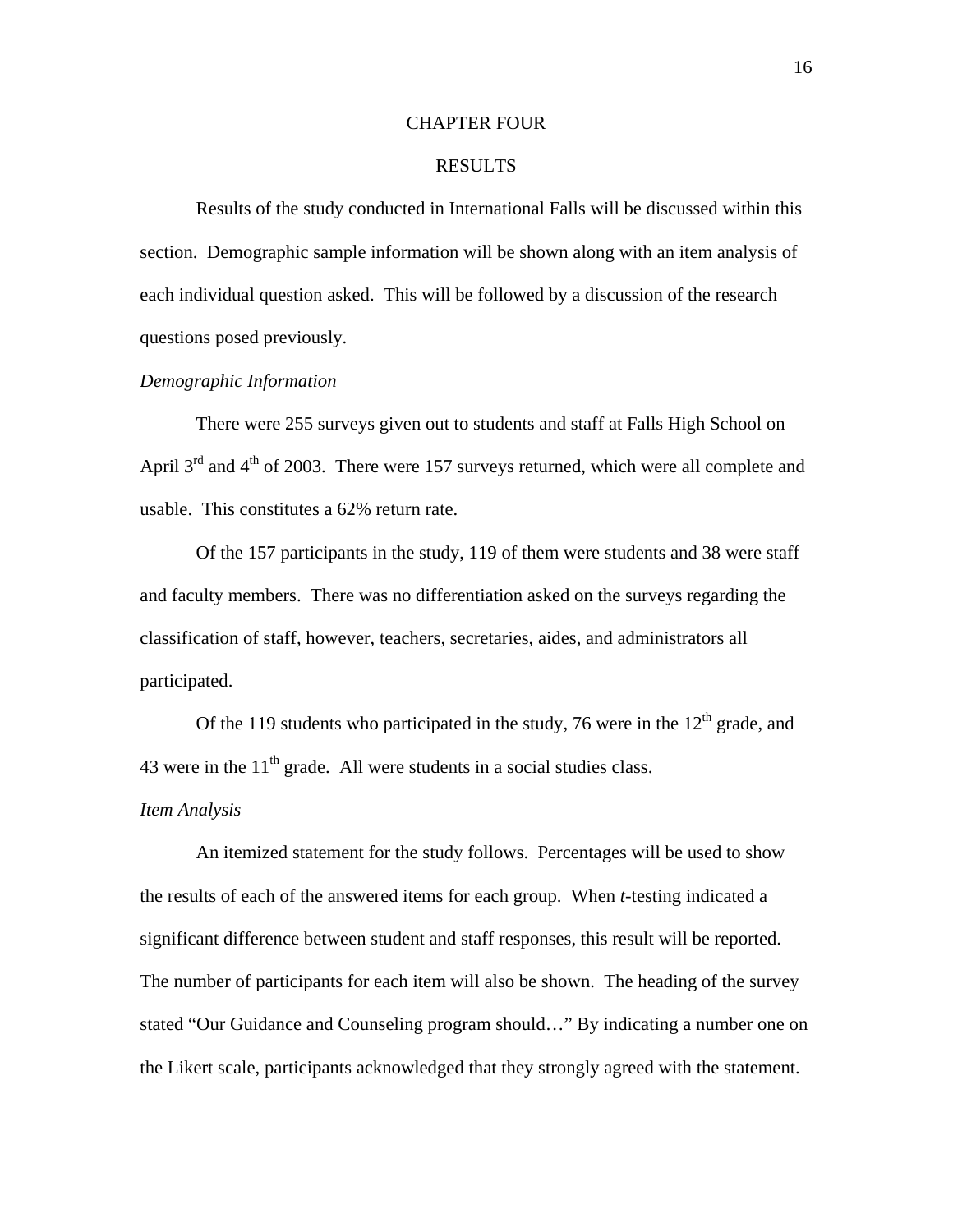By indicating a number five on the scale, participants strongly disagreed with the statement. Numbers two, three, and four correlated on that scale.

Item number one on the survey stated "work with students to help with family issues." A *t*-test conducted on group means indicated a statistically significant result ( $p <$ .05) between staff and students, with staff endorsing the statement more strongly than the students (see Table 1). Over half of participating staff members strongly agreed with this statement. Half of the students tended to either strongly agree or agree on this issue. Table 1

| <b>Strongly Agree</b> | Agree           | Neutral | Disagree  | <b>Strongly Disagree</b> |
|-----------------------|-----------------|---------|-----------|--------------------------|
|                       |                 | Staff   | $(n=37)$  |                          |
| 51.4%                 | 21.6%           | 16.2%   | 8.1%      | 2.7%                     |
|                       |                 |         |           |                          |
|                       | <b>Students</b> |         | $(n=110)$ |                          |
| 26.4%                 | 23.6%           | 39.1%   | 8.2%      | 2.7%                     |
|                       |                 |         |           |                          |
|                       |                 | Total   | $(n=147)$ |                          |
| 32.7%                 | 23.1%           | 33.3%   | 8.2%      | 2.7%                     |
|                       |                 |         |           |                          |

*Percentage Responses to Item #1: Work with students to help with family issues*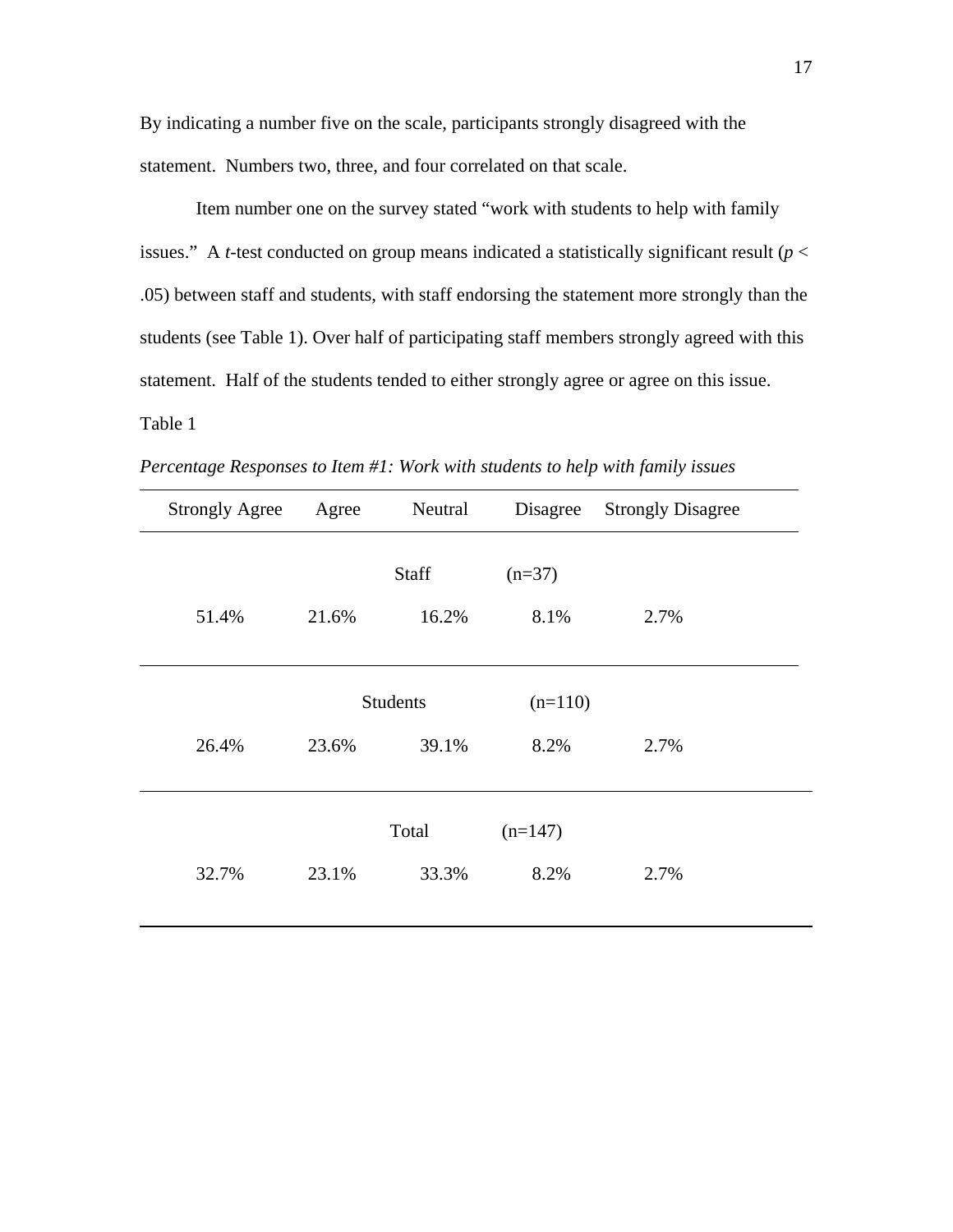Item number two on the survey stated "help students learn specific study skills." Students and staff had similar responses to this item. Over 90% of respondents said that they strongly agreed, agreed, or were neutral (see Table 2). Combined, only 2.0% of participants strongly disagreed with the item, and 5.9% disagreed with it.

| <b>Strongly Agree</b> | Agree           | Neutral | Disagree  | <b>Strongly Disagree</b> |
|-----------------------|-----------------|---------|-----------|--------------------------|
|                       |                 | Staff   | $(n=36)$  |                          |
| 25.0%                 | 27.8%           | 38.9%   | 5.6%      | 2.8%                     |
|                       |                 |         |           |                          |
|                       | <b>Students</b> |         | $(n=117)$ |                          |
| 29.9%                 | 33.3%           | 29.1%   | 6.0%      | 1.7%                     |
|                       |                 |         |           |                          |
|                       |                 | Total   | $(n=153)$ |                          |
| 28.8%                 | 32.0%           | 31.4%   | 5.9%      | 2.0%                     |
|                       |                 |         |           |                          |

*Percentage Responses to Item #2: Help students learn specific study skills*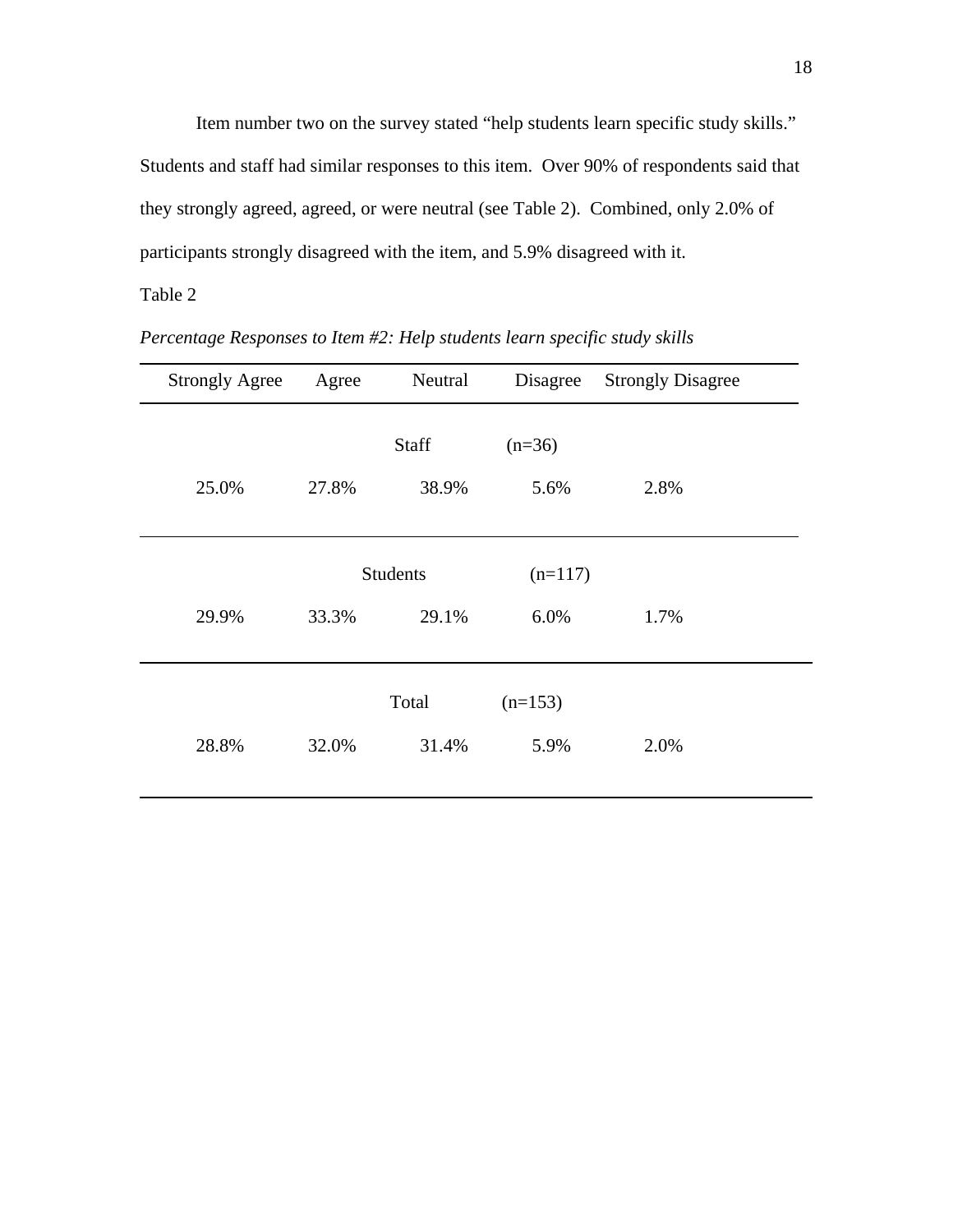Item number three on the survey stated "talk with students regarding personal issues." The *t*-test results indicated a statistical significance at  $p < .05$  level between students and staff, with the staff again showing stronger agreement with the statement. Almost 49% of staff strongly agreed with the statement where only 19% of students strongly agreed (see Table 3). However, 30.2% of students agreed with the statement where 18.9% of staff provided the same feedback. Overall, 34.6% of students and staff felt neutral about this item.

### Table 3

*Percentage Responses to Item #3: Talk with students regarding personal issues* 

| <b>Strongly Agree</b> | Agree           | Neutral | Disagree  | <b>Strongly Disagree</b> |
|-----------------------|-----------------|---------|-----------|--------------------------|
|                       |                 | Staff   | $(n=37)$  |                          |
| 48.6%                 | 18.9%           | 24.3%   | 0.1%      | 8.1%                     |
|                       |                 |         |           |                          |
|                       | <b>Students</b> |         | $(n=116)$ |                          |
| 19.0%                 | 30.2%           | 37.9%   | 8.6%      | 4.3%                     |
|                       |                 |         |           |                          |
|                       |                 | Total   | $(n=153)$ |                          |
| 26.1%                 | 27.5%           | 34.6%   | 6.5%      | 5.2%                     |
|                       |                 |         |           |                          |

Item number four on the survey stated "help students prepare for standardized tests (ACT, SAT)." As a whole, students and staff strongly agreed with this item with a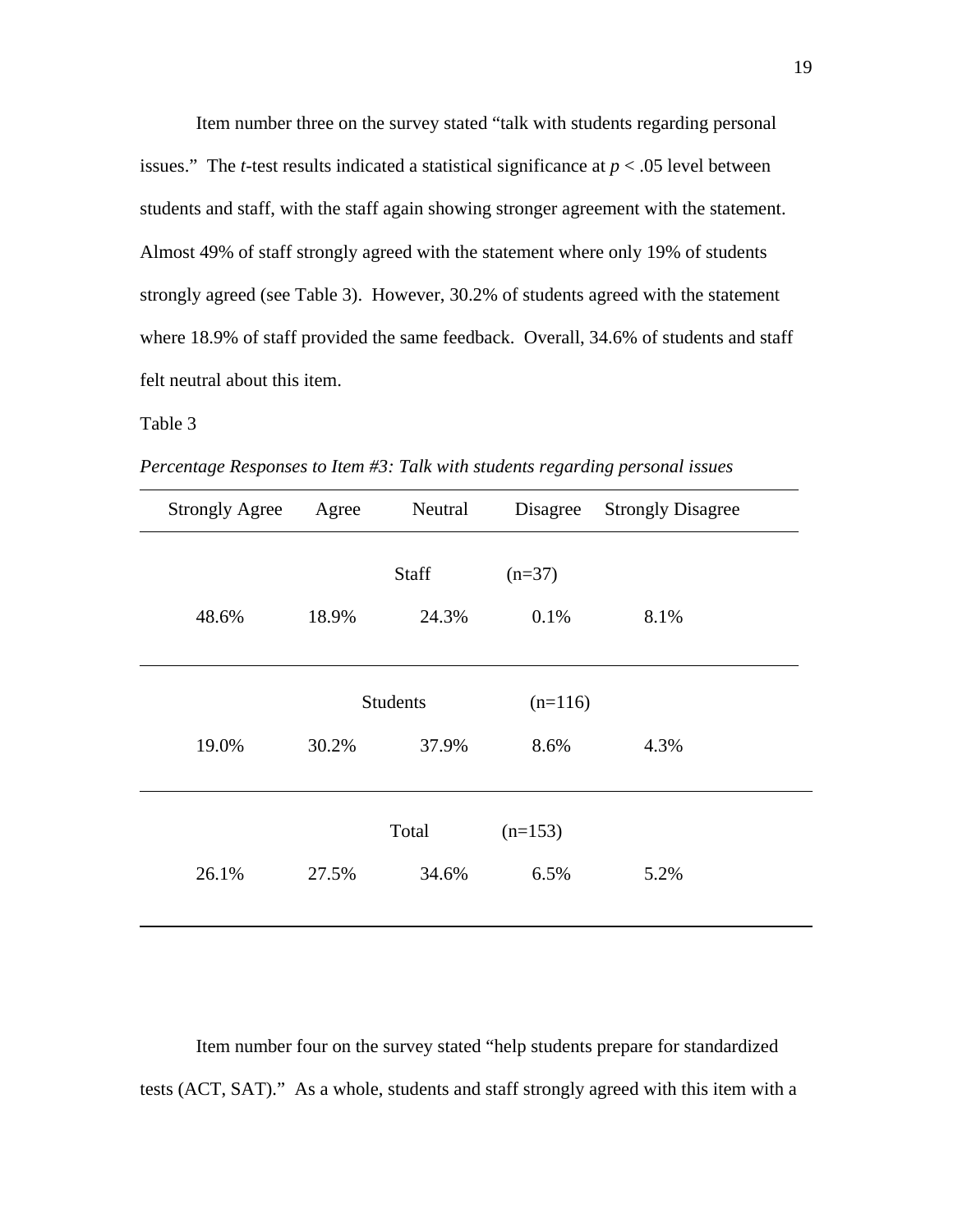rate of 54.8% (see Table 4). Over 26% of respondents agreed, leading to an over 81.0% rate of agreeing.

# Table 4

| Percentage Responses to Item #4: Help Students prepare for standardized tests |  |  |  |
|-------------------------------------------------------------------------------|--|--|--|
|                                                                               |  |  |  |

| <b>Strongly Agree</b> | Agree           | Neutral | Disagree  | <b>Strongly Disagree</b> |
|-----------------------|-----------------|---------|-----------|--------------------------|
|                       |                 | Staff   | $(n=37)$  |                          |
| 56.8%                 | 27.0%           | 8.1%    | 2.7%      | 5.4%                     |
|                       |                 |         |           |                          |
|                       | <b>Students</b> |         | $(n=118)$ |                          |
| 54.2%                 | 26.3%           | 11.0%   | 5.1%      | 3.4%                     |
|                       |                 |         |           |                          |
|                       |                 | Total   | $(n=155)$ |                          |
| 54.8%                 | 26.5%           | 10.3%   | 4.5%      | 3.9%                     |
|                       |                 |         |           |                          |

Item number five on the survey stated "work with students on positive on-the-job skills." Again, although mixed responses were seen from students and staff, a majority of both either strongly agreed or agreed on this item (see Table 5). Over 24% of staff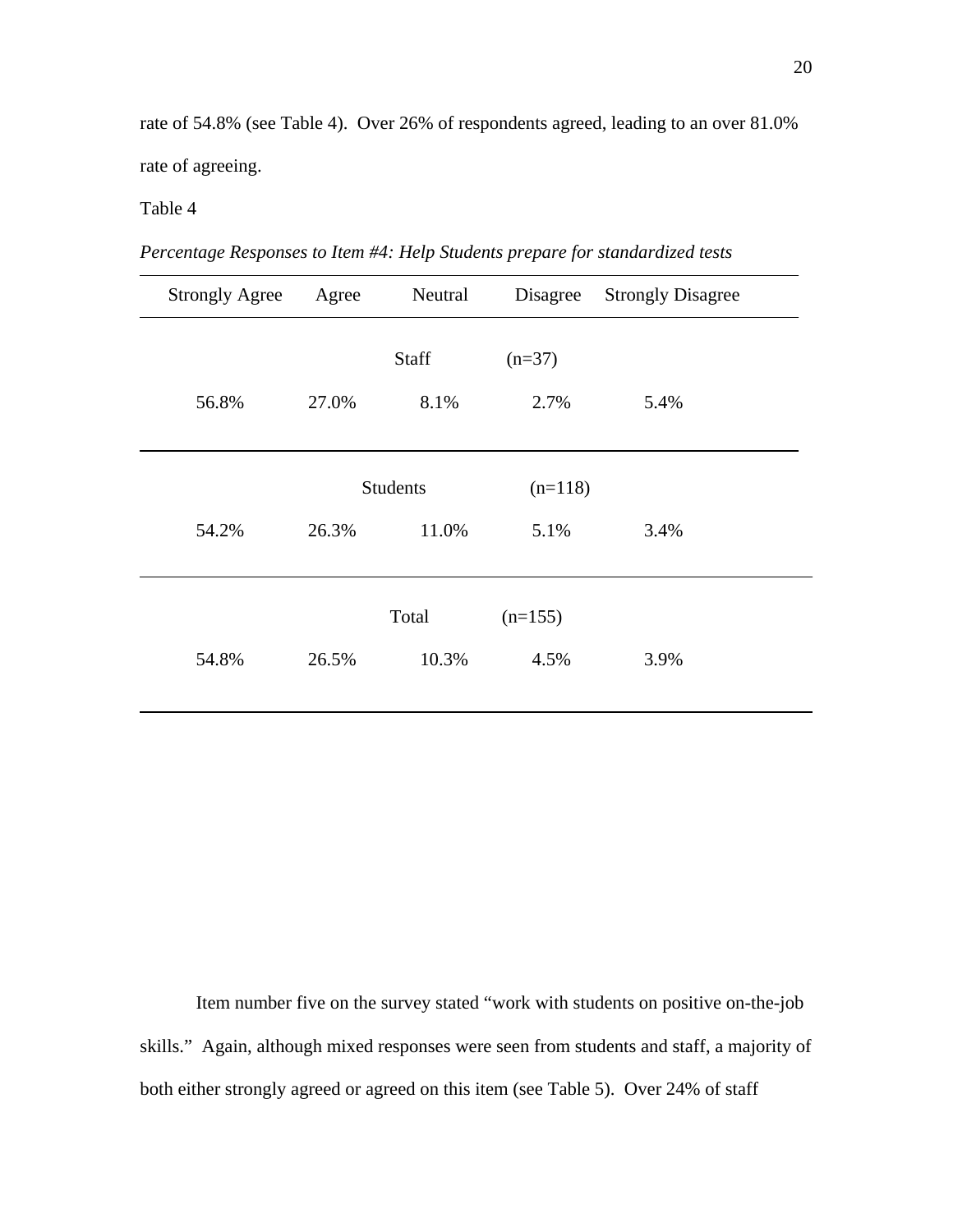strongly agreed while 51.4% agreed. Also, 40.2% of students strongly agreed on this item and 30.8% agreed.

# Table 5

| Percentage Responses to Item #5: Work with students on positive on-the-job skills |  |  |
|-----------------------------------------------------------------------------------|--|--|
|                                                                                   |  |  |

| <b>Strongly Agree</b> | Agree           | Neutral | Disagree  | <b>Strongly Disagree</b> |
|-----------------------|-----------------|---------|-----------|--------------------------|
|                       |                 | Staff   | $(n=37)$  |                          |
| 24.3%                 | 51.4%           | 13.5%   | 8.1%      | 2.7%                     |
|                       | <b>Students</b> |         | $(n=117)$ |                          |
| 40.2%                 | 30.8%           | 25.6%   | 1.7%      | 1.7%                     |
|                       |                 | Total   | $(n=154)$ |                          |
| 36.4%                 | 35.7%           | 22.7%   | 3.2%      | 1.9%                     |

Item number six on the survey stated "make groups on personal issues available to students." The staff agreement rate on this item was higher than the student agreement rate, although the difference did not reach significance (see Table 6). Twenty-five point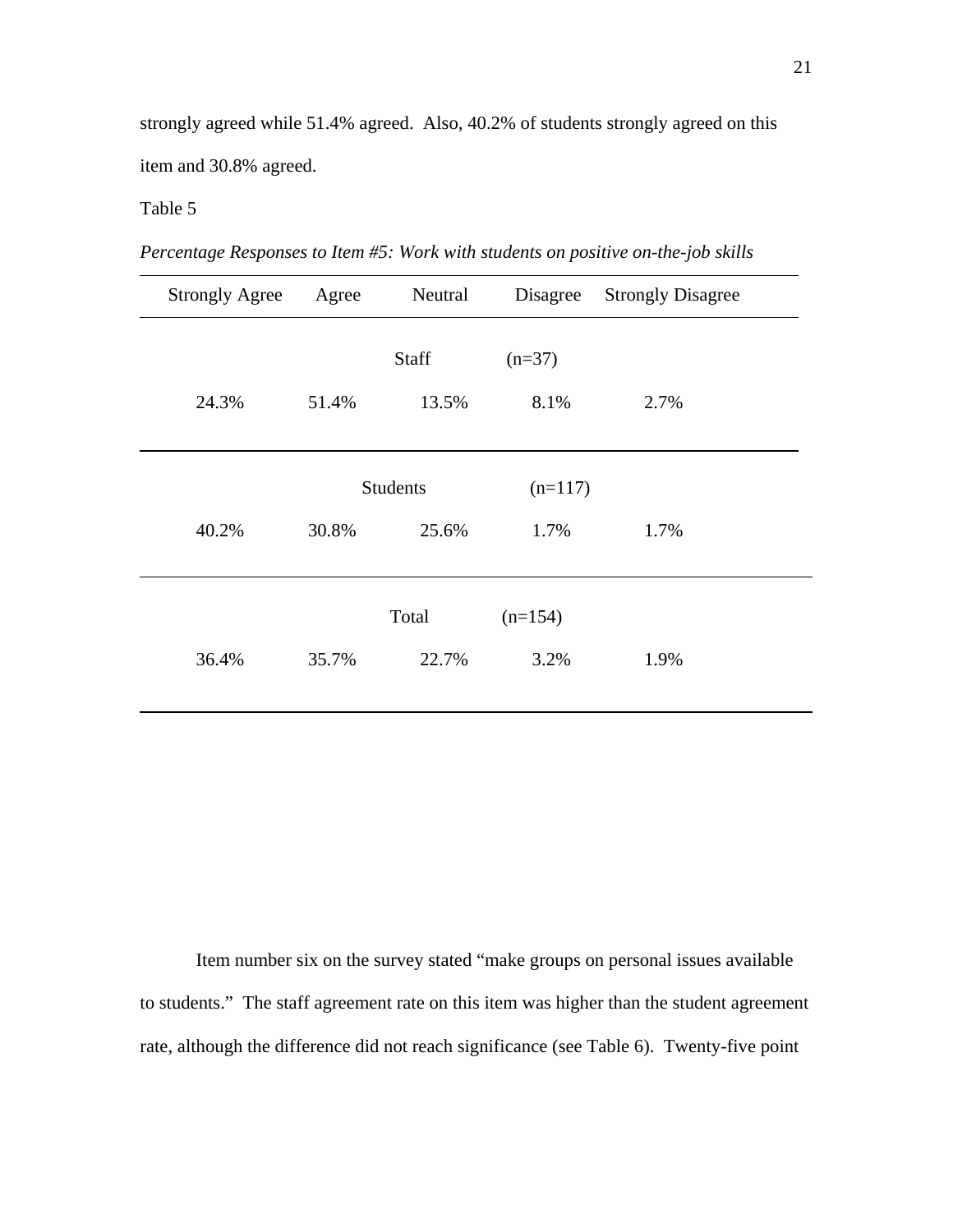seven percent and 37.1% of staff strongly agreed and agreed, respectively. Forty-four point six percent of students were neutral on this item.

 Strongly Agree Agree Neutral Disagree Strongly Disagree Staff  $(n=35)$ 25.7% 37.1% 25.7% 2.9% 8.6%  $\overline{a}$ Students (n=112) 21.4% 21.4% 44.6% 8.9% 3.6%  $Total \qquad (n=147)$ 22.4% 25.2% 40.1% 7.5% 4.8% 

*Responses to Item #6: Make groups on personal issues available to students*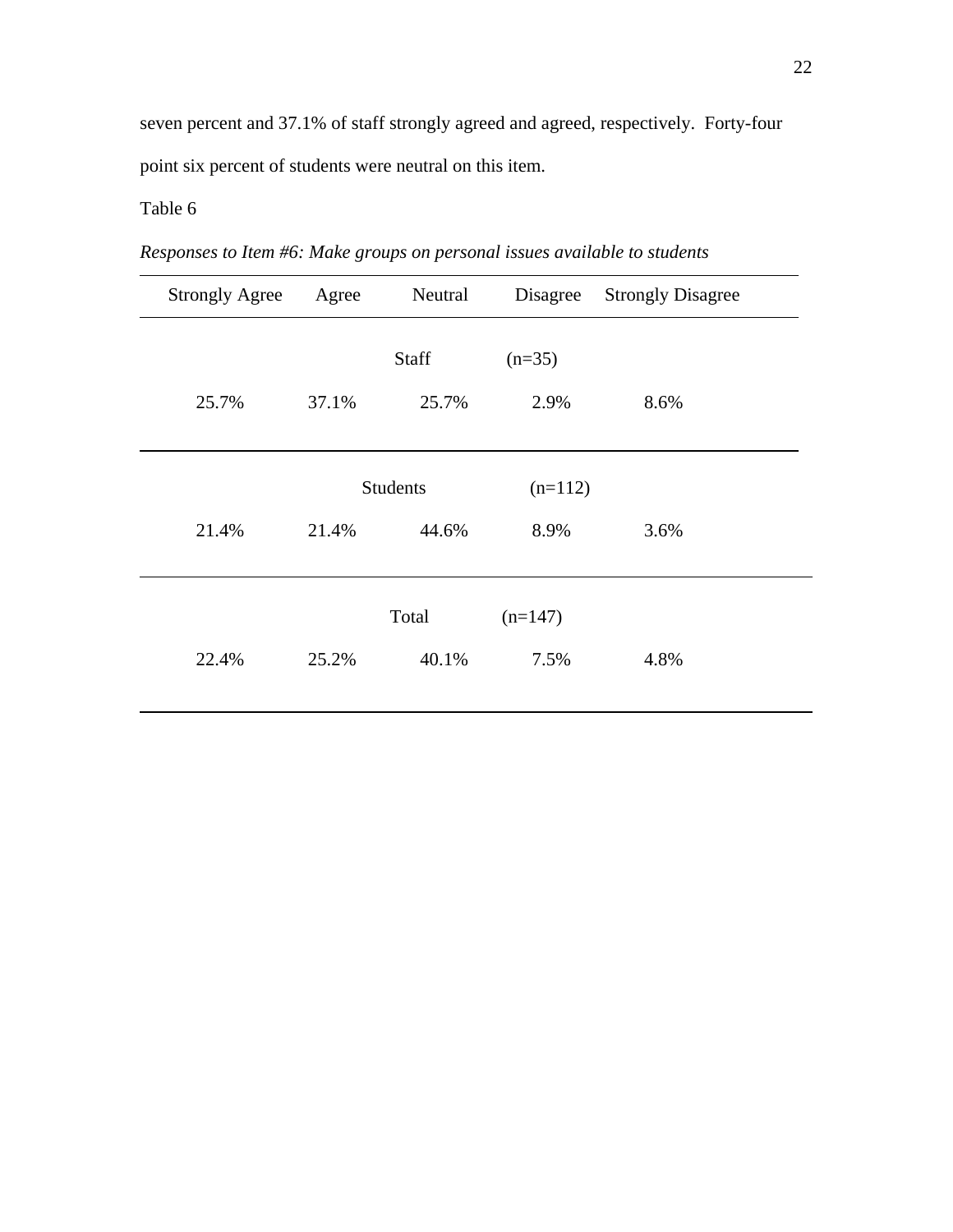Item number seven on the survey stated "provide appropriate and positive guidance facilities for students to be comfortable in." Students and staff combined had a 49.4% strongly agree response and a 26.0% agree response (see Table 7). Six point five percent of the total respondents either disagreed or strongly disagreed with the statement. Table 7

| <b>Strongly Agree</b> | Agree | Neutral         | Disagree  | <b>Strongly Disagree</b> |
|-----------------------|-------|-----------------|-----------|--------------------------|
|                       |       | Staff           | $(n=37)$  |                          |
| 51.4%                 | 24.3% | 18.9%           | 2.7%      | 2.7%                     |
|                       |       |                 |           |                          |
|                       |       | <b>Students</b> | $(n=117)$ |                          |
| 48.7%                 | 26.5% | 17.9%           | 4.3%      | 2.6%                     |
|                       |       |                 |           |                          |
|                       |       | Total           | $(n=154)$ |                          |
| 49.4%                 | 26.0% | 18.2%           | 3.9%      | 2.6%                     |
|                       |       |                 |           |                          |

*Responses to Item #7: Provide appropriate and positive guidance facilities for students*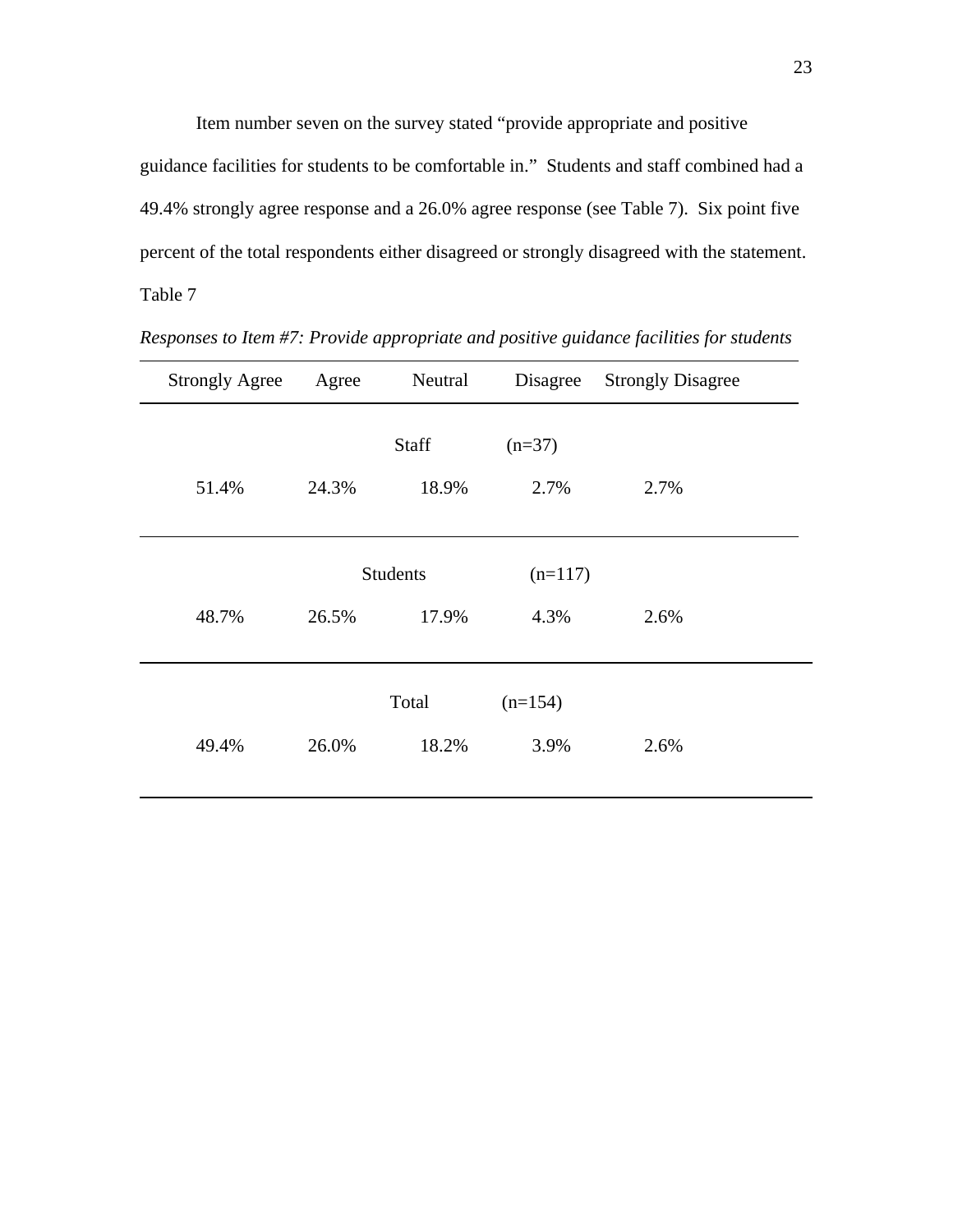Item number eight on the survey stated "meet with students and their parents about future plans." Although a majority of each group either agreed or strongly agreed, the *t*-test showed statistical significance at  $p < .001$  between groups, with staff again endorsing the statement more strongly. Eighty-one point one percent of staff members responded that they strongly agree with this statement where only 46.1% of students strongly agreed (see Table 8). Sixteen point two percent of staff and 23.4% of students agreed with the item. No staff members disagreed or strongly disagreed with the item. Table 8

| <b>Strongly Agree</b> | Agree | Neutral                  | Disagree          | <b>Strongly Disagree</b> |
|-----------------------|-------|--------------------------|-------------------|--------------------------|
| 81.1%                 | 16.2% | Staff<br>2.7%            | $(n=37)$<br>0.0%  | 0.0%                     |
| 46.1%                 | 23.4% | <b>Students</b><br>17.5% |                   | 3.2%                     |
| 46.1%                 | 23.4% | Total<br>17.5%           | $(n=154)$<br>9.7% | 3.2%                     |

| Responses to Item #8: Meet with students and their parents about future plans |  |  |  |  |  |
|-------------------------------------------------------------------------------|--|--|--|--|--|
|-------------------------------------------------------------------------------|--|--|--|--|--|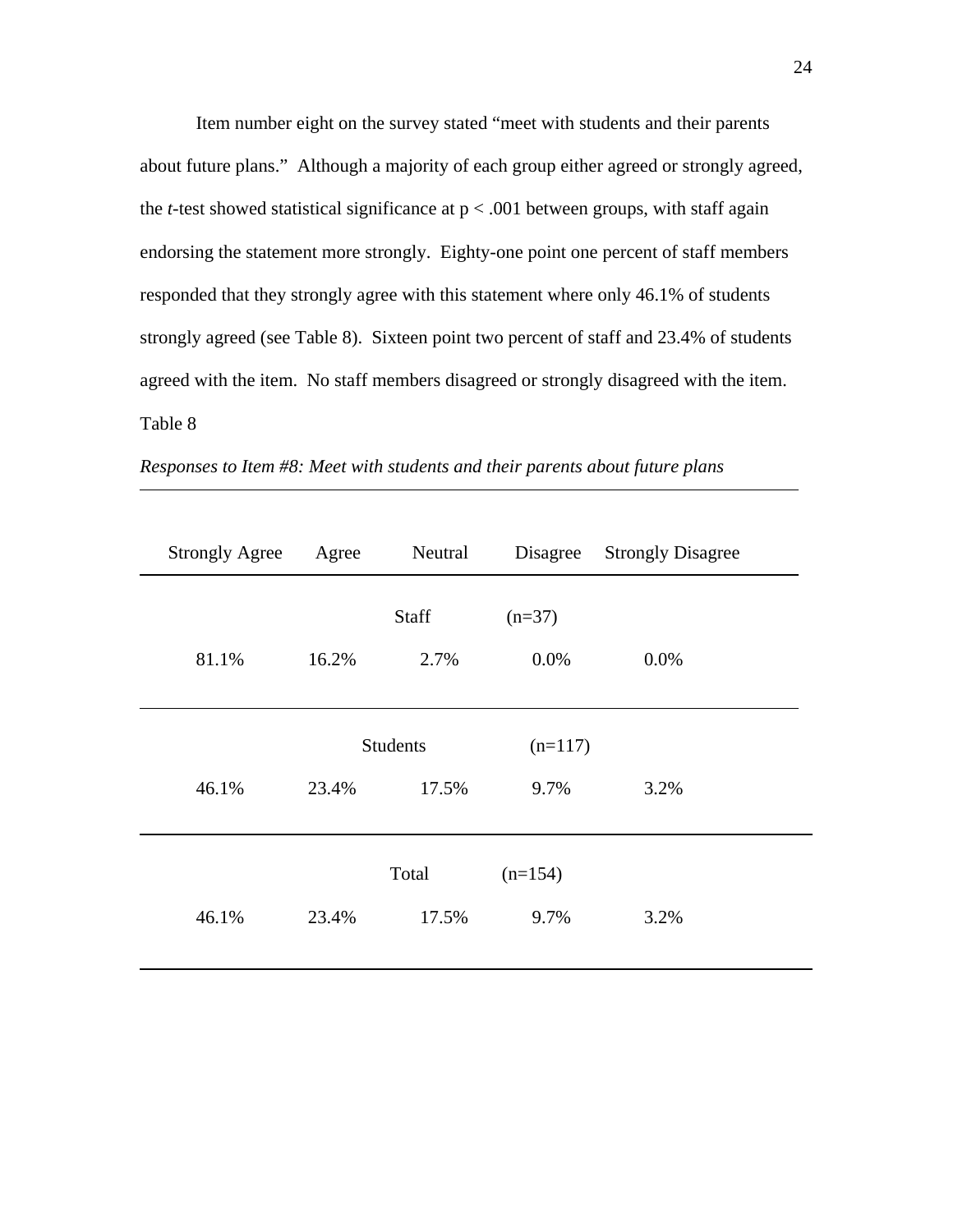Item number nine on the survey stated "help students find local and national scholarships." Again, no staff members disagreed or strongly disagreed with this statement. Seventy-five point seven percent of staff strongly agreed and 10.8% agreed with the item (see Table 9). Of the students participating, 55.7% strongly agreed and 28.7% agreed with the statement.

| <b>Strongly Agree</b> | Agree           | Neutral | Disagree  | <b>Strongly Disagree</b> |
|-----------------------|-----------------|---------|-----------|--------------------------|
|                       |                 | Staff   | $(n=37)$  |                          |
| 75.7%                 | 10.8%           | 13.5%   | 0.0%      | 0.0%                     |
|                       | <b>Students</b> |         | $(n=115)$ |                          |
| 55.7%                 | 28.7%           | 9.6%    | 4.3%      | 1.7%                     |
|                       |                 | Total   | $(n=152)$ |                          |
| 60.5%                 | 24.3%           | 10.5%   | 3.3%      | 1.3%                     |

 *Responses to Item #9: Help students find local and national scholarships*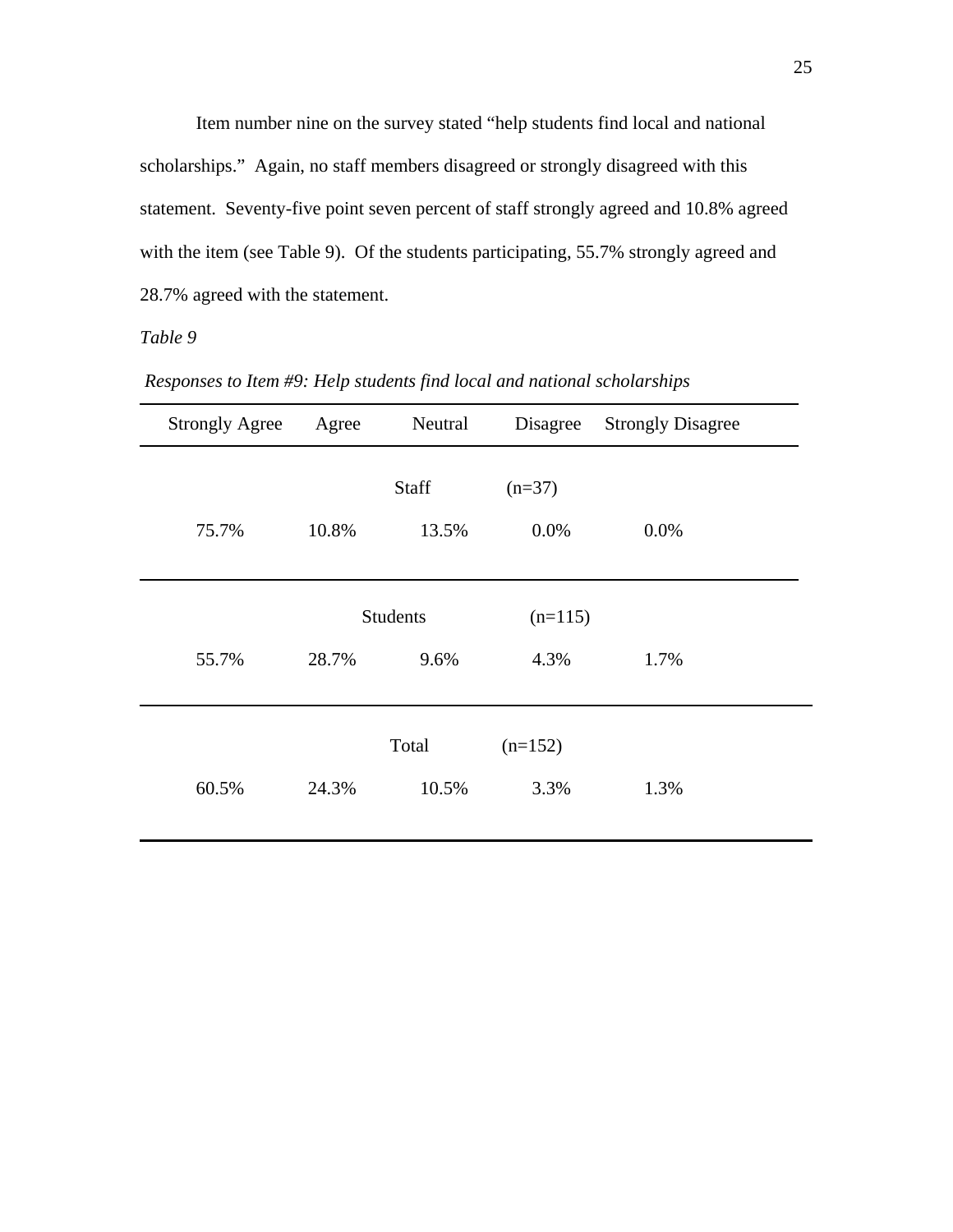Item number ten on the survey stated "work with students and staff to promote a positive attitude throughout the school." Forty-one point seven percent of staff and 42.9% of students strongly agreed with this statement (see Table 10). Thirty-one point one percent of students agreed, where 30.6% of staff felt neutral.

 Strongly Agree Agree Neutral Disagree Strongly Disagree Staff  $(n=36)$ 41.7% 22.2% 30.6% 5.6% 0.0%  $\overline{a}$ Students (n=119) 42.9% 31.1% 19.3% 6.7% 0.0%  $Total \qquad (n=155)$ 42.6% 29.0% 21.9% 6.5% 0.0% 

 *Responses to Item #10: Work with students and staff to promote a positive attitude*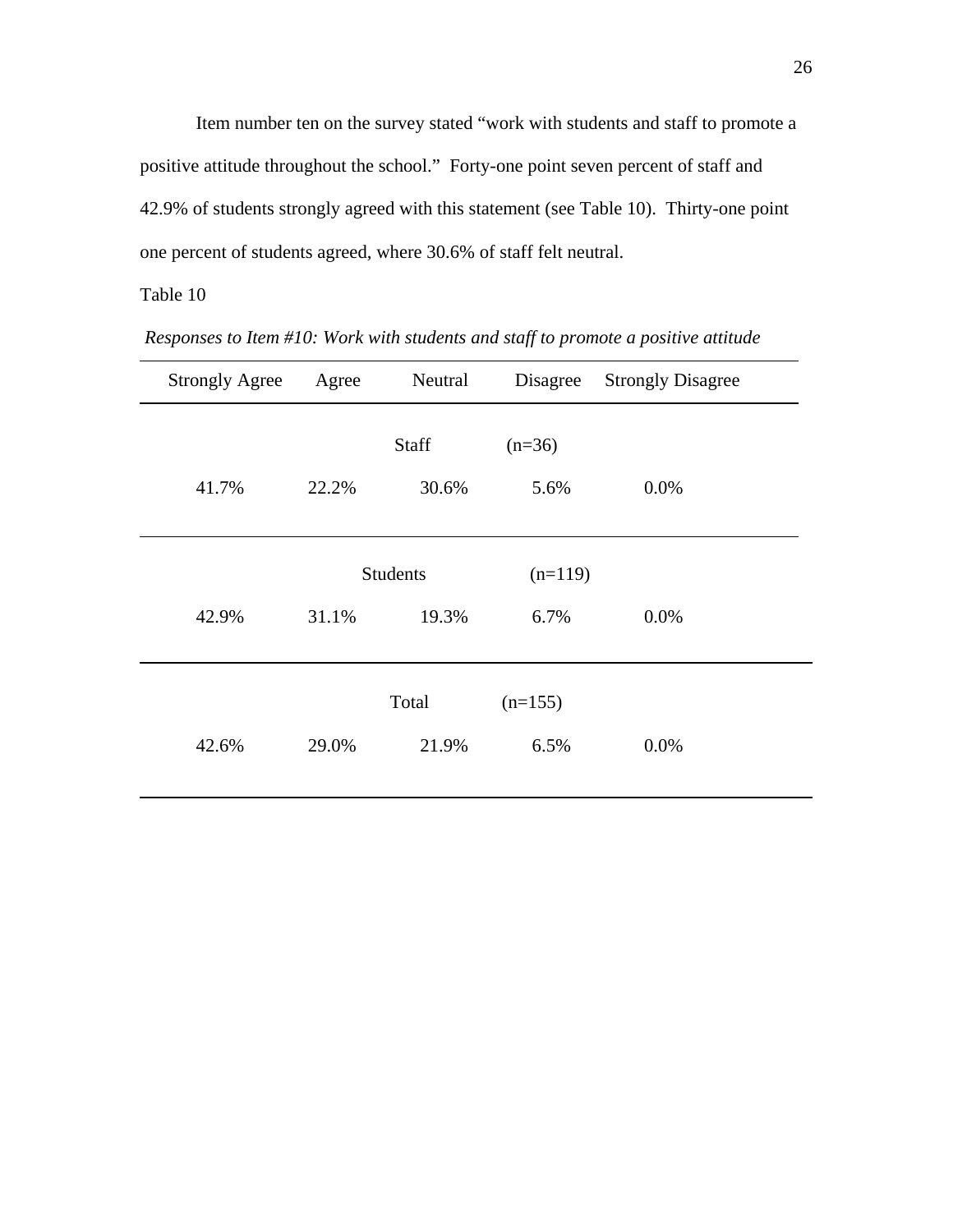Item number 11 on the survey stated "work with students to decide on high school course selections." The *t*-test showed statistical significance at  $p < .001$  among staff and students; staff agreed with the statement significantly more strongly. Eighty-nine point two percent of staff strongly agreed with this statement and 5.4% agreed (see Table 11). A majority of students, 51.3%, strongly agreed with the item and 29.4% agreed.

| <b>Strongly Agree</b> | Agree           | Neutral | Disagree  | <b>Strongly Disagree</b> |
|-----------------------|-----------------|---------|-----------|--------------------------|
|                       |                 | Staff   | $(n=37)$  |                          |
|                       |                 |         |           |                          |
| 89.2%                 | 5.4%            | 5.4%    | 0.0%      | 0.0%                     |
|                       |                 |         |           |                          |
|                       | <b>Students</b> |         | $(n=119)$ |                          |
|                       |                 |         |           |                          |
| 51.3%                 | 29.4%           | 12.6%   | 5.9%      | 0.8%                     |
|                       |                 |         |           |                          |
|                       |                 | Total   | $(n=156)$ |                          |
| 60.3%                 | 23.7%           | 10.9%   | 4.5%      | 0.6%                     |

*Responses to Item #11: Work with students to decide on high school course selections*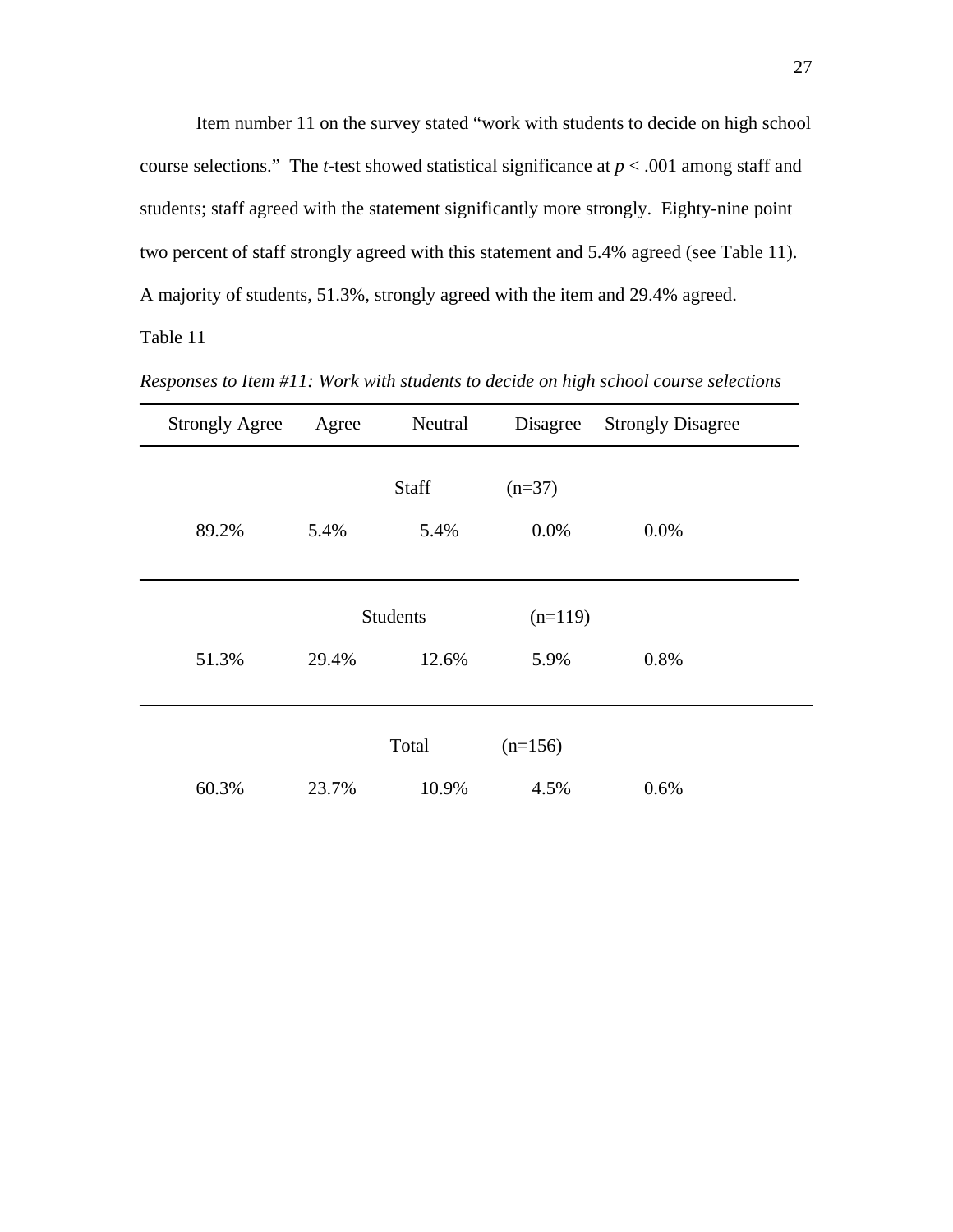Item number 12 on the survey stated "provide letters of recommendation upon request." A combined total of 77.5% of staff and student respondents agreed or strongly agreed with this item (see Table 12). Seventeen point five percent of the total participants were neutral on the issue.

 Strongly Agree Agree Neutral Disagree Strongly Disagree Staff  $(n=36)$ 63.9% 13.9% 16.7% 2.8% 2.8%  $\overline{\phantom{a}}$ Students (n=119) 53.4% 25.4% 17.8% 2.5% 0.8%  $Total \qquad (n=154)$ 55.8% 22.7% 17.5% 2.6% 1.3%

*Responses to Item #12: Provide letters of recommendation upon request*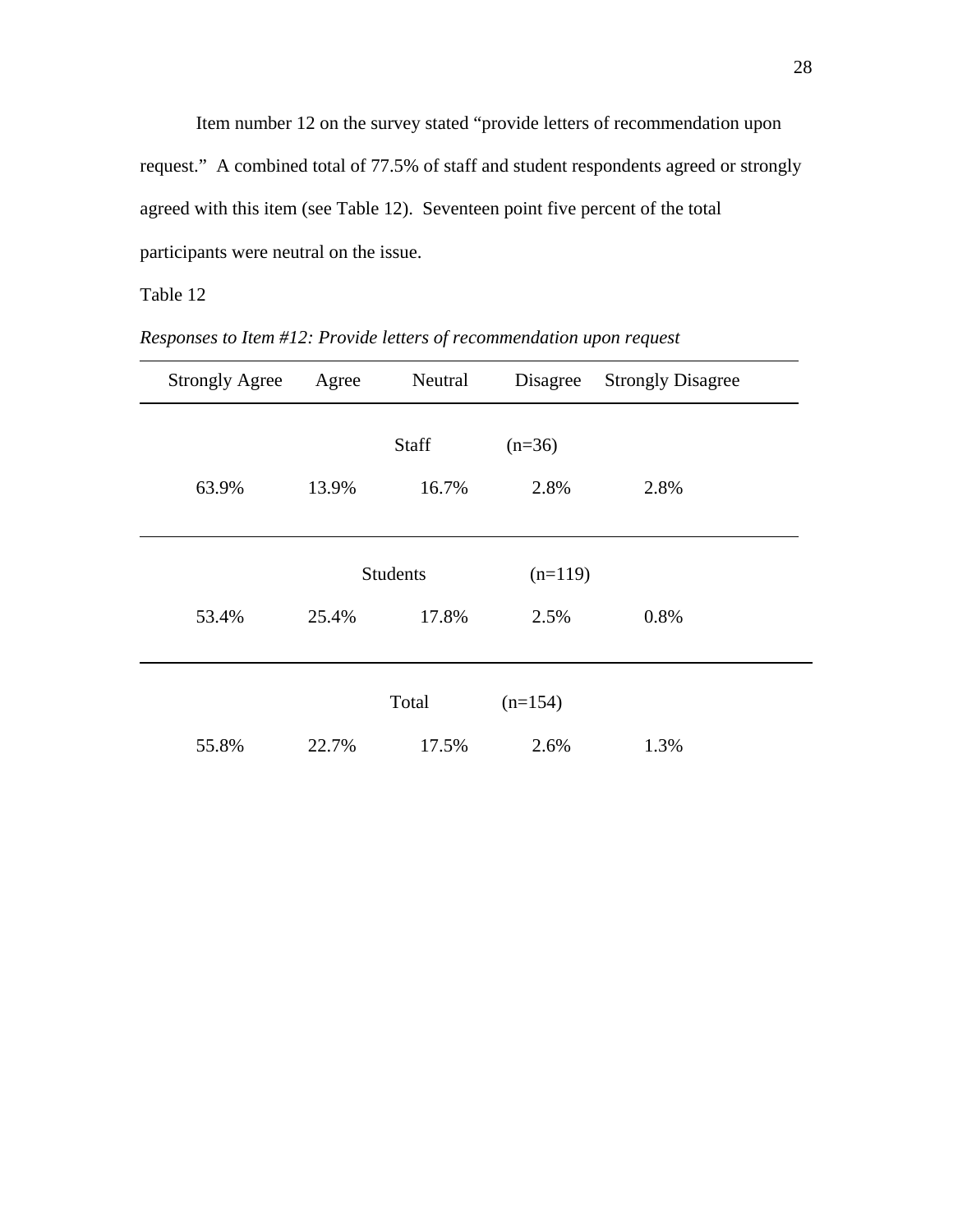Item number 13 on the survey stated "work with teachers on student behavior management." Thirty-two point four percent of staff strongly agreed with this item and 24.3% agreed (see Table 13). Within students, 26.5% strongly agree, 36.8% agree, and 33.3% remain neutral.

*Responses to Item #13: Work with teachers on student behavior management* 

| <b>Strongly Agree</b> | Agree | Neutral         | Disagree  | <b>Strongly Disagree</b> |
|-----------------------|-------|-----------------|-----------|--------------------------|
|                       |       | Staff           | $(n=37)$  |                          |
| 32.4%                 | 24.3% | 21.6%           | 16.2%     | 5.4%                     |
|                       |       |                 |           |                          |
|                       |       | <b>Students</b> | $(n=117)$ |                          |
| 26.5%                 | 36.8% | 33.3%           | 2.6%      | 0.9%                     |
|                       |       |                 |           |                          |
|                       |       | Total           | $(n=154)$ |                          |
| 27.9%                 | 33.8% | 30.5%           | 5.8%      | 1.9%                     |
|                       |       |                 |           |                          |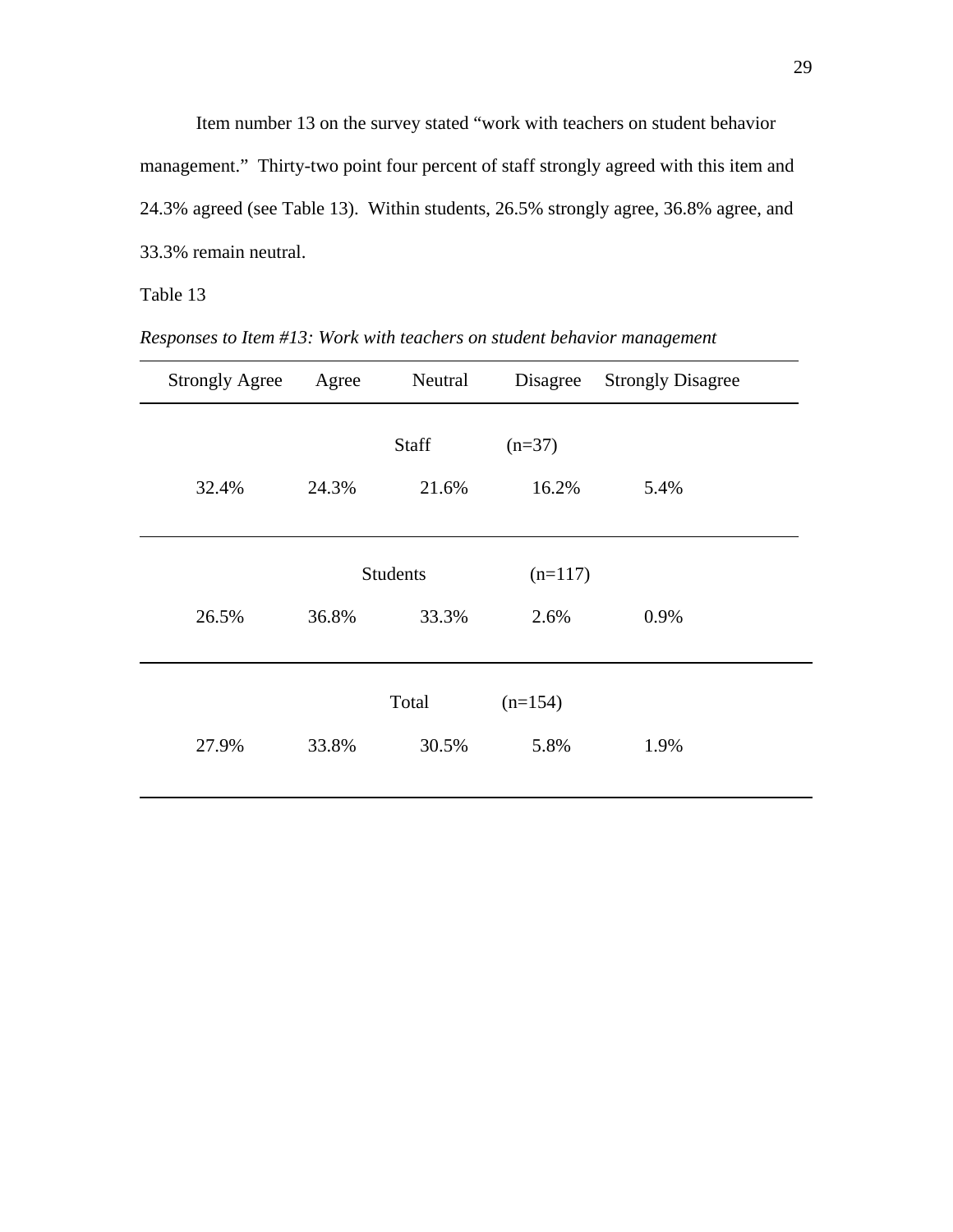Item number 14 on the survey stated "work with students on stress management." On this statement, 35.1% of staff strongly agree and 27% agree (see Table 14). 27.9% of students strongly agree with this item while 35.1% agree.

*Responses to Item #14 : Work with students on stress management* 

| <b>Strongly Agree</b> | Agree | Neutral         | Disagree  | <b>Strongly Disagree</b> |
|-----------------------|-------|-----------------|-----------|--------------------------|
|                       |       | Staff           | $(n=37)$  |                          |
| 35.1%                 | 27.0% | 24.3%           | 5.4%      | 8.1%                     |
|                       |       |                 |           |                          |
|                       |       | <b>Students</b> |           |                          |
| 27.9%                 | 35.1% | 26.0%           | 8.4%      | 2.6%                     |
|                       |       |                 |           |                          |
|                       | Total |                 | $(n=154)$ |                          |
| 30.7%                 | 31.3% | 25.0%           | 8.4%      | 4.6%                     |
|                       |       |                 |           |                          |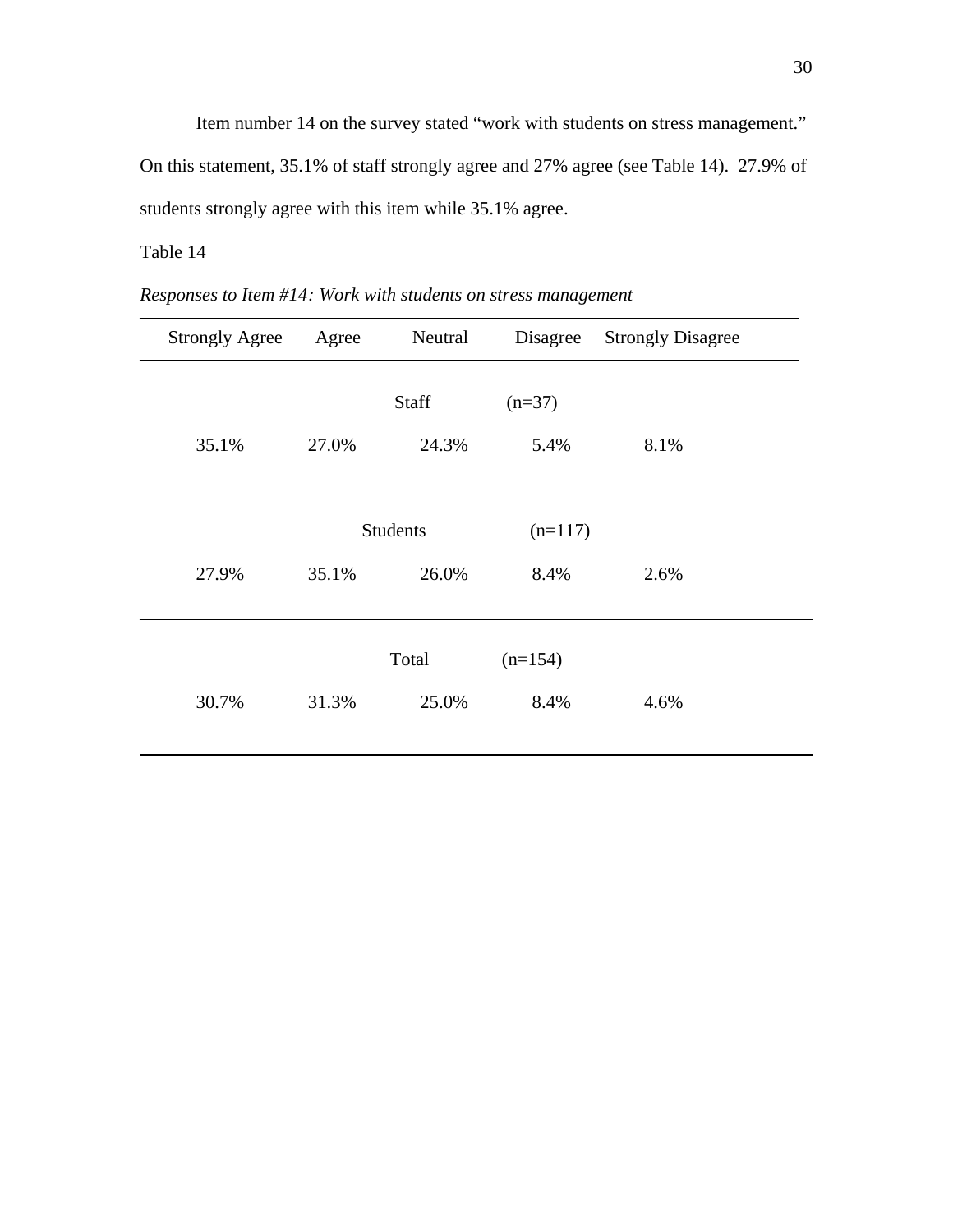Item number 15 on the survey stated "help students with obtaining and filling out college applications." The *t*-test indicated a statistical significance  $(p < .05)$  between staff and students; again, staff agreed more strongly with the statement. Seventy-five point seven percent of staff and 60.7% of students strongly agree with this statement (see Table 15) while 16.2% and 23.1% of staff and students, respectively, agree with this item. There were no staff members who disagreed or strongly disagreed with this statement.

*Responses to Item #15: Help students with obtaining and filling out college applications* 

| <b>Strongly Agree</b> | Agree                            | Neutral       | Disagree          | <b>Strongly Disagree</b> |
|-----------------------|----------------------------------|---------------|-------------------|--------------------------|
| 75.7%                 | 16.2%                            | Staff<br>8.1% | $(n=37)$<br>0.0%  | 0.0%                     |
| 60.7%                 | <b>Students</b><br>23.1%<br>9.4% |               | $(n=117)$<br>5.1% | 1.7%                     |
| 64.3%                 | 21.4%                            | Total<br>9.1% | $(n=154)$<br>3.9% | 1.3%                     |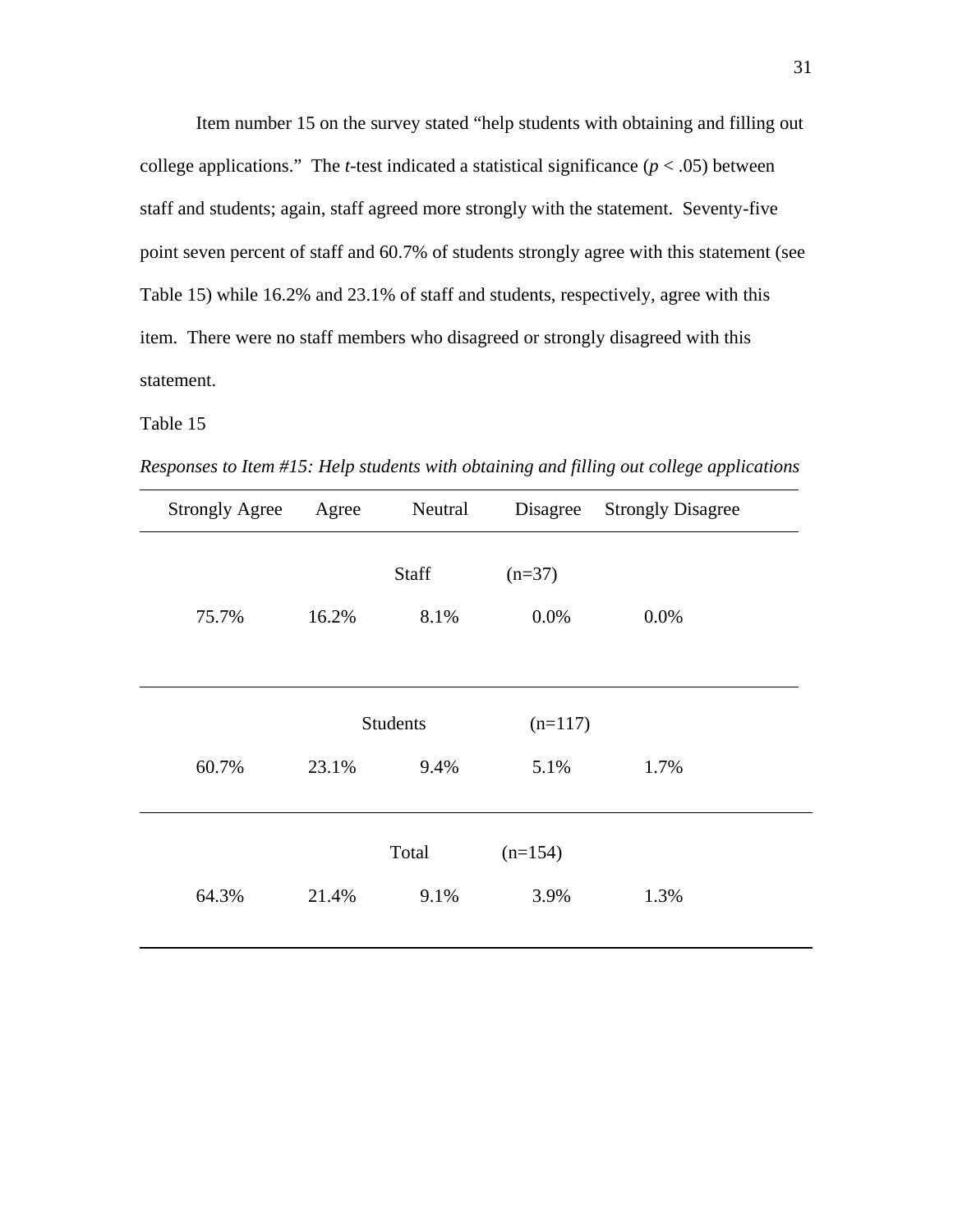Item number 16 on the survey stated "please add anything else that you feel would be beneficial to the Guidance and Counseling department at Falls High School." Responses from students and staff varied, however, there were many responses repeated, and are therefore noted following the results.

Table 16

*Responses to Item #16: Please add anything else that you feel would be beneficial to the guidance and counseling department at Falls High School* 

Responses

Students (n=22)

- 1. More aggressive approach regarding credit checks, college, and scholarships (8)
- 2. Having a school counselor present would be helpful. (6)
- 3. ACT/SAT preparation courses (2)
- 4. Using the Peer Mediation program more often
- 5. Remain current on trends in educational areas.
- 6. Assist with summer employment.
- 7. Do not pry into family issues.
- 8. Help students stay caught up in classes.
- 9. Help students with out of school issues.

Staff  $(n=16)$ 

- 1. Have a counselor of each gender present. (3)
- 2. Guidance counselors should focus on post-secondary options and scholarships. (3)
- 3. Have a full-time, licensed counselor present. (3)
- 4. All of these issues are important but not practical due to budget constraints. (2)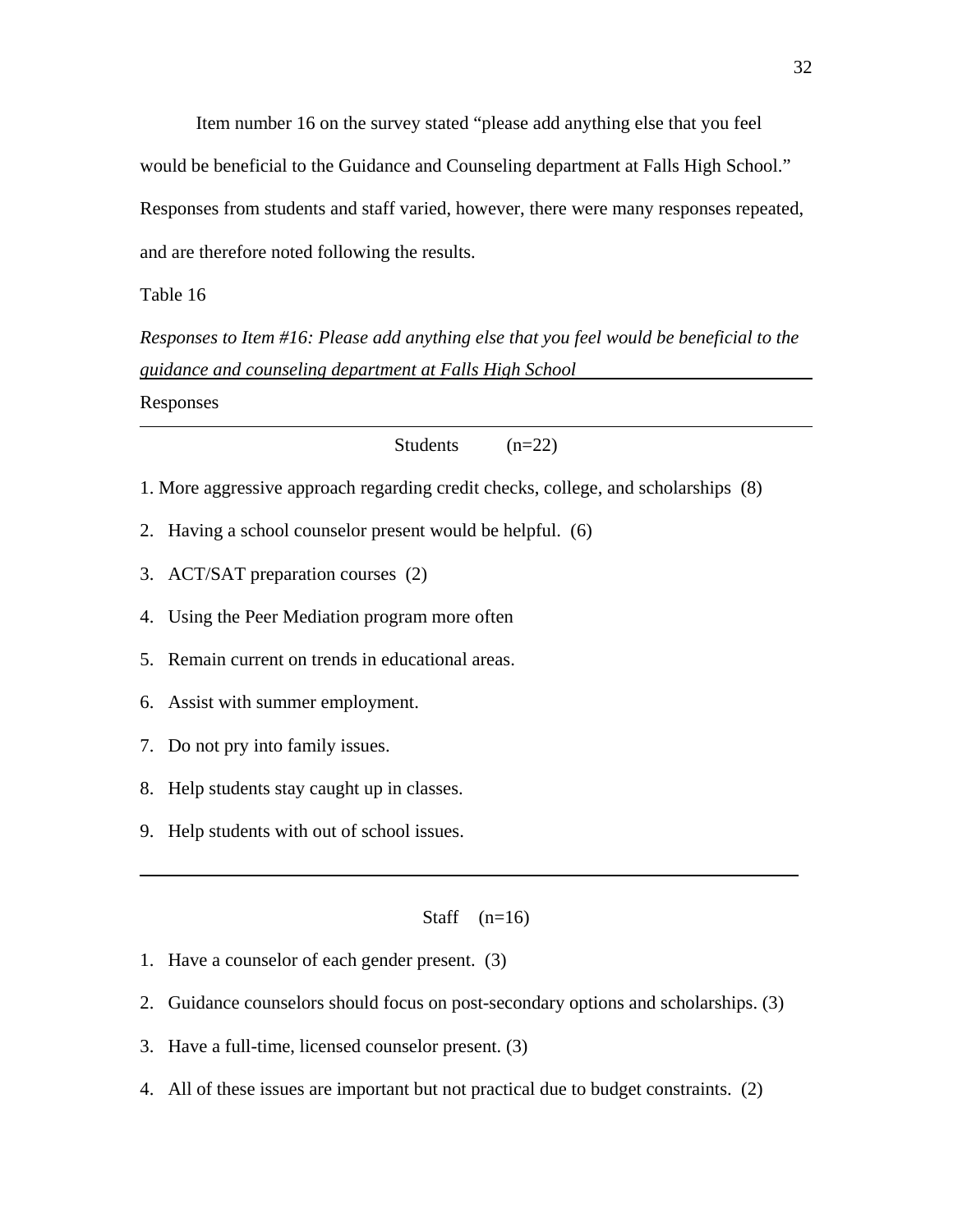- 5. Work with agencies such as Planned Parenthood.
- 6. Participate in annual reviews for special education students.
- 7. Prompt and accurate information to colleges at the students' request.
- 8. Stress management for staff.
- *9.* Provide more information on vocational interests and schools other than traditional colleges.

### *Research Questions*

 Research question #1: What are the perceived needs of students regarding the Falls High School guidance program?

 All survey items related to this question. Overall, students either strongly or somewhat agreed that the guidance program needs all of the items except for groups on personal and academic issues. All other items related to personal/social, academic, and career assistance were overwhelming endorsed.

 According to responses on items related to personal and social issues, students felt that their guidance program should definitely work with students individually on family issues. Students mostly either agreed or were neutral on having a school counselor available to talk with them regarding other personal issues. These same students also showed neutrality on making groups on personal issues available, however there was a large percentage who agreed that this is necessary. Working with students regarding stress management was also important to this population.

 In the domain of career and post-secondary preparedness, students responded that they needed many services. Working with students to promote positive working skills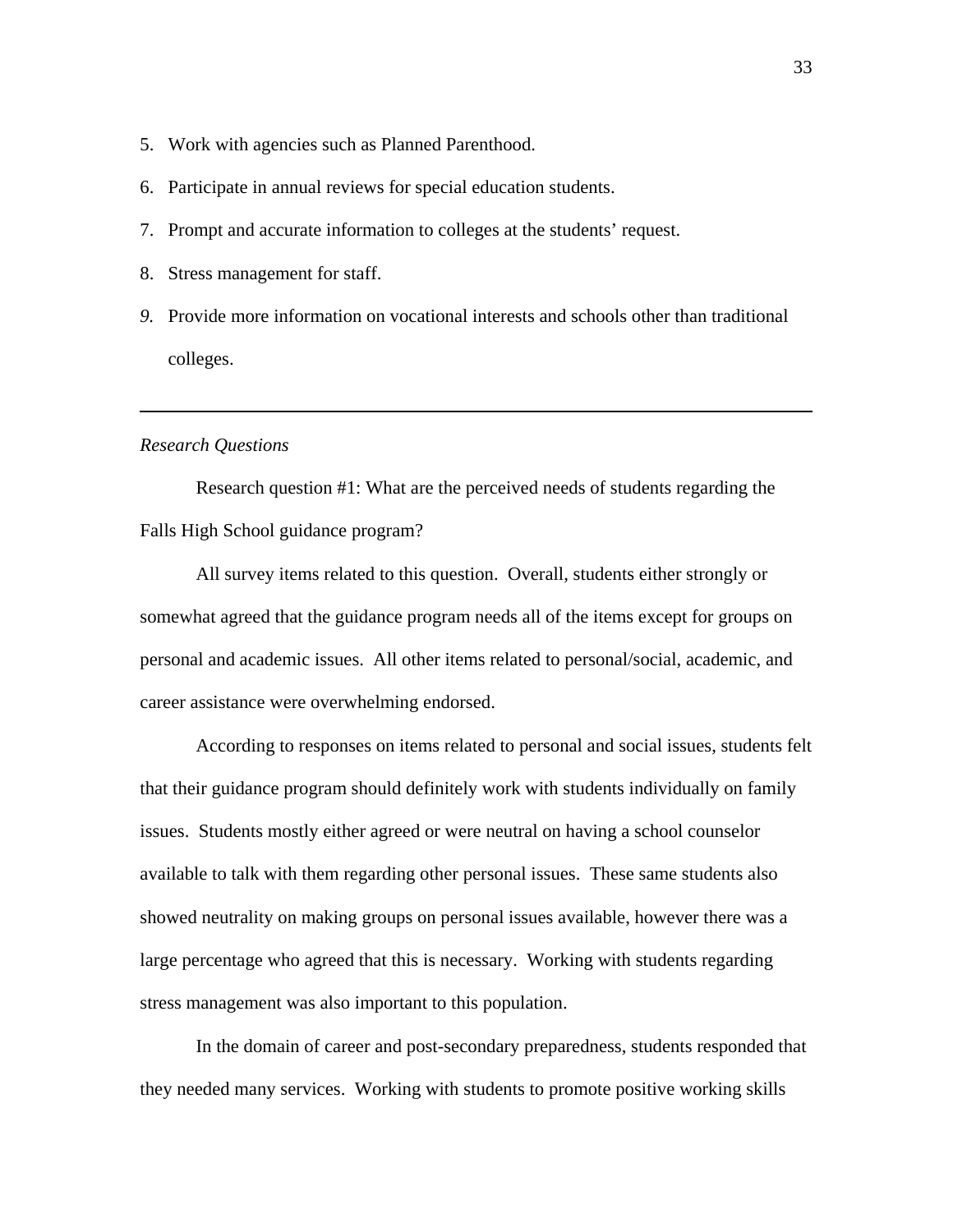was deemed necessary by over 70% of students. Students would also like to meet with counselors and their parents to discuss future plans. Scholarships, both local and national, were important to students and that they would like to have assistance in finding them. Over 75% of students agreed that the guidance counselor should help to provide students with letters of recommendation upon request. Students also felt it important that their guidance department help students to obtain and complete college applications.

 When it comes to academics, students felt it is important that the counseling department help them to learn helpful study skills. Students would also like assistance on preparing for standardized testing and deciding on high school course selections. Working with teachers regarding student behavior management was important to over 60% of the students.

 Research question #2: What are the perceived needs of staff regarding the Falls High School guidance program?

All survey items related to this question also. A majority of staff either strongly or somewhat agreed to each of the questions posed. All related to aspects of personal/social, academic, and career development. Staff perceived some needs more significantly than students, such as guidance staff working with students to help with family issues, talking with students regarding personal issues, meeting with parents and students regarding future plans, working with students to decide on high school course selections, and helping students with obtaining and filling out college applications.

Post-secondary preparation was extremely important to staff. Over 75% of staff strongly agreed that the counseling department at Falls High School should help to obtain and fill out college applications, meet with parents and students to decide the post-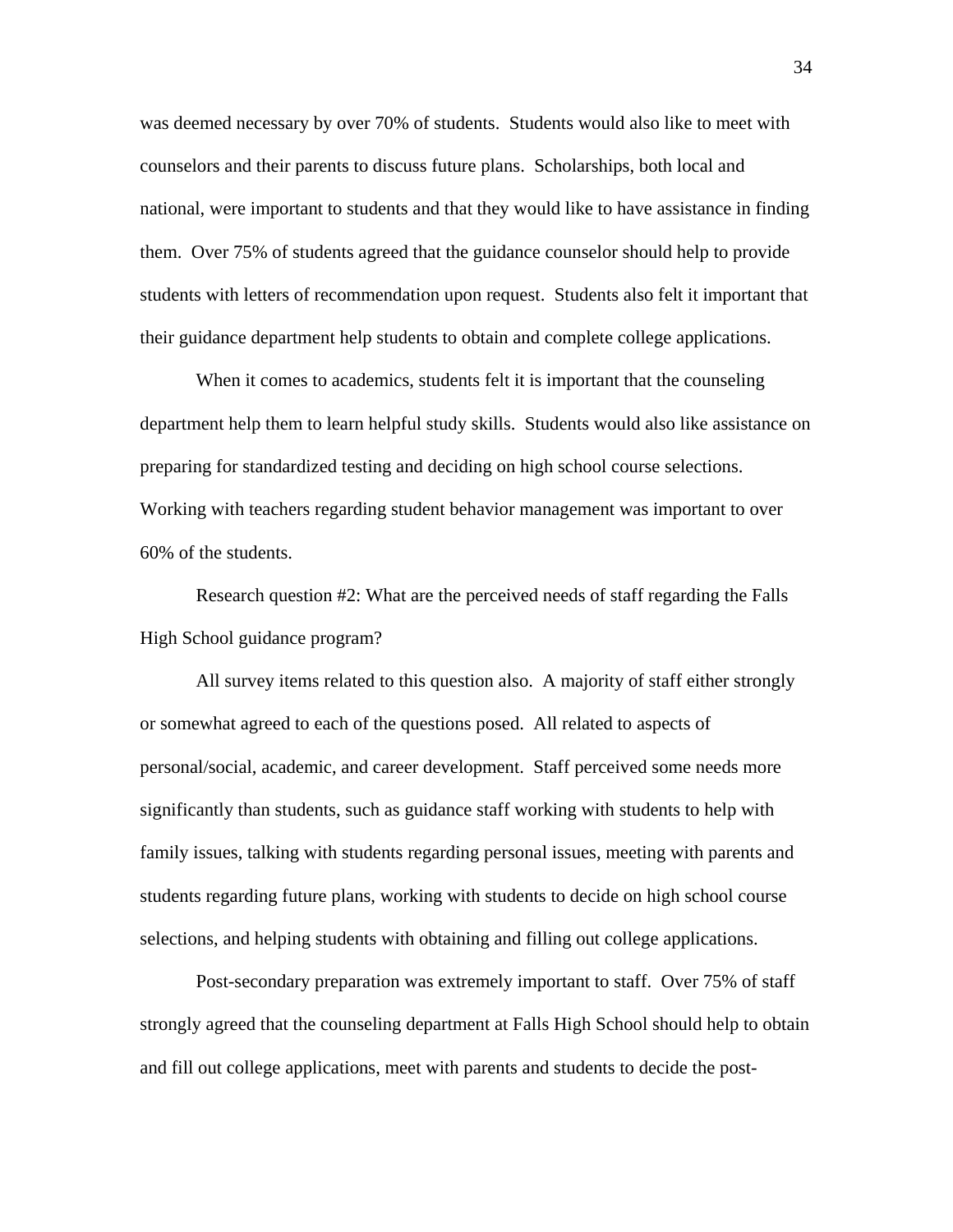secondary track that the student will take, and provide letters of recommendation when requested.

Personal and social aspects of counseling were also important to a majority of the staff at the school. Working with students on family issues and working with students on personal issues rated very high with staff members. Also, a majority of staff either strongly agreed or agreed with the statements regarding making groups available on personal issues.

Academic concerns also ranked high with staff members. Staff thought it was important for the counseling department to help students prepare for standardized tests such as the SAT and ACT, and also to help students to gain specific study skills. Staff members also found it somewhat necessary for the guidance department to provide consultation on student classroom behavior.

Research question #3: How can the guidance program at Falls High School potentially be improved?

 Survey item # 16 related to this question. According to the responses from students and staff regarding this issue, there are many ways that students and staff recommend improving the guidance program. Overall approaches such as having a counselor present to work on these issues and remaining current on educational trends were mentioned, along with suggestions in each of the domains.

 In the personal/social domain, students and staff recommended using the peer mediation program more often, helping students with out of school issues, work with community agencies, and providing stress management for staff members were deemed important. In the domain of academic counseling, students and staff recommended

35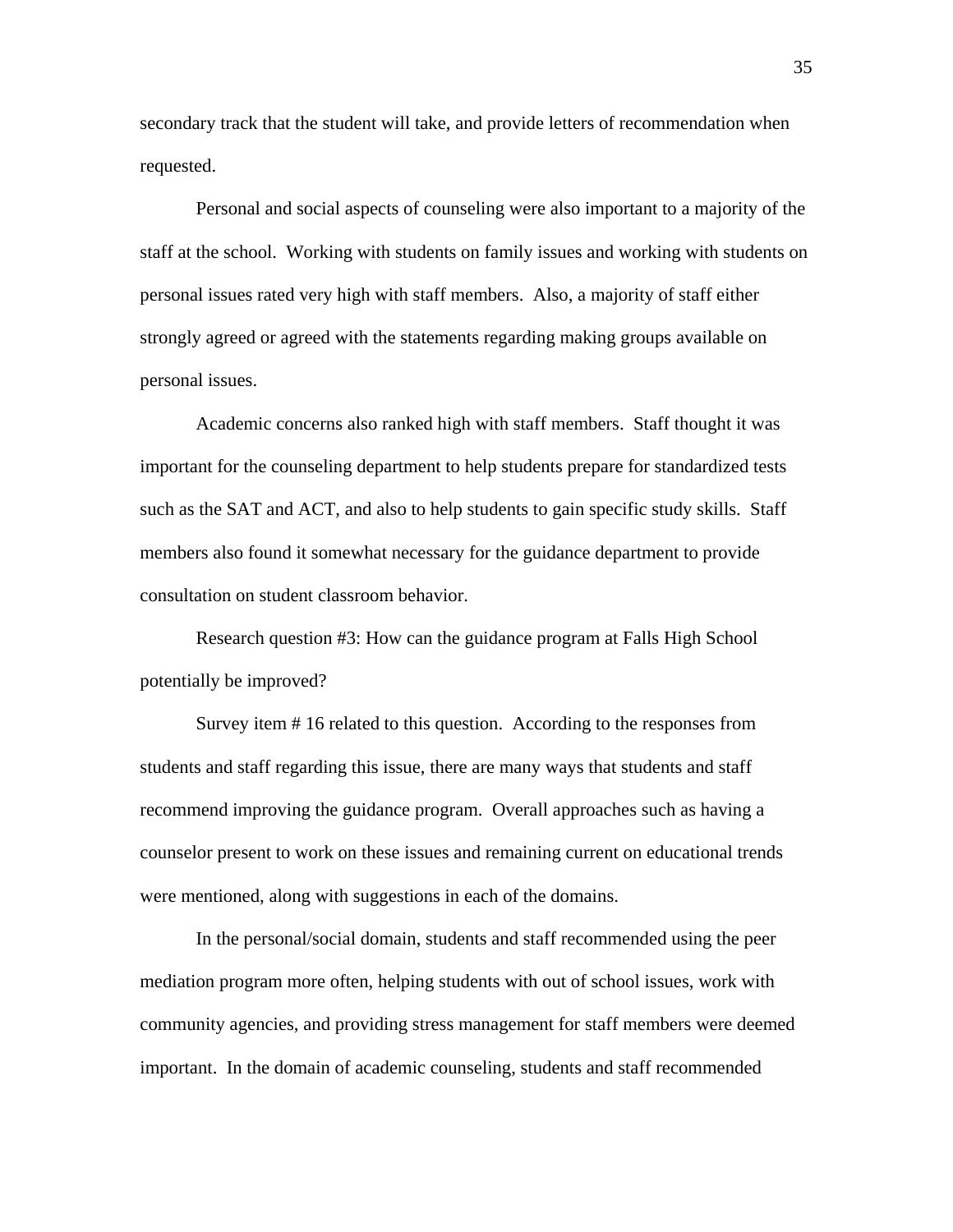helping students stay caught up in classes, participating in annual reviews for special education, and having a more aggressive approach regarding credit checks.

 In the area of career and post-secondary development, the Falls High School community recommended assisting with summer employment, providing prompt and accurate information to colleges, providing information on vocational interests instead of just colleges, and focusing on only post-secondary issues.

 Items #1-#15 also suggest improvements by stating what is important to students and staff at Falls High School. Each item in the survey was agreed to by a majority of total respondents as being important in each of the domains – personal/social, career, and academic.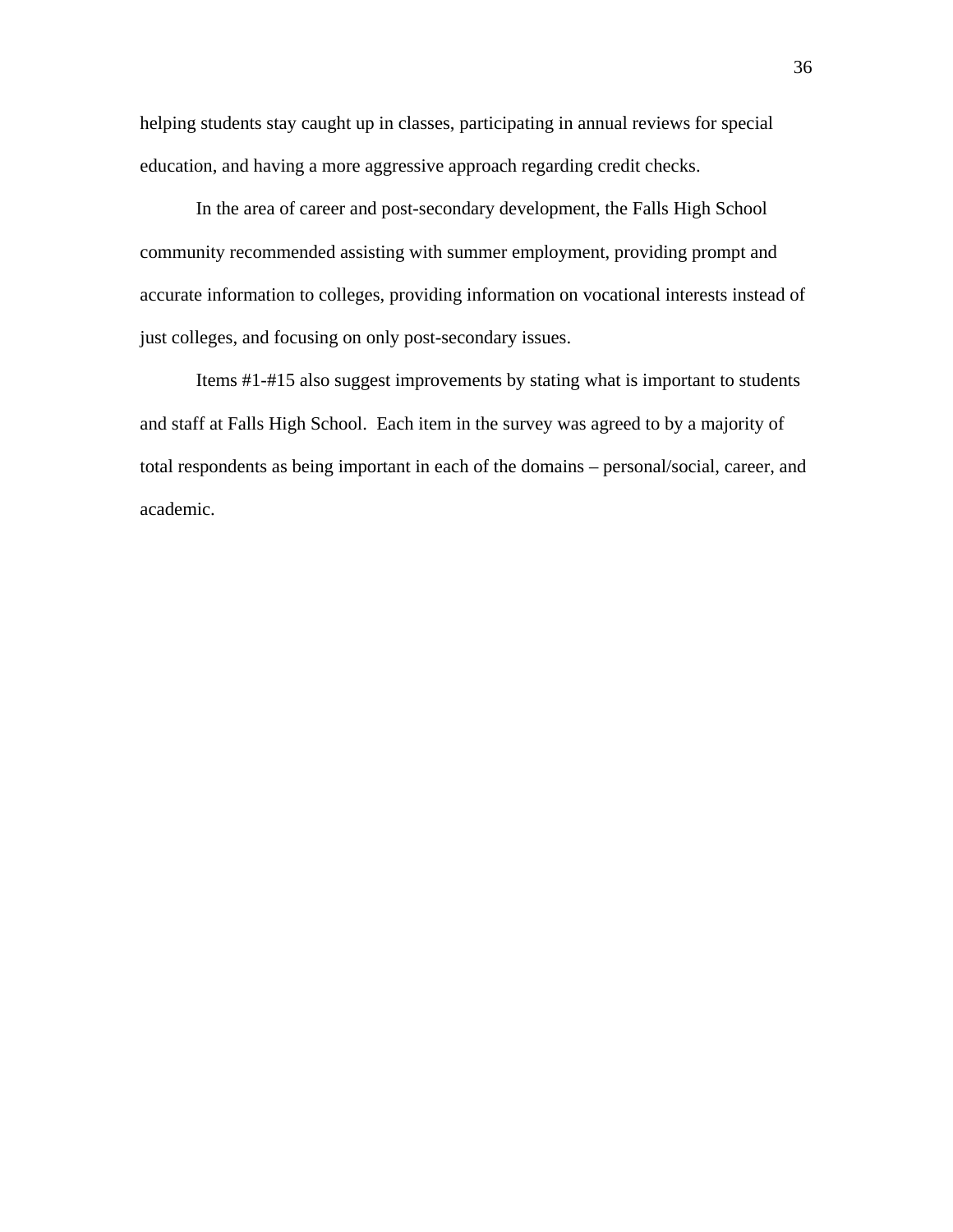### CHAPTER FIVE

### Discussion, Conclusions, and Recommendations

In this chapter, a discussion regarding the findings of the survey will ensue along with final conclusions of the study. Recommendations will be made for future use of the study and also for the International Falls School District including recommendations for staff, student services, and administrators.

#### *Discussion*

The findings of this study determined that the students and staff at Falls High School believe that there are many needs in the guidance department of the school. The greatest need that both students and staff felt is the need for services in the career aspect of counseling. Services such as helping students prepare for college, selecting high school classes, and meeting with parents and students to determine future plans rated high on the scale.

 Personal and social aspects of the counseling department were also deemed important to students and staff at the school, right behind career needs. Items such as working with students on family issues, promoting a positive attitude throughout the school, and talking with students regarding personal issues were highly rated.

 Academic items also were overall rated as important to staff and students. Students and staff believe that assistance should be given to students regarding study skills and behavior management in the classroom.

 These needs follow the American School Counselor Association's recommendations for school counselors. Students and staff agreed that all competencies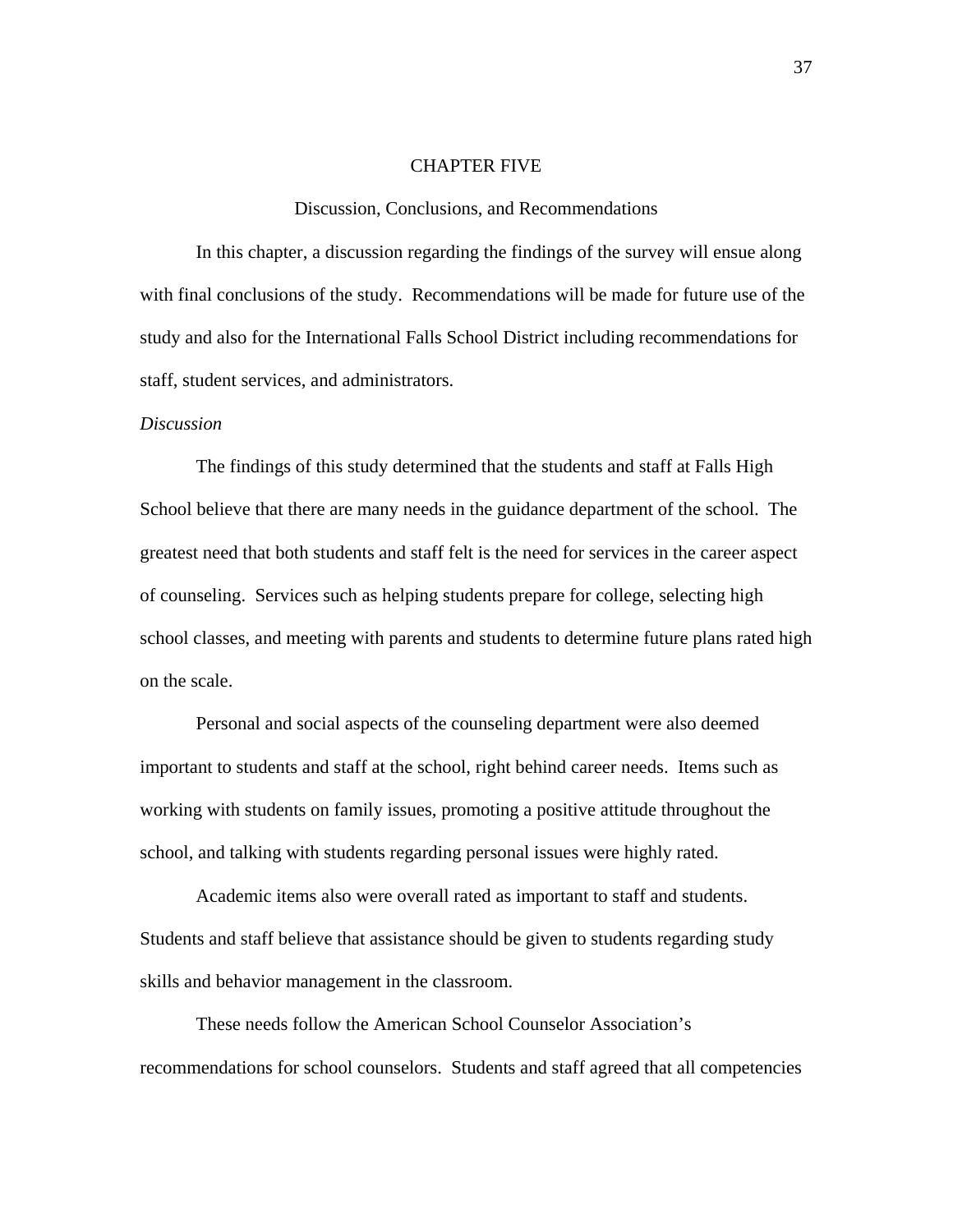from ASCA should be included in the guidance program in their school. Components such as individual and small group counseling, consultation, and classroom guidance are all important to students and staff, which coincide with the ASCA components.

### *Conclusions*

Overall, students and staff of Falls High School express a great need for guidance services. Although there are services currently being offered at the school, the presence of a school counselor would be of greater benefit to the school. Deducing from both the Likert scale items and the open-ended question on the survey, students and staff feel a need to have even more services offered in their surroundings.

 Having a school counselor present for relevant matters of personal/social, academic, and career/post-secondary concerns is of utmost importance. A licensed counselor who has been trained in these topics will help to keep the school community current.

 The most important topic for students and staff as far as guidance needs are concerned is career and post-secondary preparedness. Although there is staff available to facilitate clerical tasks associated with post-secondary planning, a licensed school counselor should be available to answer students' questions regarding college placement, major choices, and scholarship information. School counselors go beyond merely sending completed applications to schools and schedule college recruiter visits. A school counselor at Falls High School should be in constant contact with perspective colleges and post-secondary opportunities as a liaison advocating for the students' best interest.

 Academic topics should also be an issue for the guidance department. Both students and staff have indicated that it is important for counselors to meet with students

38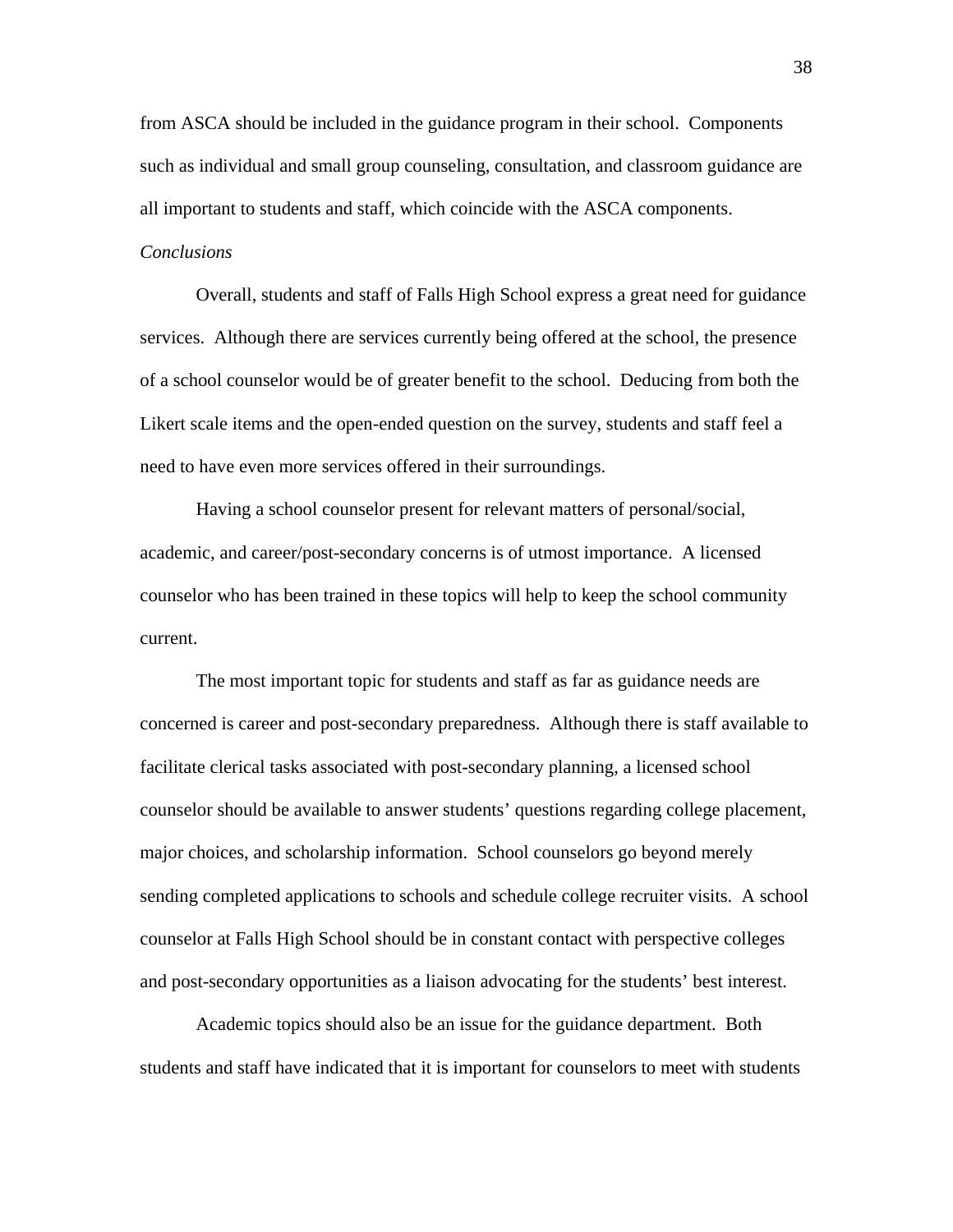regarding future plans, credit checks, and preparation for standardized testing. The registrar is currently overseeing duties of credit checks, however planning, course selection, and test preparation and interpretation are beyond the scope of the individual's duties. Counselors should be in contact with students at least twice per year to plan for classes, give advice, and be sure that academic choices in high school prepare students for the track they will be taking beyond their graduation.

 Personal and social issues are also of importance to students and staff at Falls High School. Students should feel comfortable to go into a comfortable guidance office and speak with licensed personnel on issues that are personal to them. Counselors should know the backgrounds of students and be ready to advocate for any home, family, or friendship situation that may arise, abiding to the utmost confidentiality and being familiar with informed consent issues. A school counselor should know resources available to students in the community relating to this topic and be ready to discuss issues with students.

### *Recommendations for Falls High School Staff*

 With no licensed counselor on staff, the current staff at Falls High School may be obliged to take on extra duties. Providing services in social studies classes related to career and job placement once a month would help students gain proficiency in their future career choices. Interest inventories and guest speakers from a variety of career backgrounds would be beneficial.

 The library and computer labs might offer programs related to college and career searches. Websites such as Fastweb.com and college databases would help students to search for the path that most interests them along with giving an array of choices for their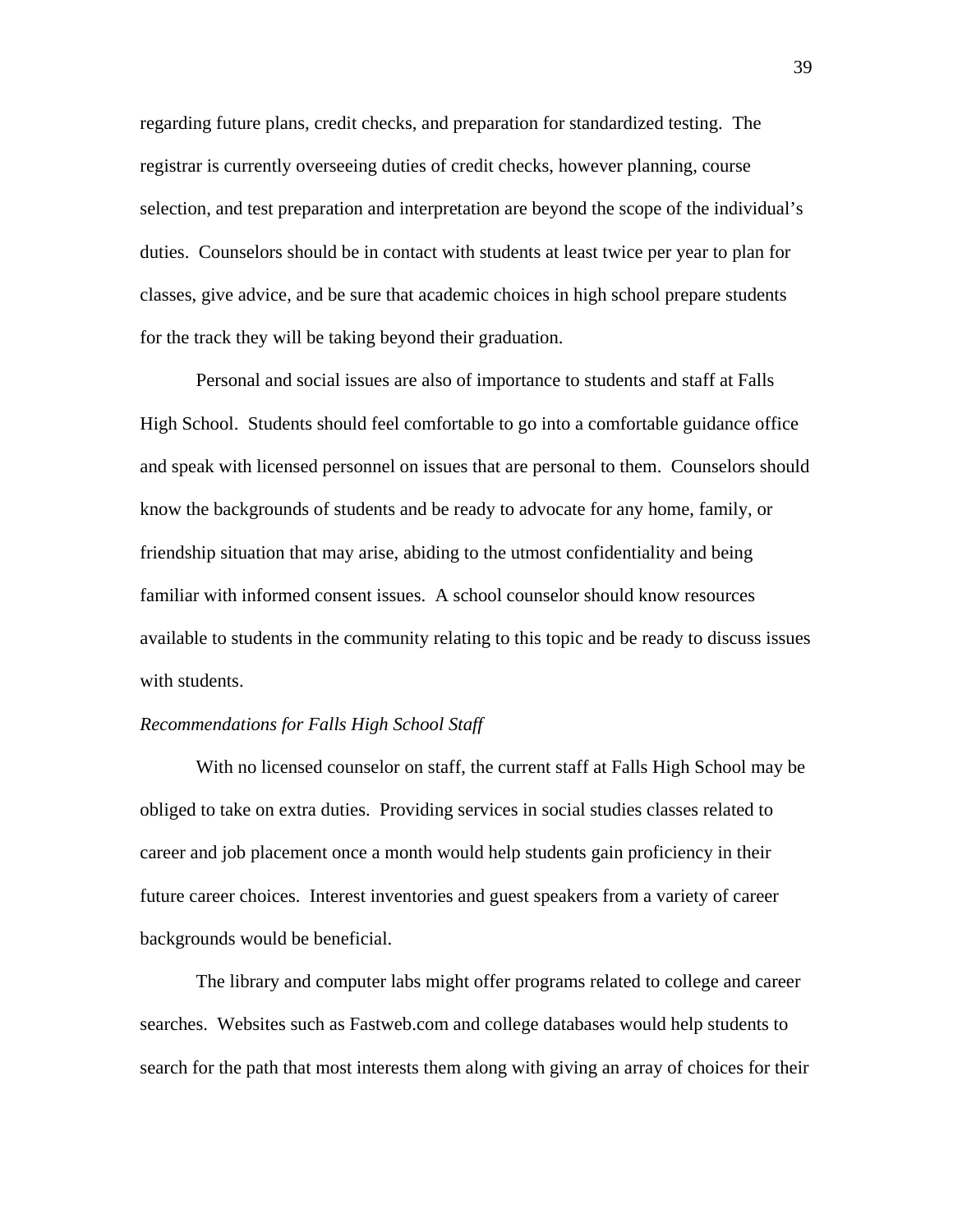postsecondary course. Not only should these services be offered, but students should be taught how to use them, and should be encouraged to use them often. Follow-ups could be done by the computer staff, library staff, or social studies instructors through worksheets or evaluations on these programs.

 Other high school staff must increasingly serve as a support system to the students. When students have questions regarding classes, personal issues, or career choices, teachers and staff often take the time to work with these students through the issues. In addition to their full time teaching duties, faculty and staff are being called to take the time to find answers for students, write letters of recommendation, and be an accessible resource for all guidance topics.

 Taking on these duties will no doubt be an overwhelming task. Teachers and other staff at the school already have a large workload and classrooms due to budget cuts taking place throughout the district. Putting in extra time may be temporarily necessary for the betterment of services relating to guidance at Falls High School, and compensation for these services should be considered in the absence of a licensed counselor.

### *Recommendations for Student Services Staff*

 The current student services staff (i.e. registrar, guidance office assistant, school social worker, etc.) should first and foremost familiarize themselves with the ASCA competencies and standards. Through the absence of a guidance counselor, ASCA standards are not recognized. ASCA standards touch every aspect of a students' personal, career, and academic life. Student services staff should research the connection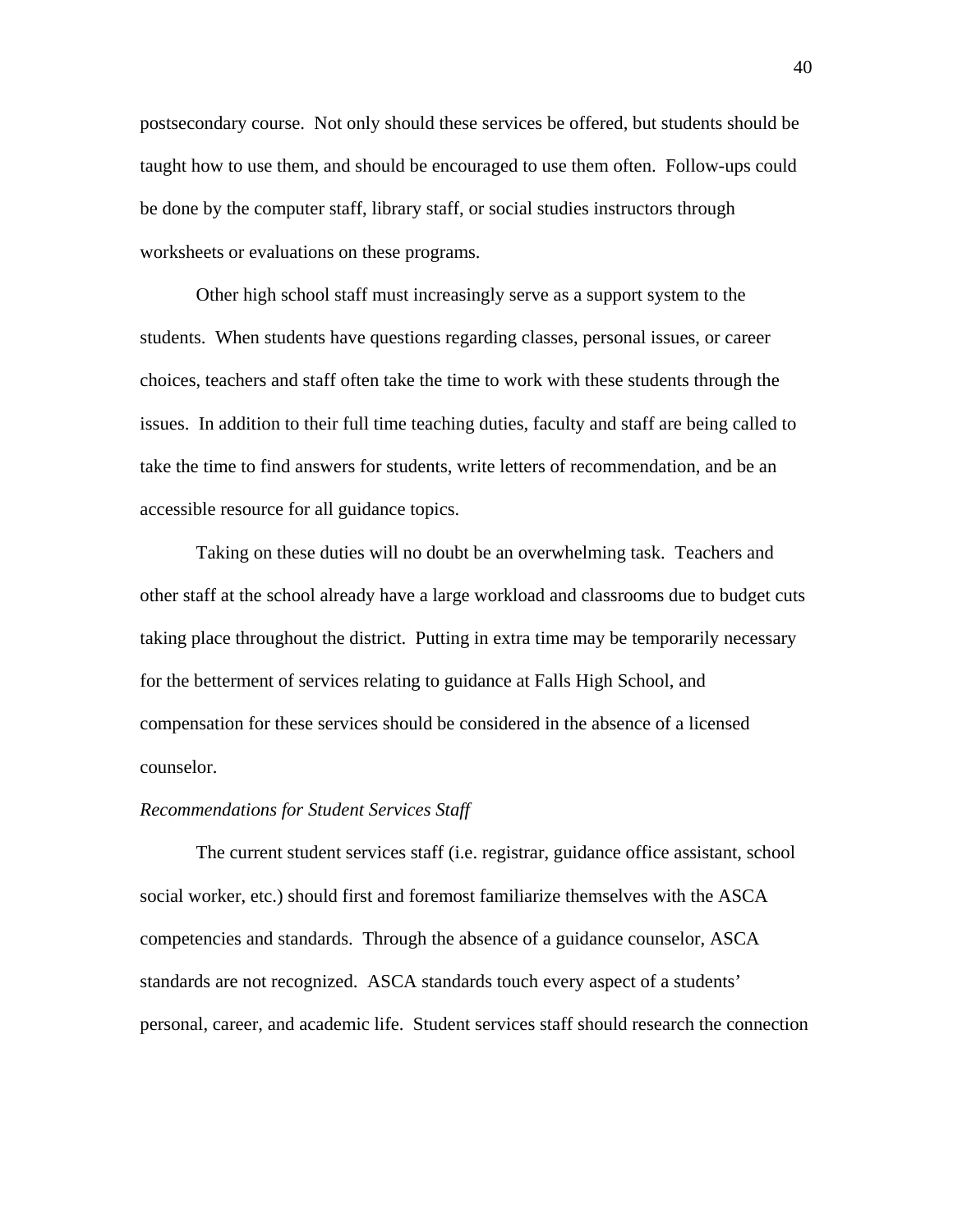that spans the competencies and standards and how they can be used in various methods to enhance the lives of students.

 Student services staff must also be aware of the gap that the absence of a guidance counselor creates and should consider stepping up to meet the needs of students. These needs include regularly checking in with students on academic progress, keeping an updated list of scholarships and college visits including being of assistance when students are going through the application process, and being aware of the personal lives of students and meeting with them when issues arise. Connecting with community organizations and post-secondary representatives is also an important aspect in diverse areas of working with students. Staff should be alert to all aspects of students' lives and remember that sometimes students need to be approached to meet with student services staff; they do not always take time out of their day to talk to the staff when they have a question or issue. Again, as staff members assume additional duties, additional compensation should be considered

 Student support staff should realize, however, where their limits might be. Without a school counselor license, many school staff members do not have the proper training or experience in handling issues pertinent and relevant to a guidance counselor's position. Staff should be aware of referral agencies and who the proper authority is at the school trained to handle student issues such as these.

### *Suggestions for Administrators*

 This survey illustrates the value of the guidance counselor and the services that they provide. Administrators must decide how best to meet the guidance and counseling needs of each student in the school if no school counselor is hired. While following

41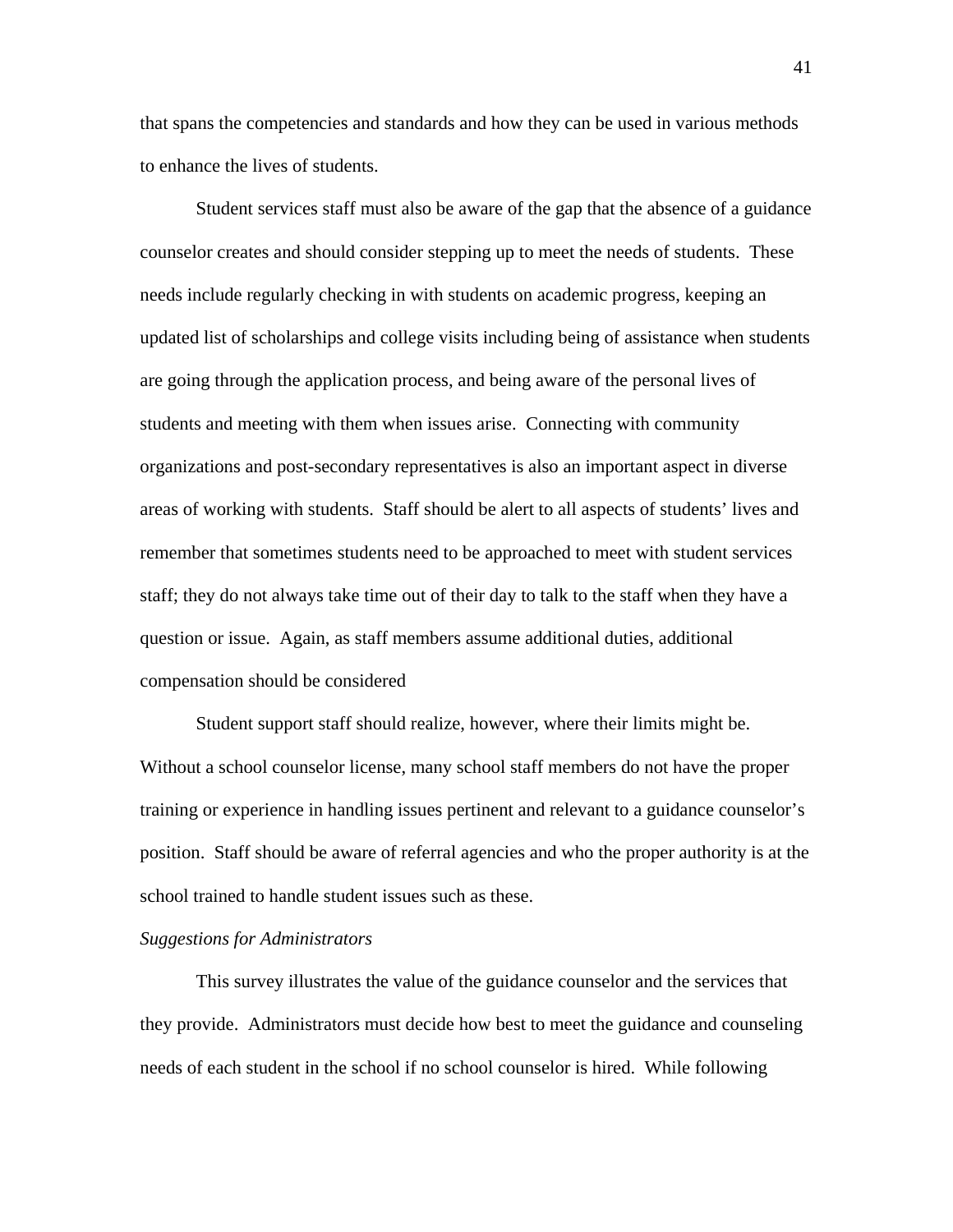ASCA standards, a school counselor would develop the college and career placement program along with bringing in more scholarship opportunities to the school, which is very important to Falls High School students. Academic and individual counseling services would be offered, which is also deemed a need by students and staff. A licensed counselor is trained in many areas that other staff are not schooled in, therefore it would be beneficial to the school community to have one on staff.

### *Suggestions for Further Research*

This study was intended to get a base assessment of perceived guidance needs from the staff and students at Falls High School. Further research could include a study of the actual services that take place, their frequency, and the knowledge of students regarding the guidance program. A comparison study of the current guidance program with ASCA standards or the standards set out by the Minnesota School Counselor Association would also help to show the proficiency of the current program.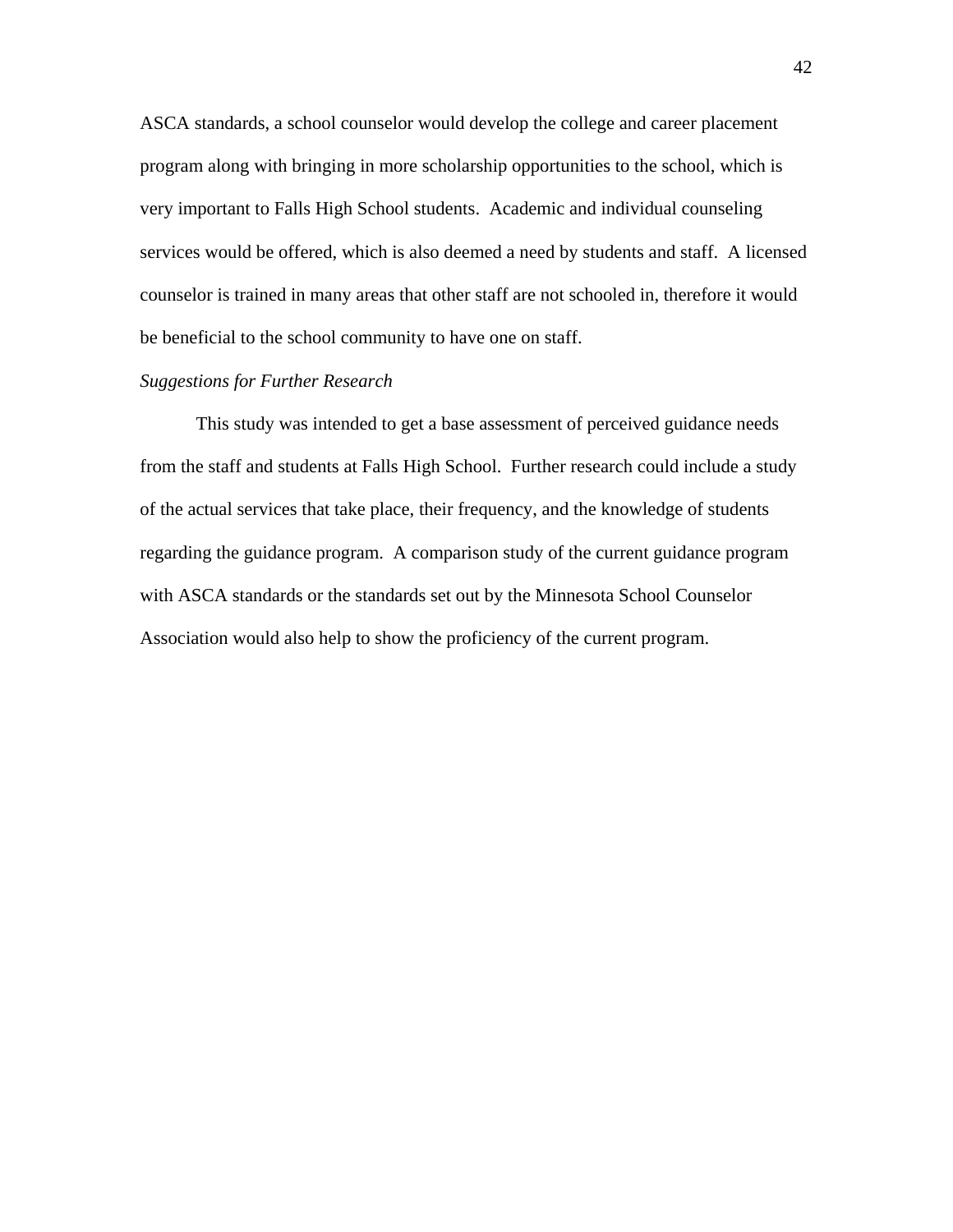### REFERENCES

- American School Counselor Association (2003). The ASCA national model: A framework for school counseling programs. *Professional School Counseling, 6,* 165-168.
- Bourne, B. (1988). Making ideas work: Ralph Bedell and the NDEA institutes. *Journal of Counseling and Development, 67,* 135-142.
- Campbell, C. A., & Dahir, C. A. (1997). *Sharing the vision: The national standards for school counseling programs.* Alexandria, VA: American School Counselor Association.
- Coy, D., & Sears, S. (1993). The scope of practice of the high school counselor. In J.Wittmer (Ed.), *Managing your school counseling program: K-12 developmental strategies* (pp. 52-59). Minneapolis, MN: Educational Media Corporation.
- DeRoche, E. F. (1987). *An administrator's guide for evaluating programs and personnel.* Newton, MA: Allyn and Bacon, Inc.
- Gysbers, N. C., & Henderson, P. (1994). *Developing and managing your school guidance program*. Alexandria, VA: American Counseling Association.
- Gysbers, N. C. (2001). School guidance and counseling in the  $21<sup>st</sup>$  century: Remember the past into the future. *Professional School Counseling, 5*(2), 96-105.
- Hartung, P. J., & Blustein, D.L. (2002). Reason, intuition, and social justice: Elaborating on parson's career decision-making model*. Journal of Counseling & Development, 80*(1), 41-47.
- Mariani, M. (1998). National standards for school counseling programs: New direction, new promise. *Occupational Outlook Quarterly, 42*(3).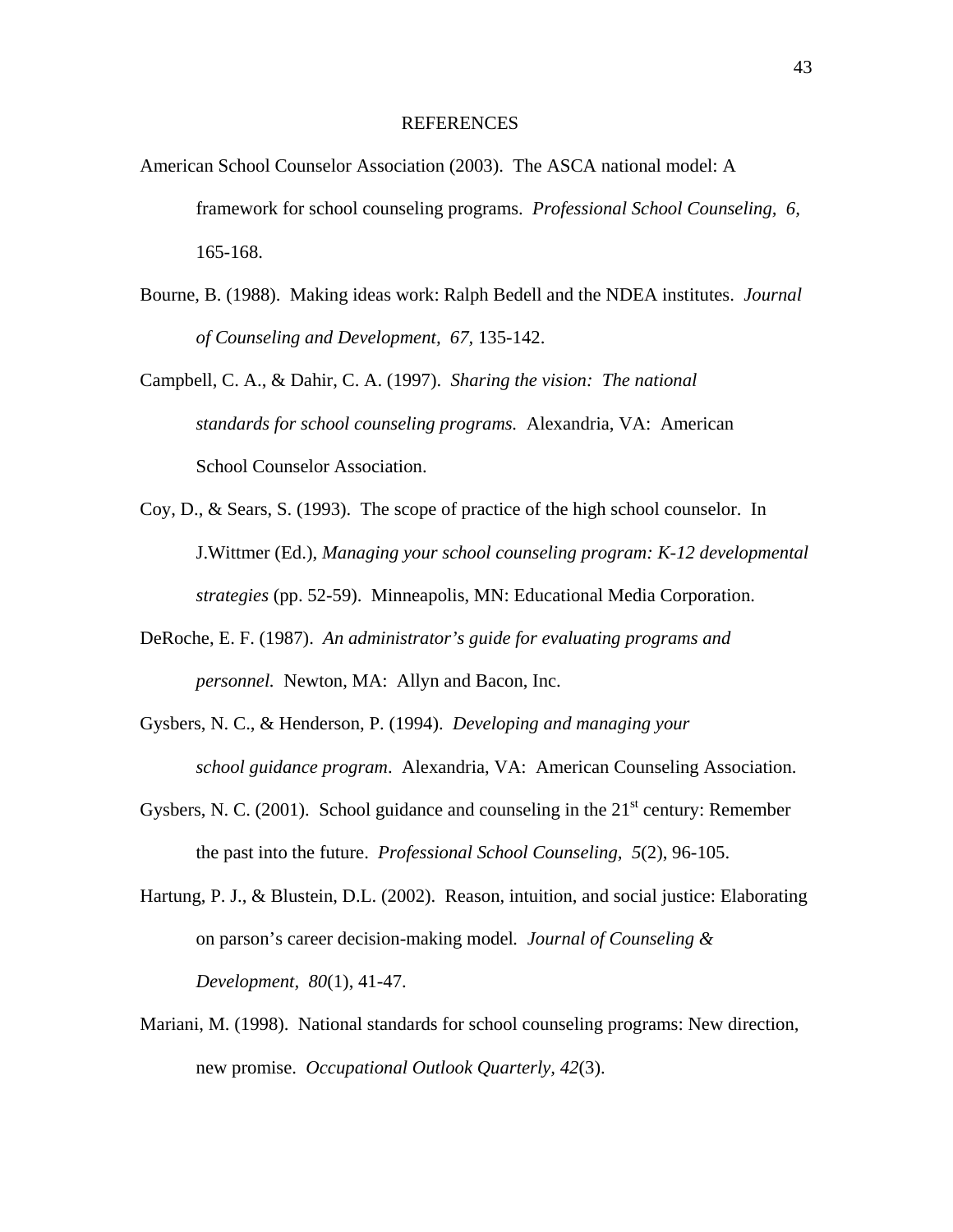Wittmer, J. (1993). Implementing a comprehensive developmental school counseling program. In J. Wittmer (Ed.), *Managing your school counseling program: K-12 developmental strategies* (pp. 12-32). Minneapolis, MN: Educational Media Corporation.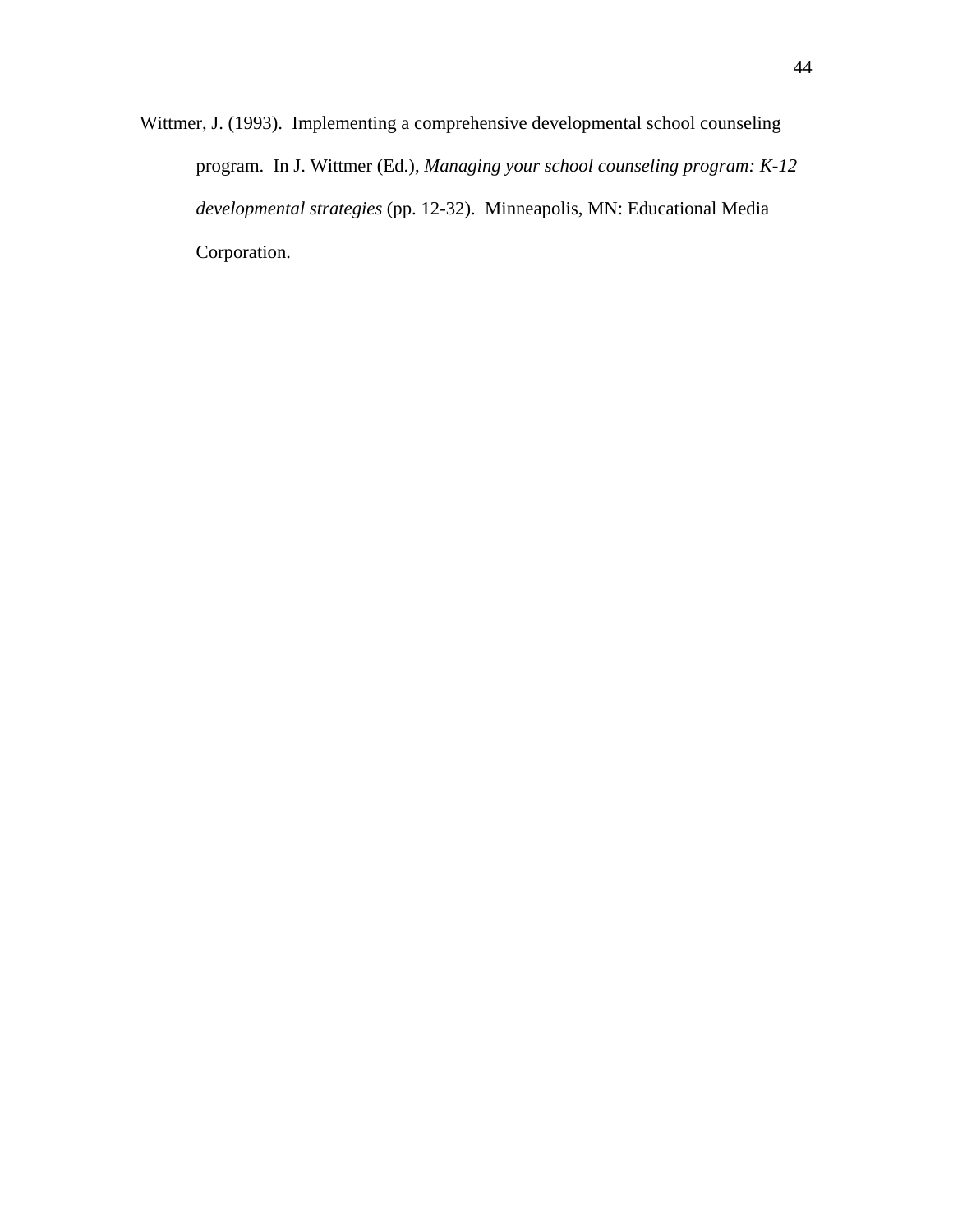### APPENDIX A

### American School Counselor Association

### National Standards

#### *Academic Development:*

*Standard A:* Students will acquire the attitudes, knowledge, and skills that contribute to effective learning in school and across the lifespan.

*Standard B*: Students will complete school with the academic preparation essential to choose from a wide range of substantial postsecondary options, including college. *Standard C*: Students will understand the relationship of academics to the world of work, and to life at home and in the community.

### *Career Development:*

*Standard A:* Students will acquire the skills to investigate the world of work in relation to knowledge of self and to make informed career decisions.

*Standard B:* Students will employ strategies to achieve future career success and satisfaction.

*Standard C:* Students will understand the relationship between personal qualities, education and training, and the world of work.

### *Personal/Social Development*

*Standard A:* Students will acquire the attitudes, knowledge, and interpersonal skills to help them understand and respect self and others.

*Standard B*: Students will make decisions, set goals, and take necessary action to achieve goals.

*Standard C*: Students will understand safety and survival skills.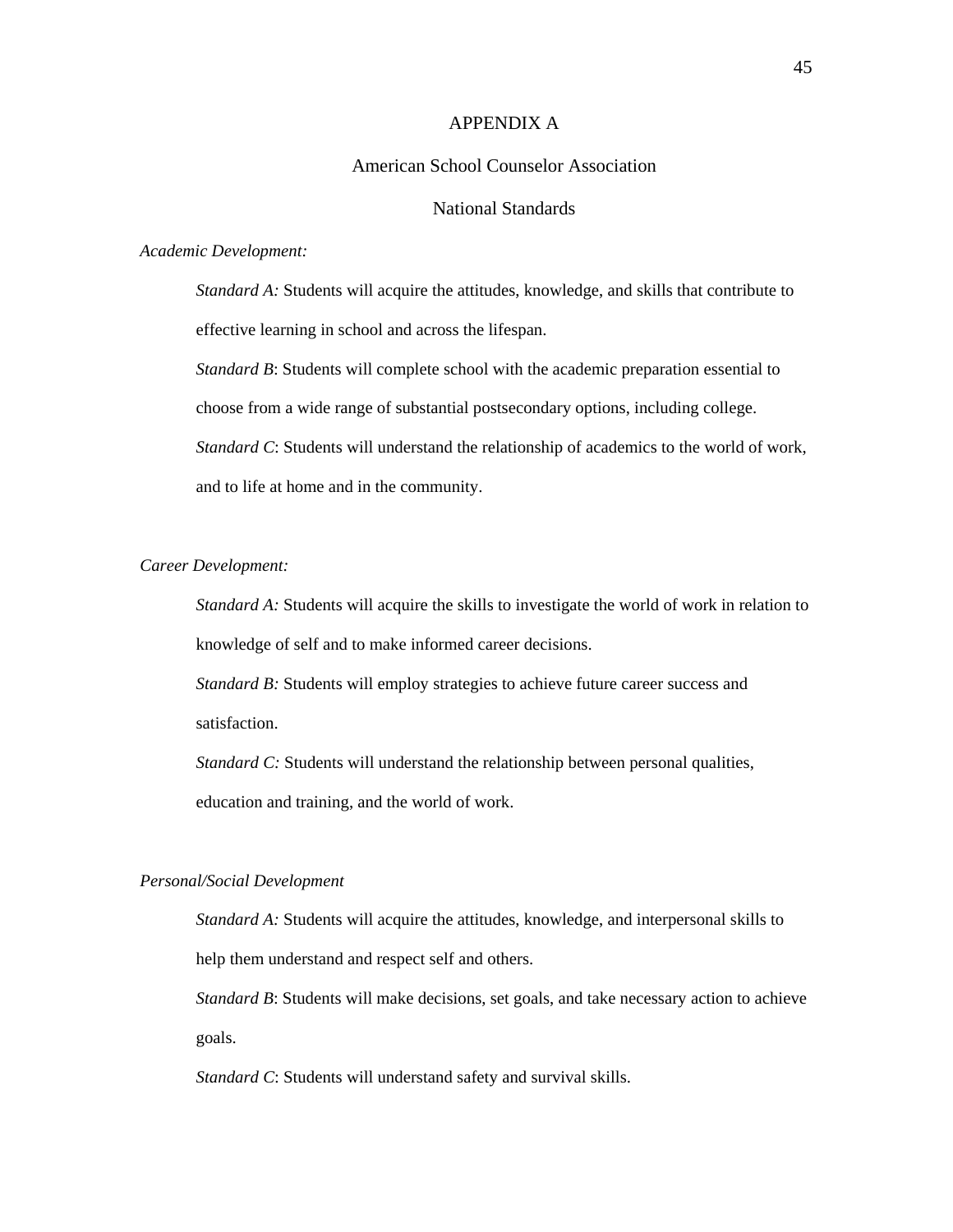### APPENDIX B

### Student and Staff Consent Forms

Dear Parent or Guardian:

Your student has been given the opportunity to take part in a study regarding the guidance and counseling services at Falls High School. This study is being conducted by Kim Sundin, a former student at the school, as part of a graduate school research project. The project has been approved by the administration of the school. Completion of the survey by students is completely voluntary. There is no penalty if students choose not to participate. I am asking your permission for your student to be included in this study.

The study will be constructed of a short survey on which your student will rate his or her perceived needs of an ideal guidance and counseling program at Falls High School. All answers will remain confidential.

If you have any questions regarding this study, please feel free to contact the researcher, Kim Sundin, at 612- 508-8804, or the research advisor, Barbara Flom, at 715-232-1343. Please sign the form below indicating whether or not you have agreed to have your student participate and have your student return it to their social studies class by March 17, 2003.

Results of this survey will be shared with staff, students, and the community upon completion of data processing and will be available for your review.

Questions about the rights of research subjects can be addressed to Sue Foxwell, Human Protections Administrator, UW-Stout Institutional Review Board for the Protection of Human Subjects in Research, 11 Harvey Hall, Menomonie, WI, 54751, phone 715-232-1126.

Thank you so much for your time and support!

Sincerely,

Kim Sundin Barbara Flom

Researcher Research Advisor

~~~~~~~~~~~~~~~~~~~~~~~~~~~~~~~~~~~~~~~~~~~~~~~~~~~~~

I do/do not (circle one) agree to allow my student, \_\_\_\_\_\_\_\_\_\_\_\_\_\_\_\_\_\_\_\_\_, to participate in this study regarding the guidance and counseling program at Falls High School.

| Signature of Student |  |  |
|----------------------|--|--|
|                      |  |  |

Signature of Parent/Guardian\_\_\_\_\_\_\_\_\_\_\_\_\_\_\_\_\_\_\_\_\_\_\_\_\_\_\_\_\_\_\_\_\_ Date\_\_\_\_\_\_\_\_\_\_\_\_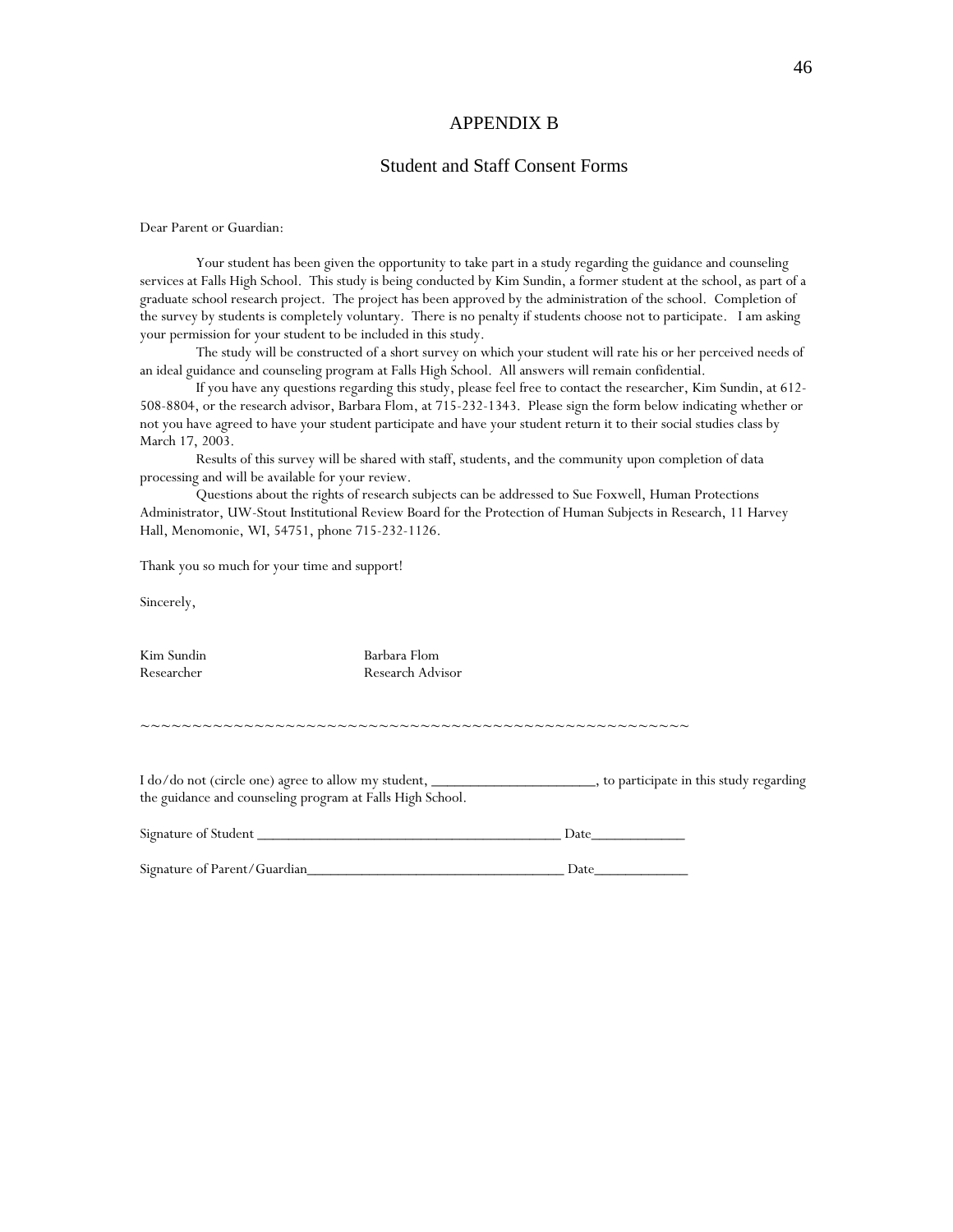### **Consent for Participation**

This survey examines the needs of the guidance and counseling program at Falls High School as perceived by staff members and students. The goal of this study is to find out what students and staff believe would be the most important guidance and counseling services at Falls High School. Before completing this questionnaire, I would like you to read and sign this consent form, indicating that you understand the potential risks and benefits of participation, and that you understand your rights as a participant. If you have any questions, please contact Kim Sundin, the primary researcher at 612-508-8804.

#### RISKS

There are no perceived risks to participating in this study. Your answers are completely confidential.

#### BENEFITS

Although the results of this study may help to benefit the school community in the future, there are no direct benefits to you strictly by participating in this study.

#### CONFIDENTIALITY OF RESPONSES

Your answers are strictly confidential. Only the primary researcher, Kim Sundin, and her advisor, Barbara Flom, will have access to the raw data.

#### RIGHT TO WITHDRAW OR DECLINE TO PARTICIPATE

Your participation in this study is entirely voluntary. You may choose not to participate without any adverse consequences to you. Should you choose to participate and later wish to withdraw from the study, you may discontinue your participation at this time without incurring adverse consequences.

NOTE: Questions or concerns about the research study should be addressed to Kim Sundin, the researcher, at 612- 508-8804, or Barbara Flom, the research advisor, at 715-232-1343. Questions about the rights of research subjects can be addressed to Sue Foxwell, Human Protections Administrator, UW-Stout Institutional Review Board for the Protection of Human Subjects in Research, 11 Harvey Hall, Menomonie, WI, 54751, phone 715-232-1126.

I attest that I have read and understood the above description, including potential risks, benefits, and my rights as a participant, and that all of my questions about the study have been answered to my satisfaction. I hereby give my informed consent to participate in this research study.

| Signature | $\ddotsc$<br>- |
|-----------|----------------|
|           |                |